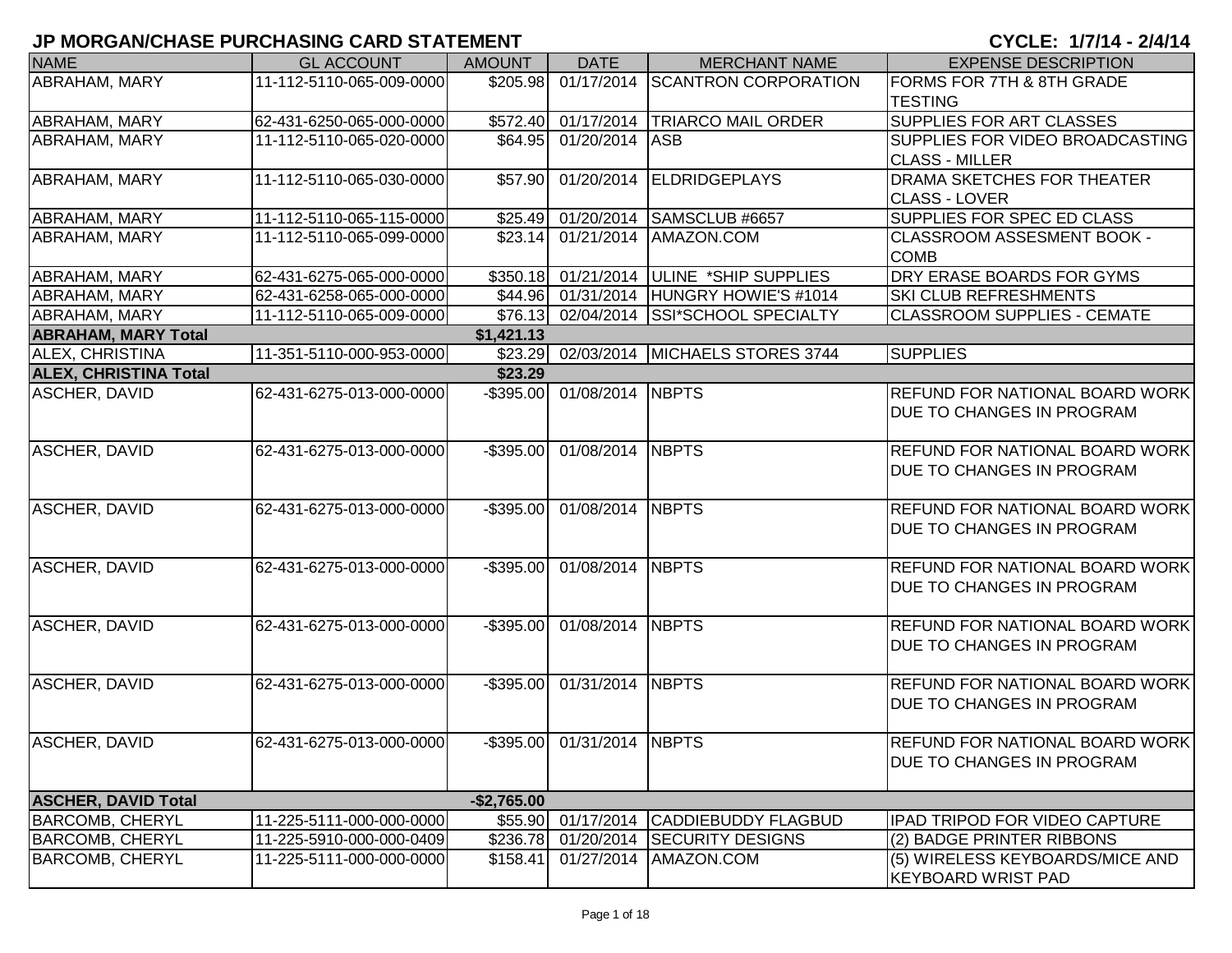| <b>NAME</b>                     | <b>GL ACCOUNT</b>        | <b>AMOUNT</b> | <b>DATE</b>                  | <b>MERCHANT NAME</b>                       | <b>EXPENSE DESCRIPTION</b>          |
|---------------------------------|--------------------------|---------------|------------------------------|--------------------------------------------|-------------------------------------|
| <b>BARCOMB, CHERYL</b>          | 11-225-5111-000-000-0000 | \$550.00      |                              | 02/03/2014 COMPLETE BATTERY SOURC          | (4) REPLACEMENT APC BATTERY         |
|                                 |                          |               |                              |                                            | <b>BACK-UPS</b>                     |
| <b>BARCOMB, CHERYL Total</b>    |                          | \$1,001.09    |                              |                                            |                                     |
| <b>BARR, STEVEN</b>             | 11-252-7910-000-000-0000 |               |                              | \$8.99 01/08/2014 KROGER #632              | WATER AND COOKIES FOR STEERING      |
|                                 |                          |               |                              |                                            | <b>COMMITTEE</b>                    |
| <b>BARR, STEVEN</b>             | 11-252-5910-000-000-0000 | \$45.00       |                              | 01/14/2014 EVERNOTE.COM                    | SUPPORT FOR EVERNOTE                |
|                                 |                          |               |                              |                                            | <b>APPLICATION</b>                  |
| <b>BARR, STEVEN</b>             | 11-252-3220-000-000-0000 |               | \$280.00 01/14/2014 MSBO     |                                            | <b>REGISTRATION FEE-FINANCIAL</b>   |
|                                 |                          |               |                              |                                            | <b>STRATEGIES CONFERENCE</b>        |
| <b>BARR, STEVEN</b>             | 11-252-7410-000-000-0000 |               |                              | \$211.00 01/15/2014 ASBO INTERNATIONAL     | <b>DUES</b>                         |
| <b>BARR, STEVEN</b>             | 11-252-5990-000-000-0000 |               | \$700.97 01/20/2014 BEST BUY | 00015446                                   | <b>CAMERA KIT</b>                   |
| <b>BARR, STEVEN</b>             | 11-252-3220-000-000-0000 |               |                              | \$106.65 01/24/2014 KELLOGG CENTER         | HOTEL-FINANCIAL STRATEGIES          |
|                                 |                          |               |                              |                                            | <b>CONFERENCE</b>                   |
| <b>BARR, STEVEN</b>             | 11-252-7910-000-000-0000 |               |                              | \$13.12 01/29/2014 PANERA BREAD #667       | <b>BAGELS FOR MAINTENANCE STAFF</b> |
| <b>BARR, STEVEN</b>             | 11-252-7910-000-000-0000 |               |                              | \$22.23 01/30/2014 NOVI CONEY ISLAND       | <b>BREAKFAST FOR MECHANICS</b>      |
| <b>BARR, STEVEN Total</b>       |                          | \$1,387.96    |                              |                                            |                                     |
| <b>BEDFORD, JULIE</b>           | 11-241-5990-015-000-0000 |               |                              | \$9.97 02/03/2014 THE HOME DEPOT 2737      | <b>LIGHTS FOR OFFICE</b>            |
| <b>BEDFORD, JULIE</b>           | 62-431-6275-015-000-0000 | \$21.97       | 02/04/2014 TARGET            | 00014654                                   | OFFICE CANDY                        |
| <b>BEDFORD, JULIE Total</b>     |                          | \$31.94       |                              |                                            |                                     |
| <b>BELANGER, KIMBERLY</b>       | 11-118-5110-000-951-0000 |               |                              | \$9.54 01/23/2014 DOLRTREE 4614 00046144   | <b>MATERIALS AND SUPPLIES</b>       |
| <b>BELANGER, KIMBERLY</b>       | 11-118-3220-000-951-0000 |               |                              | \$20.00 01/29/2014 BLK*JFMD ALLIANCE DEPT  | <b>DYSLEXIA SEMINAR</b>             |
| <b>BELANGER, KIMBERLY</b>       | 11-118-5110-000-951-0000 | \$7.11        | 02/03/2014 TARGET            | 00002816                                   | <b>SUPPLIES AND MATERIALS</b>       |
| <b>BELANGER, KIMBERLY Total</b> |                          | \$36.65       |                              |                                            |                                     |
| <b>BLOOM, LYNETTE</b>           | 11-351-4910-000-953-0000 |               |                              | \$138.48 01/08/2014 ORIENTAL TRADNG CO     | <b>CARE SUPPLIES</b>                |
| <b>BLOOM, LYNETTE</b>           | 11-351-4910-000-953-0000 |               |                              | \$36.35 01/10/2014 MICHAELS STORES 3744    | <b>CARE SUPPLIES</b>                |
| <b>BLOOM, LYNETTE</b>           | 62-431-6350-031-000-0000 |               |                              | \$50.00 01/28/2014 THE PUTTING EDGE        | SUMMER CARE FIELD TRIP DEPOSIT      |
| <b>BLOOM, LYNETTE</b>           | 62-431-6350-031-000-0000 |               |                              | \$120.00 01/31/2014 INDEPENDENCE LAKE COUN | SUMMER CARE FIELD TRIP DEPOSIT      |
| <b>BLOOM, LYNETTE Total</b>     |                          | \$344.83      |                              |                                            |                                     |
| <b>BRASIL, SANDRA</b>           | 62-431-6216-055-000-0000 |               |                              | \$52.90 01/09/2014 CAROLINA BIOLOGIC SUPP  | POND LIFE ITEMS FOR CAMP            |
| <b>BRASIL, SANDRA</b>           | 11-111-5110-055-060-0000 |               | \$382.80 01/15/2014          | SSI*EPSCC                                  | <b>EXTRA WORDLY WISE MATERIALS</b>  |
|                                 |                          |               |                              |                                            | FOR 5TH AND 6TH GRADE LANG, ARTS    |
|                                 |                          |               |                              |                                            | <b>PROGRAM</b>                      |
| <b>BRASIL, SANDRA</b>           | 11-111-5110-055-065-0000 |               |                              | \$117.56 01/15/2014 SSI*SCHOOL SPECIALTY   | 6TH GRADE SCIENCE SUPPLIES          |
| <b>BRASIL, SANDRA</b>           | 11-111-5110-055-045-0000 | \$745.80      |                              | 01/15/2014   WAYFAIR*WAYFAIR SUPPLY        | CONTAINERS NEEDED FOR NEW CMP       |
|                                 |                          |               |                              |                                            | MATH PROGRAM                        |
| <b>BRASIL, SANDRA</b>           | 11-111-5110-055-099-0000 | \$16.20       |                              | 01/16/2014   AMAZON MKTPLACE PMTS          | OHOL PREP PADS FOR OFFICE AND       |
|                                 |                          |               |                              |                                            | <b>SICK ROOM</b>                    |
| <b>BRASIL, SANDRA</b>           | 11-111-5110-055-099-0000 | \$57.48       | 01/16/2014                   | <b>AMAZON MKTPLACE PMTS</b>                | TOOTH CONTAINERS FOR 5/6 GRADE      |
|                                 |                          |               |                              |                                            | <b>OFFICE</b>                       |
| <b>BRASIL, SANDRA</b>           | 62-431-6216-055-000-0000 | \$53.65       | 01/16/2014                   | CAROLINA BIOLOGIC SUPP                     | POND LIFE ACTIVITY                  |
| <b>BRASIL, SANDRA</b>           | 11-111-5110-055-025-0000 | \$4.90        | 01/16/2014                   | <b>FOLLETT LIBRARY RES</b>                 | MEDIA CENTER SUPPLIES FOR BOOKS     |
|                                 |                          |               |                              |                                            |                                     |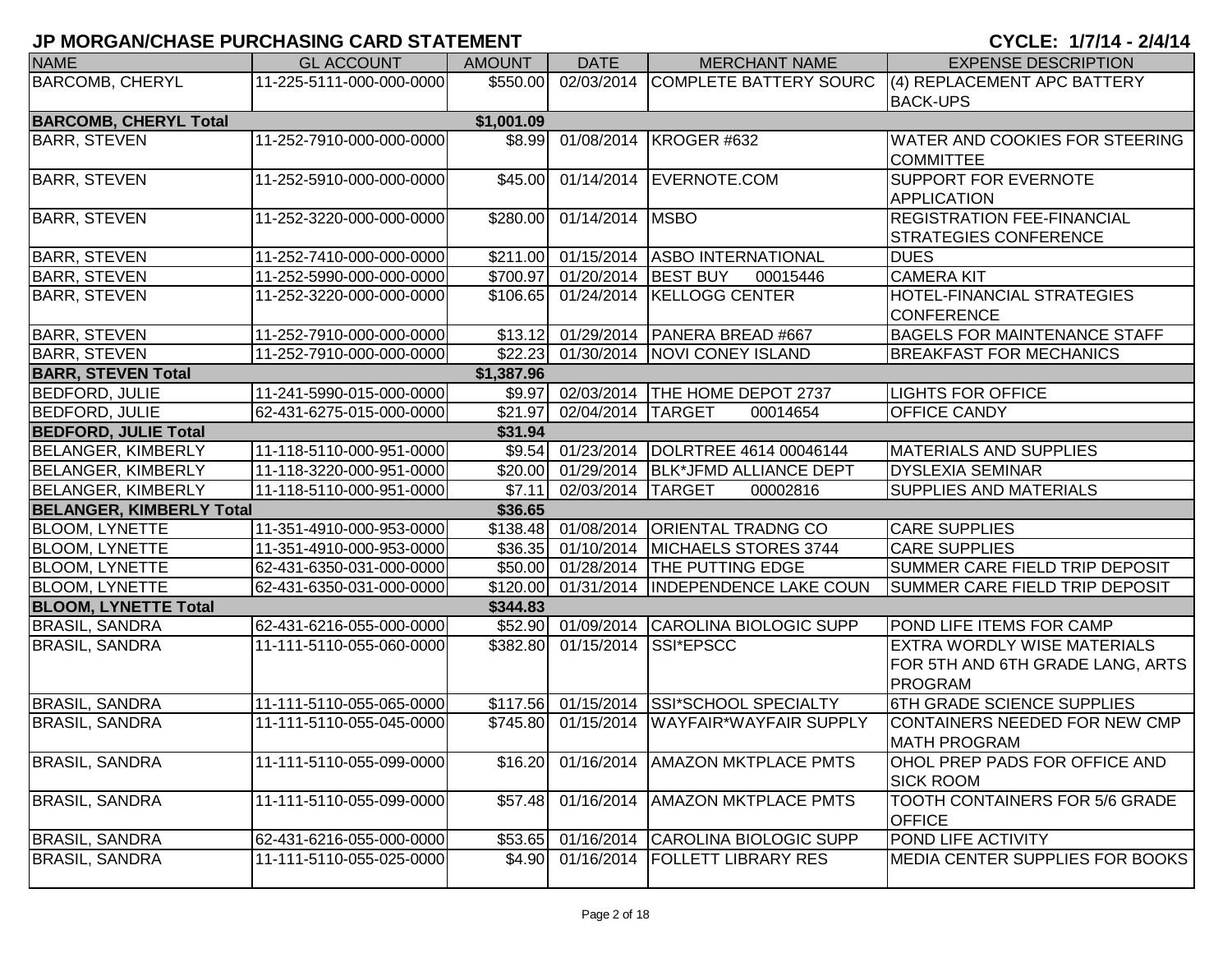| <b>NAME</b>                   | <b>GL ACCOUNT</b>        | <b>AMOUNT</b> | <b>DATE</b>                    | <b>MERCHANT NAME</b>                       | <b>EXPENSE DESCRIPTION</b>               |
|-------------------------------|--------------------------|---------------|--------------------------------|--------------------------------------------|------------------------------------------|
| <b>BRASIL, SANDRA</b>         | 11-111-5110-055-099-0000 | \$52.74       |                                | 01/17/2014   AMAZON MKTPLACE PMTS          | GAMES FOR CAFETERIA FOR INDOOR           |
|                               |                          |               |                                |                                            | <b>RECESS</b>                            |
| <b>BRASIL, SANDRA</b>         | 11-111-5110-055-025-0000 | \$25.41       |                                | 01/17/2014 AMAZON.COM                      | GAMES FOR LUNCHROOM PARTIAL              |
|                               |                          |               |                                |                                            | <b>ORDER</b>                             |
| <b>BRASIL, SANDRA</b>         | 11-111-5110-055-025-0000 | \$52.36       |                                | 01/20/2014   AMAZON.COM                    | <b>GAMES FOR</b>                         |
|                               |                          |               |                                |                                            | LUNCHROOMCOMPLETION OF                   |
|                               |                          |               |                                |                                            | <b>PARTIAL ORDER</b>                     |
| <b>BRASIL, SANDRA</b>         | 62-431-6275-055-000-0000 | \$1,272.00    |                                | 01/20/2014 DECKER INC                      | <b>CAFETERIA TABLE TO REPLACE</b>        |
|                               |                          |               |                                |                                            | <b>BROKEN TABLE</b>                      |
| <b>BRASIL, SANDRA</b>         | 62-431-6275-055-000-0000 | \$1,563.08    | 01/20/2014                     | <b>DECKER INC</b>                          | CAFETERIA TABLE TO REPLACE               |
|                               |                          |               |                                |                                            | ANOTHER BROKEN TABLE                     |
| <b>BRASIL, SANDRA</b>         | 62-431-6216-055-000-0000 | \$53.65       | 01/23/2014                     | CAROLINA BIOLOGIC SUPP                     | CAMP SUPPLIES FOR POND LIFE              |
| <b>BRASIL, SANDRA</b>         | 11-111-5110-055-060-0000 | \$1,242.93    | 01/24/2014                     | <b>SCANTRON CORPORATION</b>                | <b>SCANTRON FORMS FOR TESTING</b>        |
|                               |                          |               |                                |                                            | <b>PURPOSES</b>                          |
| <b>BRASIL, SANDRA</b>         | 62-431-6217-055-000-0000 | \$14.94       |                                | 01/27/2014 AMAZON.COM                      | <b>BOOK FOR MEDIA CENTER</b>             |
| <b>BRASIL, SANDRA</b>         | 11-111-5110-055-025-0000 |               | \$120.00 01/27/2014            | <b>OAKLAND SCHOOLS-RC INT</b>              | CRISIS TRAINING FOR COUNSELING           |
| <b>BRASIL, SANDRA</b>         | 11-222-5990-055-000-0000 |               | $\overline{$70.48}$ 01/30/2014 | <b>DEMCO INC</b>                           | <b>MEDIA CENTER SUPPLIES</b>             |
| <b>BRASIL, SANDRA</b>         | 11-111-5110-055-017-0000 | \$25.96       | 01/31/2014                     | <b>AMAZON MKTPLACE PMTS</b>                | <b>LABELS FOR COUNSELING</b>             |
|                               |                          |               |                                |                                            | <b>RESPECT/POSITIVE PROGRAM</b>          |
| <b>BRASIL, SANDRA</b>         | 11-111-5110-055-115-0000 | \$51.11       | 02/04/2014                     | <b>SSI*SCHOOL SPECIALTY</b>                | LARGER PAPER NEEDED PER A                |
|                               |                          |               |                                |                                            | <b>STUDENTS IEP</b>                      |
| <b>BRASIL, SANDRA Total</b>   |                          | \$5,975.95    |                                |                                            |                                          |
| <b>BRATNEY, BETHANY</b>       | 11-222-5990-071-000-0000 |               | \$293.00 01/13/2014 MCLS       |                                            | RENEWAL OF FACTS ON FILE AM.             |
|                               |                          |               |                                |                                            | <b>HISTORY DATABASE</b>                  |
| <b>BRATNEY, BETHANY</b>       | 11-222-5990-071-000-0000 | \$185.00      |                                | 01/20/2014 MICHIGAN ASSOCIATION F          | <b>MEMBERSHIP &amp; REGISTRATION FOR</b> |
|                               |                          |               |                                |                                            | <b>MACUL</b>                             |
| <b>BRATNEY, BETHANY</b>       | 11-222-5310-071-000-0000 | \$14.39       |                                | 02/04/2014 NEXT CHAPTER BOOKSTORE          | <b>PURCHASE OF NEW MATERIALS FOR</b>     |
|                               |                          |               |                                |                                            | <b>LMC</b>                               |
| <b>BRATNEY, BETHANY Total</b> |                          | \$492.39      |                                |                                            |                                          |
| <b>BUNKER, JEFFREY</b>        | 11-261-5710-000-000-0000 | \$73.25       | 01/08/2014                     | SPEEDWAY 02202 10                          | <b>MTCE GAS FOR PLOW TRUCK</b>           |
| <b>BUNKER, JEFFREY</b>        | 11-261-5710-000-000-0000 | \$61.10       | 01/08/2014                     | SPEEDWAY 02202 10                          | <b>MTCE GAS FOR PLOW TRUCK</b>           |
| <b>BUNKER, JEFFREY</b>        | 11-261-5710-000-000-0000 |               | \$41.66 01/17/2014             | SPEEDWAY 02202 10                          | <b>MTCE GAS FOR PLOW TRUCK</b>           |
| <b>BUNKER, JEFFREY</b>        | 11-261-5993-000-000-0000 | \$91.35       | 01/20/2014                     | <b>ANGELO'S WHOLESALE</b>                  | <b>GRNDS PLOW PARTS</b>                  |
| <b>BUNKER, JEFFREY</b>        | 11-261-5992-005-000-0000 | \$12.97       | 01/20/2014                     | <b>THE HOME DEPOT 2737</b>                 | <b>MTCE SUPPLIES</b>                     |
| <b>BUNKER, JEFFREY</b>        | 11-261-5710-000-000-0000 |               |                                | \$22.79 01/21/2014 MARATHON PETRO144568    | <b>IMTCE GAS FOR RENTAL TRUCK</b>        |
| <b>BUNKER, JEFFREY</b>        | 11-261-5993-000-000-0000 |               |                                | \$195.00 01/23/2014 COMPLETE BATTERY SOURC | <b>GRNDS BATTERY CHARGERS FOR OFF-</b>   |
|                               |                          |               |                                |                                            | <b>SEASON EQUIPMENT</b>                  |
| <b>BUNKER, JEFFREY</b>        | 11-261-4290-000-000-0000 |               |                                | \$119.85 01/23/2014 PENSKE TRK LSG 059110  | MTCE TRUCK LEASE 1/20/14                 |
| <b>BUNKER, JEFFREY</b>        | 11-261-5992-000-000-0000 | \$104.27      |                                | 01/24/2014 THE HOME DEPOT 2737             | <b>IMTCE TOOLS, TRUCK REPAIR PART</b>    |
| <b>BUNKER, JEFFREY</b>        | 11-261-5992-005-000-0000 |               |                                | \$7.50 01/27/2014 ANGELO'S WHOLESALE       | <b>GRNDS PLOW BLADE BOLTS</b>            |
| <b>BUNKER, JEFFREY</b>        | 11-261-5993-000-000-0000 |               |                                | \$105.94 01/30/2014 WEINGARTZ SUPPLY.      | <b>MTCE SNOWBLOWER REPAIR PARTS</b>      |
| <b>BUNKER, JEFFREY Total</b>  |                          | \$835.68      |                                |                                            |                                          |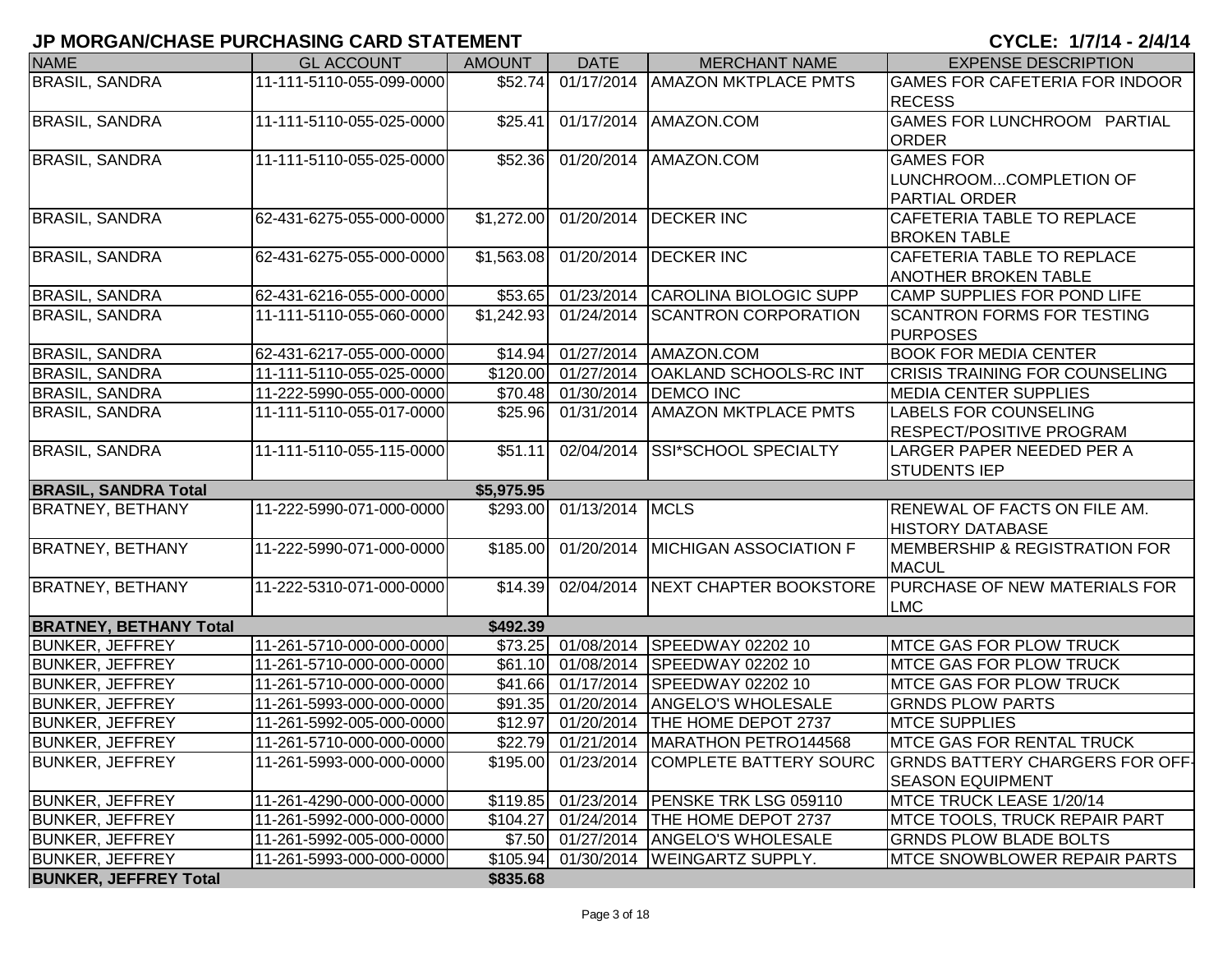| <b>NAME</b>                     | <b>GL ACCOUNT</b>        | <b>AMOUNT</b> | <b>DATE</b>                  | <b>MERCHANT NAME</b>                                  | <b>EXPENSE DESCRIPTION</b>                  |
|---------------------------------|--------------------------|---------------|------------------------------|-------------------------------------------------------|---------------------------------------------|
| <b>BURKHARDT, LORETTA</b>       | 62-431-6415-065-000-0000 | \$16.99       |                              | 01/28/2014 FYE NOVI 752                               | <b>MUSIC CD FOR THEATER</b>                 |
| <b>BURKHARDT, LORETTA Total</b> |                          | \$16.99       |                              |                                                       |                                             |
| <b>BURNHAM, SUSAN</b>           | 11-125-5110-011-000-6014 |               | \$145.00 01/27/2014 BRAINPOP |                                                       | <b>COMPUTER PROGRAM</b>                     |
|                                 |                          |               |                              |                                                       | KINDERGARTEN SUPPORT                        |
| <b>BURNHAM, SUSAN</b>           | 11-125-5110-011-000-6014 | \$145.00      | 01/27/2014 BRAINPOP          |                                                       | <b>COMPUTER PROGRAM</b>                     |
|                                 |                          |               |                              |                                                       | KINDERGARTEN SUPPORT                        |
| <b>BURNHAM, SUSAN</b>           | 11-125-5110-011-000-6014 | \$145.00      | 01/27/2014                   | <b>BRAINPOP</b>                                       | <b>COMPUTER PROGRAM</b>                     |
|                                 |                          |               |                              |                                                       | <b>KINDERGARTEN SUPPORT</b>                 |
| <b>BURNHAM, SUSAN</b>           | 11-125-5110-011-000-6014 | \$145.00      | 01/27/2014                   | BRAINPOP                                              | <b>COMPUTER PROGRAM</b>                     |
|                                 |                          |               |                              |                                                       | KINDERGARTEN SUPPORT                        |
| <b>BURNHAM, SUSAN</b>           | 11-125-5110-011-000-6014 | \$347.24]     | 01/30/2014                   | <b>SCHOLASTIC INC. KEY 6</b>                          | <b>BOOKS FOR FIRST GRADE</b>                |
|                                 |                          |               |                              |                                                       | <b>STRUGGLING READERS</b>                   |
| <b>BURNHAM, SUSAN</b>           | 11-125-5110-011-000-6014 |               | \$199.00 01/31/2014 SDE INC  |                                                       | KINDERGARTEN CONFERENCE                     |
| <b>BURNHAM, SUSAN</b>           | 11-125-5110-011-000-6014 |               | \$199.00 01/31/2014 SDE INC  |                                                       | KINDERGARTEN CONFERENCE                     |
| <b>BURNHAM, SUSAN</b>           | 11-125-5110-011-000-6014 |               | \$199.00 01/31/2014 SDE INC  |                                                       | KINDERGARTEN CONFERENCE                     |
| <b>BURNHAM, SUSAN</b>           | 11-125-5110-011-000-6014 |               | \$199.00 01/31/2014 SDE INC  |                                                       | KINDERGARTEN CONFERENCE                     |
| <b>BURNHAM, SUSAN Total</b>     |                          | \$1,723.24    |                              |                                                       |                                             |
| <b>BURRIS, MARGARET</b>         | 11-111-5110-012-025-0000 | \$86.11       | 01/17/2014 RGS PAY*          |                                                       | <b>SECOND GRADE CLASSROOM</b>               |
|                                 |                          |               |                              |                                                       | <b>MATERIALS</b>                            |
| <b>BURRIS, MARGARET</b>         | 11-111-5110-012-010-0000 |               |                              | \$370.63 01/20/2014 DBC*BLICK ART MATERIAL            | <b>ART CLASS MATERIALS</b>                  |
| <b>BURRIS, MARGARET</b>         | 11-222-5410-012-000-0000 |               |                              | \$192.40 01/30/2014 DEMCO INC                         | <b>MEDIA CENTER CLASSIFICATION</b>          |
|                                 |                          |               |                              |                                                       | <b>LABELS AND JACKET COVERS</b>             |
| <b>BURRIS, MARGARET Total</b>   |                          | \$649.14      |                              |                                                       |                                             |
| CANALES, BETH                   | 11-113-5110-071-044-0000 |               |                              | \$36.39 01/15/2014 MEIJER INC #054<br>Q <sub>01</sub> | DAIRY DEMO (CALCIUM)                        |
| <b>CANALES, BETH</b>            | 11-113-5110-071-044-0000 |               |                              | \$28.30 01/20/2014 BUSCH'S #1044                      | <b>BAKING SUPPLIES</b>                      |
| <b>CANALES, BETH Total</b>      |                          | \$64.69       |                              |                                                       |                                             |
| CIANCIO, WANDA                  | 11-225-3220-000-000-0000 |               |                              | \$185.00 01/27/2014 MICHIGAN ASSOCIATION F            | MACUL CONFERENCE REGISTRATION<br><b>FEE</b> |
| <b>CIANCIO, WANDA Total</b>     |                          | \$185.00      |                              |                                                       |                                             |
| CIANFERRA, LINDA                | 11-226-5910-000-012-0000 |               |                              | \$85.00 01/16/2014 MICHIGAN EDUC DIR                  | <b>2014 MICHIGAN EDUCATION</b>              |
|                                 |                          |               |                              |                                                       | <b>DIRECTORY 2013-14 AND DISTRICT</b>       |
|                                 |                          |               |                              |                                                       | <b>MAPPING CHART</b>                        |
| CIANFERRA, LINDA                | 11-221-3220-000-913-3310 | \$31.25       |                              | 01/30/2014 MICHIGAN EDUC DIR                          | <b>SECOND MICHIGAN EDUCATION</b>            |
|                                 |                          |               |                              |                                                       | DIRECTORY 2013-14 ADULT ED                  |
|                                 |                          |               |                              |                                                       | <b>OFFICE</b>                               |
| CIANFERRA, LINDA                | 11-226-5910-000-012-0000 |               |                              | \$79.75 01/30/2014 MICHIGAN EDUC DIR                  | MAILING LABELS FOR SECULAR                  |
|                                 |                          |               |                              |                                                       | <b>PROGRAMS COMMUNITY ED</b>                |
| <b>CIANFERRA, LINDA Total</b>   |                          | \$196.00      |                              |                                                       |                                             |
| <b>COOLMAN, ROBERT</b>          | 11-261-5992-000-000-0000 |               | \$372.00 01/10/2014          | <b>CONSERVA ELECTRIC SUPP</b>                         | <b>IMTCE STOCK &amp; VO LAMPS</b>           |
| COOLMAN, ROBERT                 | 11-261-5710-000-000-0000 | \$92.50       |                              | 01/13/2014 SPEEDWAY 02202 10                          | <b>IMTCE GAS FOR WORK VEHICLE</b>           |
| <b>COOLMAN, ROBERT</b>          | 11-261-5992-000-000-0000 | \$418.50      |                              | 01/17/2014 CONSERVA ELECTRIC SUPP                     | <b>MTCE STOCK BALLAST, EMERGENCY</b>        |
|                                 |                          |               |                              |                                                       | <b>EXIT SIGN</b>                            |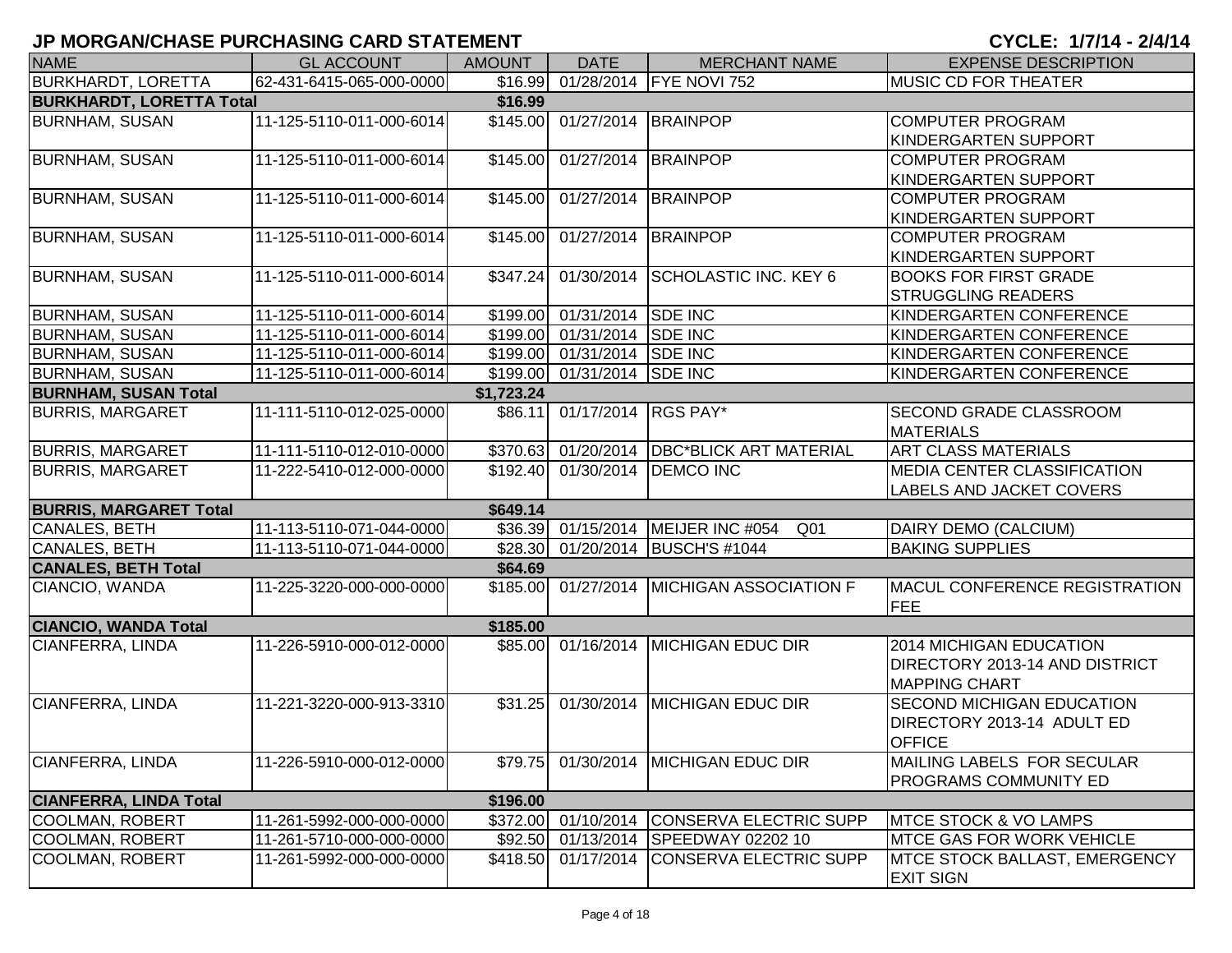| <b>NAME</b>                      | <b>GL ACCOUNT</b>        | <b>AMOUNT</b> | <b>DATE</b> | <b>MERCHANT NAME</b>                         | <b>EXPENSE DESCRIPTION</b>                                                        |
|----------------------------------|--------------------------|---------------|-------------|----------------------------------------------|-----------------------------------------------------------------------------------|
| <b>COOLMAN, ROBERT</b>           | 11-261-5992-011-000-0000 |               |             | \$279.19 01/27/2014 CITY ELECTRIC SUPPLY     | <b>VO LIGHTING REPAIR</b>                                                         |
| COOLMAN, ROBERT                  | 11-261-5992-000-000-0000 |               |             | \$148.95 02/03/2014 CONSERVA ELECTRIC SUPP   | <b>MTCE STOCK BALLASTS</b>                                                        |
| <b>COOLMAN, ROBERT Total</b>     |                          | \$1,311.14    |             |                                              |                                                                                   |
| <b>DIATIKAR, CHRISTINE</b>       | 11-113-5210-071-414-0000 |               |             | \$33.60 01/13/2014 FOLLETT EDUCATIONAL SE    | PO 23949/IB                                                                       |
| <b>DIATIKAR, CHRISTINE</b>       | 11-252-5910-000-000-0000 |               |             | \$42.67 01/13/2014 STAPLS7111590396000001    | <b>OFFICE SUPPLIES</b>                                                            |
| <b>DIATIKAR, CHRISTINE</b>       | 11-132-4910-000-912-3310 |               |             | \$166.54 01/15/2014 FOLLETT EDUCATIONAL SE   | PO 24911, SOCIAL STUDIES BOOKS                                                    |
| DIATIKAR, CHRISTINE              | 11-132-4910-000-912-3310 |               |             | \$905.85 01/15/2014 FOLLETT EDUCATIONAL SE   | PO 24911, SOCIAL STUDIES BOOKS                                                    |
| DIATIKAR, CHRISTINE              | 11-111-5110-055-051-0000 |               |             | \$476.99 01/15/2014 J W PEPPER               | PO 25309, MUSIC                                                                   |
| <b>DIATIKAR, CHRISTINE</b>       | 11-111-5110-011-025-0000 |               |             | \$95.50 01/15/2014 SSI*PREMIER HAM&STEPH     | PO 24587-AGENDAS/COVERS                                                           |
| <b>DIATIKAR, CHRISTINE</b>       | 41-456-6420-001-000-0000 |               |             | \$12,656.55 01/15/2014 SSI*SCHOOL SPECIALTY  | PO 24715-ESB FURNITURE                                                            |
| <b>DIATIKAR, CHRISTINE</b>       | 62-431-6176-071-000-0000 |               |             | \$100.00 01/17/2014 DUNCAN DISPOSAL SYSTEM   | PO 23838, 1/31 RECYCLING                                                          |
| <b>DIATIKAR, CHRISTINE</b>       | 11-113-5210-071-414-0000 |               |             | \$5,448.81 01/17/2014 FOLLETT EDUCATIONAL SE | PO 25261, BOOKS                                                                   |
| <b>DIATIKAR, CHRISTINE</b>       | 11-111-5110-055-050-0000 |               |             | \$36.01 01/17/2014 J W PEPPER                | PO 24873, MUSIC                                                                   |
| <b>DIATIKAR, CHRISTINE</b>       | 11-112-5110-065-051-0000 |               |             | \$266.60 01/17/2014 J W PEPPER               | PO 25221, MUSIC                                                                   |
| <b>DIATIKAR, CHRISTINE</b>       | 41-452-3194-071-000-4450 |               |             | \$6,300.00 01/17/2014 SOIL AND MATERIALS     | PROFESSIONAL SERVICES, TURF<br><b>FIELD</b>                                       |
| <b>DIATIKAR, CHRISTINE</b>       | 62-431-6172-061-000-0000 |               |             | \$136.00 01/17/2014 TEAM SPORTS              | PO 25279, FOOTBALLS                                                               |
| <b>DIATIKAR, CHRISTINE</b>       | 11-293-4910-000-000-0000 |               |             | \$3,054.55 01/21/2014 PLYMOUTH NOVI 155      | PO 24225, 12/13 SERVICES                                                          |
| <b>DIATIKAR, CHRISTINE</b>       | 11-111-5110-055-065-0000 |               |             | \$82.60 01/23/2014 SSI*DELTACPOFREYNEOSCI    | <b>PAPER STRIPS</b>                                                               |
| DIATIKAR, CHRISTINE              | 11-113-5110-071-010-0000 |               |             | \$610.86 01/23/2014 SSI*SCHOOL SPECIALTY     | PO 23943, SUPPLIES                                                                |
| <b>DIATIKAR, CHRISTINE</b>       | 11-113-5110-071-414-0000 |               |             | \$832.51 01/23/2014 SSI*SCHOOL SPECIALTY     | PO 23943, SUPPLIES                                                                |
| <b>DIATIKAR, CHRISTINE</b>       | 11-281-4910-000-411-0000 |               |             | \$9,000.00 01/27/2014 LEARNING SCIENCES INTL | PO 24665, MARZANO PROTOCOL PLUS                                                   |
|                                  |                          |               |             |                                              | <b>LIBRARY RENEWAL</b>                                                            |
| <b>DIATIKAR, CHRISTINE</b>       | 11-281-4910-000-411-0000 |               |             | \$9,000.00 01/27/2014 LEARNING SCIENCES INTL | PO 24665, MARZANO PROTOCOL PLUS<br><b>LIBRARY RENEWAL</b>                         |
| <b>DIATIKAR, CHRISTINE</b>       | 11-111-5110-055-051-0000 |               |             | \$134.99 01/30/2014 J W PEPPER               | PO 25439, MUSIC                                                                   |
| <b>DIATIKAR, CHRISTINE</b>       | 11-111-5110-055-051-0000 |               |             | \$363.43 01/30/2014 J W PEPPER               | <b>PO 25439, MUSIC</b>                                                            |
| <b>DIATIKAR, CHRISTINE Total</b> |                          | \$49,744.06   |             |                                              |                                                                                   |
| DINKELMANN, KATY                 | 62-431-6129-071-000-0000 |               |             | \$506.63 01/08/2014 HFC*DISC DANCE           | HAREM PANTS FOR COMPANY<br><b>COSTUME</b>                                         |
| DINKELMANN, KATY                 | 62-431-6129-071-000-0000 |               |             | \$477.83 01/08/2014 HFC*DISC DANCE           | COSTUME TOP FOR DANCE COMPANY                                                     |
| <b>DINKELMANN, KATY</b>          | 62-431-6129-071-000-0000 |               |             | -\$208.00 01/09/2014 KATRINA ACTIVEWEAR      | <b>CREDIT FROM COSTUME RETURN-</b><br>MAILED BACK TO COMPANY-NO<br><b>RECEIPT</b> |
| DINKELMANN, KATY                 | 11-113-5110-071-026-0000 | \$117.44      |             | 01/27/2014   PAYLESSSHOESOU00057307          | SHOES (COSTUMES) FOR THE ONE<br><b>ACT PLAY</b>                                   |
| <b>DINKELMANN, KATY</b>          | 62-431-6129-071-000-0000 | \$130.86      |             | 01/28/2014   HFC*DISC DANCE                  | TOPS FOR DANCE COMPANY<br><b>COSTUMES</b>                                         |
| <b>DINKELMANN, KATY</b>          | 62-431-6129-071-000-0000 | \$298.91      |             | 01/28/2014   HFC*DISC DANCE                  | TOPS FOR DANCE COMPANY<br><b>COSTUME</b>                                          |
| <b>DINKELMANN, KATY Total</b>    |                          | \$1,323.67    |             |                                              |                                                                                   |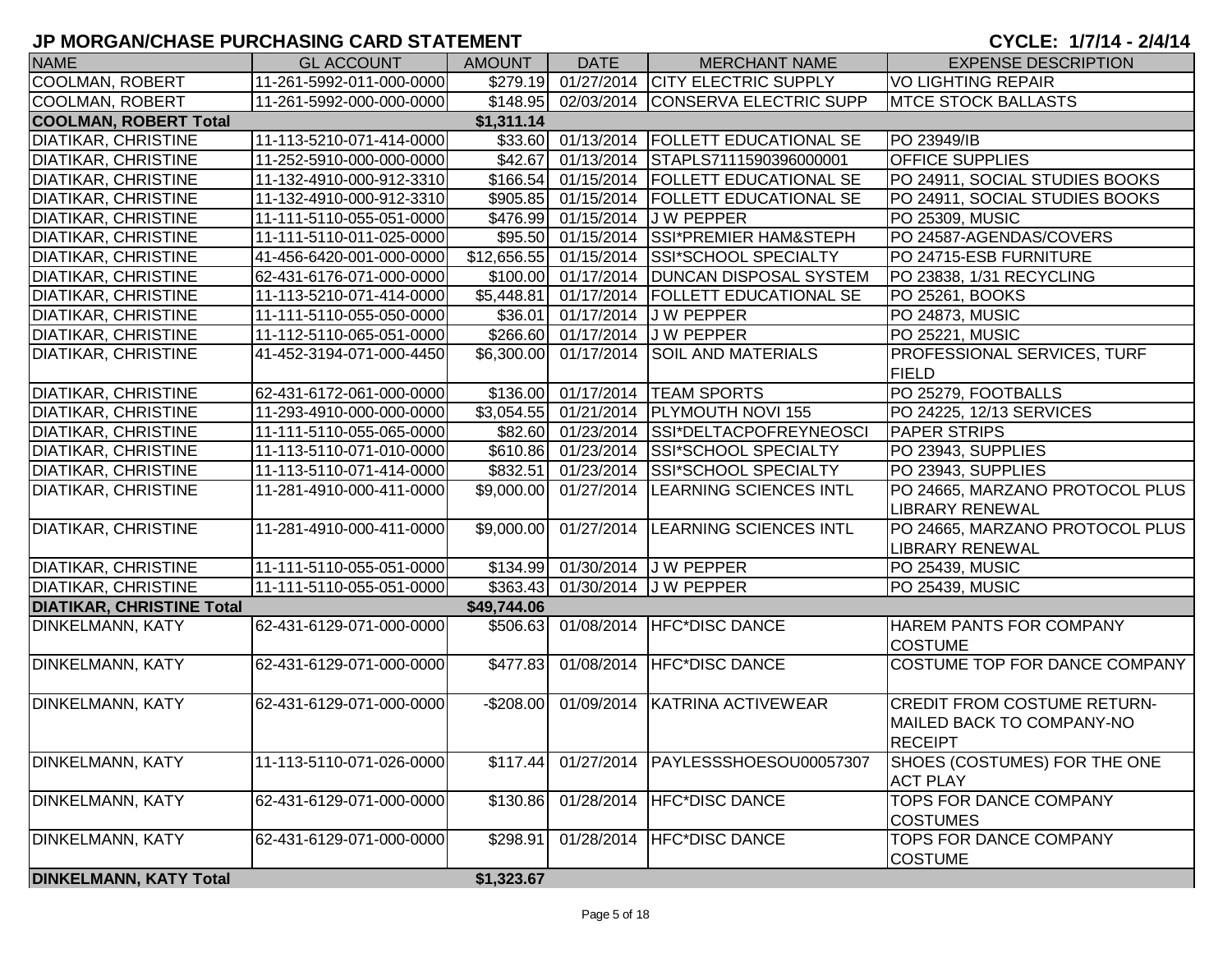| <b>NAME</b>                   | <b>GL ACCOUNT</b>        | <b>AMOUNT</b> | <b>DATE</b>                 | <b>MERCHANT NAME</b>                         | <b>EXPENSE DESCRIPTION</b>                                   |
|-------------------------------|--------------------------|---------------|-----------------------------|----------------------------------------------|--------------------------------------------------------------|
| DONOVAN, KATHRYN              | 11-283-5910-000-000-0000 |               |                             | \$95.76 01/20/2014 STAPLS7111938924000001    | <b>OFFICE SUPPLIES</b>                                       |
| DONOVAN, KATHRYN              | 11-283-5910-000-000-0000 |               |                             | -\$3.94 01/23/2014 STAPLS7111938924001001    | <b>OFFICE SUPPLY CREDIT</b>                                  |
| DONOVAN, KATHRYN              | 11-283-5910-000-000-0000 |               | \$19.99 01/24/2014 TARGET   | 00019711                                     | <b>OFFICE SUPPLIES</b>                                       |
| DONOVAN, KATHRYN              | 11-283-5910-000-000-0000 |               |                             | \$31.39 01/27/2014 STAPLS7112273128000001    | <b>OFFICE SUPPLIES</b>                                       |
| DONOVAN, KATHRYN              | 11-283-7910-000-000-0000 |               |                             | \$67.56 01/30/2014 PANERA BREAD #667         | FOOD FOR VENTURES TRAINING (WILL<br>BE REIMBURSED BY VENDOR) |
| DONOVAN, KATHRYN Total        |                          | \$210.76      |                             |                                              |                                                              |
| <b>DRAGOO, MICHAEL</b>        | 11-261-5710-000-000-0000 |               |                             | \$51.82 01/07/2014 EXXONMOBIL 97316889       | <b>MTCE GAS FOR ENVIRO-CLEAN</b>                             |
|                               |                          |               |                             |                                              | <b>SNOWBLOWERS</b>                                           |
| DRAGOO, MICHAEL               | 11-261-5993-000-000-0000 |               |                             | \$1,480.00 01/08/2014 ALTA CONSTRUCTION EQUI | <b>MTCE TRACK LOADER RENTAL</b>                              |
| DRAGOO, MICHAEL               | 11-261-5992-005-000-0000 |               |                             | \$80.07 01/08/2014 BENITOS PIZZA-NOVI        | <b>MTCE LUNCH</b>                                            |
| <b>DRAGOO, MICHAEL</b>        | 11-261-5992-000-000-0000 |               |                             | \$420.06 01/13/2014 COCHRANE SUPPLY & ENGI   | <b>MTCE STOCK</b>                                            |
| DRAGOO, MICHAEL               | 11-261-5992-071-000-0000 |               |                             | \$420.37 01/13/2014 COCHRANE SUPPLY & ENGI   | HS AHU-K1                                                    |
| DRAGOO, MICHAEL               | 11-261-4910-065-000-0000 |               |                             | \$6,742.00 01/13/2014 COMMERICAL GLASS,      | <b>MS WINDOW LEAKS</b>                                       |
| DRAGOO, MICHAEL               | 11-261-5992-000-000-0000 |               | \$766.24 01/14/2014 BASS    |                                              | <b>MTCE EQUIPMENT PARTS</b>                                  |
| DRAGOO, MICHAEL               | 11-261-4910-071-000-0000 |               | \$576.75 01/14/2014 BASS    |                                              | HS AHU-1 SUPPLY FAN                                          |
| DRAGOO, MICHAEL               | 11-261-4910-013-000-0000 |               | \$281.25 01/14/2014 BASS    |                                              | <b>NW SAGE</b>                                               |
| DRAGOO, MICHAEL               | 11-261-5910-000-000-0000 |               |                             | \$1,133.46 01/20/2014 LINCOLN OFFICE SOLUTIO | <b>MTCE DESK</b>                                             |
| DRAGOO, MICHAEL               | 11-261-5990-000-000-0000 |               |                             | \$25.87 01/28/2014 DUNKIN #336551<br>Q35     | <b>MTCE SUPPLIES</b>                                         |
| DRAGOO, MICHAEL               | 11-261-3220-000-000-0610 |               |                             | \$75.00 01/29/2014 MI INST FOR ED MGT        | <b>MTCE WEBINAR CONFERENCE</b>                               |
| DRAGOO, MICHAEL               | 11-261-5992-065-000-0000 |               |                             | \$384.00 02/03/2014 CONSERVA ELECTRIC SUPP   | <b>MS LAMPS</b>                                              |
| DRAGOO, MICHAEL               | 11-261-5992-071-000-0000 |               |                             | \$360.72 02/03/2014 WW GRAINGER              | <b>HS EQUIPMENT</b>                                          |
| DRAGOO, MICHAEL               | 11-261-5993-000-000-0000 |               |                             | \$1,879.64 02/04/2014 MAINS LANDSCAPE SUPPLY | <b>MTCE SALT FOR BUILDINGS</b>                               |
| <b>DRAGOO, MICHAEL Total</b>  |                          | \$14,677.25   |                             |                                              |                                                              |
| <b>EASON, CHRISTINE</b>       | 11-351-5110-000-953-0000 |               |                             | \$14.00 01/13/2014 BIG LOTS STORES - #515    | <b>CLASS SUPPLIES</b>                                        |
| <b>EASON, CHRISTINE Total</b> |                          | \$14.00       |                             |                                              |                                                              |
| <b>FALLONE, MARIA</b>         | 11-111-5110-014-025-0000 |               | \$209.82 01/10/2014 STAPLES | 00115659                                     | <b>XEROX PAPER</b>                                           |
| <b>FALLONE, MARIA</b>         | 11-252-7912-000-000-0000 |               |                             | \$125.00 01/13/2014 FRAUD CORRECTION         | <b>ITEM RETURNED TO STORE</b>                                |
| <b>FALLONE, MARIA</b>         | 11-111-5110-014-025-0000 |               | \$82.73 01/15/2014 RGS PAY* |                                              | PRIVACY SHIELDS ELL TESTING                                  |
| FALLONE, MARIA                | 11-252-7912-000-000-0000 | $-$ \$95.27   |                             | 01/20/2014 WAL-MART #4584                    | <b>REIMBURSEMENT FOR ITEM</b>                                |
|                               |                          |               |                             |                                              | <b>RETURNED TO STORE.</b>                                    |
| <b>FALLONE, MARIA</b>         | 62-431-6275-014-000-0000 |               |                             | \$30.00 01/21/2014 DUNCAN DISPOSAL SYSTEM    | <b>INVOICE 387471</b>                                        |
| <b>FALLONE, MARIA</b>         | 11-111-5110-014-010-0000 |               |                             | -\$21.43 01/22/2014 DBC*BLICK ART MATERIAL   | <b>ITEMS NO LONGER AVAILABLE</b>                             |
| FALLONE, MARIA                | 11-111-5110-014-025-0000 | \$135.57      | 01/24/2014                  | <b>RGS PAY*</b>                              | <b>CLASSROOM CONTAINERS FIRST</b>                            |
|                               |                          |               |                             |                                              | <b>GRADE</b>                                                 |
| <b>FALLONE, MARIA</b>         | 11-111-5110-014-025-0000 | \$237.91      |                             | 01/27/2014 OFFICE MAX                        | OFFICE SUPPLIES ENVELOPES                                    |
| <b>FALLONE, MARIA</b>         | 62-431-6275-014-000-0000 | \$50.99       |                             | 01/30/2014 COTTAGE INN PIZZA-NOVI            | <b>CLASSROOM PIZZA PARTY REWARD</b>                          |
|                               |                          |               |                             |                                              | FOR GOOD WORK                                                |
| <b>FALLONE, MARIA</b>         | 11-111-5110-014-010-0000 | \$221.47      |                             | 02/04/2014 SSI*SCHOOL SPECIALTY              | <b>ART MATERIALS</b>                                         |
| <b>FALLONE, MARIA</b>         | 11-111-5110-014-025-0000 | \$83.26       |                             | 02/04/2014 SSI*SCHOOL SPECIALTY              | <b>ENVELOPES</b>                                             |
| <b>FALLONE, MARIA Total</b>   |                          | \$1,060.05    |                             |                                              |                                                              |
| <b>FULAR, JAMES</b>           | 11-261-5710-000-000-0000 |               |                             | \$116.93 01/09/2014 SUNOCO 0444934400        | MTCE GAS FOR RED DUMP V-10                                   |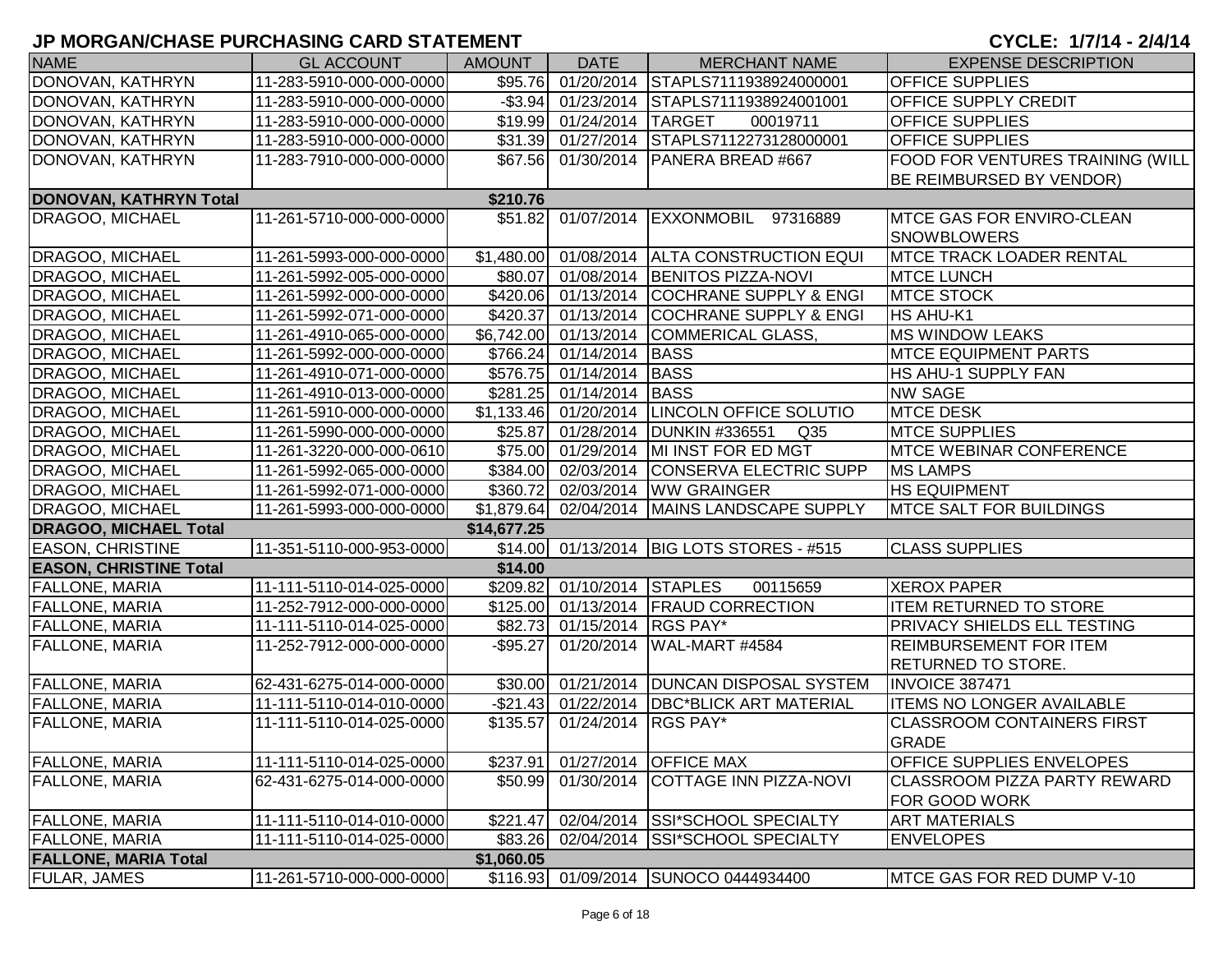| <b>NAME</b>                                     | <b>GL ACCOUNT</b>        | <b>AMOUNT</b> | <b>DATE</b>          | <b>MERCHANT NAME</b>                                              | <b>EXPENSE DESCRIPTION</b>                                             |
|-------------------------------------------------|--------------------------|---------------|----------------------|-------------------------------------------------------------------|------------------------------------------------------------------------|
| FULAR, JAMES                                    | 11-261-5992-065-000-0000 | \$900.00      | 01/15/2014           | MARKS OUTDOOR POWER EQ MS SNOWBLOWER                              |                                                                        |
| <b>FULAR, JAMES</b>                             | 11-261-5730-000-000-0000 |               |                      | \$207.04 01/15/2014 MARKS OUTDOOR POWER EQ NM SNOW BLOWER REPAIRS |                                                                        |
| <b>FULAR, JAMES</b>                             | 11-261-5730-000-000-0000 |               | \$3.38 01/15/2014    | MARKS OUTDOOR POWER EQ VO SNOW BLOWER PARTS                       |                                                                        |
| <b>FULAR, JAMES</b>                             | 11-261-5710-000-000-0000 |               |                      | \$34.93 01/21/2014 EXXONMOBIL 97316889                            | <b>NM GAS</b>                                                          |
| <b>FULAR, JAMES</b>                             | 11-261-5710-000-000-0000 |               |                      | \$34.93 01/21/2014 EXXONMOBIL<br>97316889                         | <b>NW GAS</b>                                                          |
| <b>FULAR, JAMES</b>                             | 11-261-5710-000-000-0000 |               |                      | \$34.93 01/21/2014 EXXONMOBIL<br>97316889                         | <b>PV GAS</b>                                                          |
| <b>FULAR, JAMES</b>                             | 11-261-5710-000-000-0000 |               |                      | \$34.92 01/21/2014 EXXONMOBIL 97316889                            | <b>VO GAS</b>                                                          |
| <b>FULAR, JAMES</b>                             | 11-261-5730-000-000-0000 |               |                      | \$21.98 01/23/2014 KNIGHTS AUTO SUPPLY IN                         | <b>MTCE BIG SALT TRUCK</b>                                             |
| <b>FULAR, JAMES</b>                             | 11-261-5993-015-000-0000 |               | \$95.76 01/23/2014   |                                                                   | MARKS OUTDOOR POWER EQ DF SNOWTHROWER PADDLES &<br><b>CUTTING EDGE</b> |
| <b>FULAR, JAMES</b>                             | 11-261-5710-000-000-0000 |               |                      | \$56.14 01/24/2014 WIXOM VALERO                                   | <b>GRNDS GAS FOR MS &amp; DF</b>                                       |
| <b>FULAR, JAMES</b>                             | 11-261-5730-000-000-0000 |               | \$912.06 01/27/2014  | <b>CANFIELD EQUIPMENT SER</b>                                     | <b>GRNDS PLOW PARTS FOR 2009</b>                                       |
|                                                 |                          |               |                      |                                                                   | <b>PICKUPS</b>                                                         |
| <b>FULAR, JAMES</b>                             | 11-261-5730-000-000-0000 |               |                      | \$1,872.35 01/30/2014 MUNN TRACTOR                                | <b>GRNDS LOADER REPAIR</b>                                             |
| <b>FULAR, JAMES</b>                             | 11-261-5993-014-000-0000 |               | \$65.74 02/03/2014   | MARKS OUTDOOR POWER EQ PV SNOWBLOWER                              |                                                                        |
| <b>FULAR, JAMES</b>                             | 11-261-5992-011-000-0000 |               | \$49.47 02/04/2014   | <b>FASTENAL COMPANY01</b>                                         | VO SAFETY GAS CAN                                                      |
| <b>FULAR, JAMES</b>                             | 11-261-5993-000-000-0000 |               |                      | \$23.20 02/04/2014 FASTENAL COMPANY01                             | GRNDS PART FOR 2006 F-350 PLOW                                         |
| <b>FULAR, JAMES Total</b>                       |                          | \$4,463.76    |                      |                                                                   |                                                                        |
| <b>FURLOW, SETH</b>                             | 11-113-5110-071-065-0000 |               |                      | \$95.00 02/04/2014 FLINN SCIENTIFIC, I                            | ELECTROLYSIS OF CUCL2 LAB<br><b>SUPPLIES</b>                           |
| <b>FURLOW, SETH Total</b>                       |                          | \$95.00       |                      |                                                                   |                                                                        |
| GASIDLO, MEGAN                                  | 11-112-5110-065-065-0000 |               | \$19.45 01/20/2014   | <b>TARGET</b><br>00014654                                         | 7TH GRADE SCIENCE LAB MATERIALS                                        |
|                                                 |                          |               |                      |                                                                   |                                                                        |
| <b>GASIDLO, MEGAN Total</b>                     |                          | \$19.45       |                      |                                                                   |                                                                        |
| <b>GIRARDOT, SCOTT</b>                          | 11-261-5710-000-000-0000 |               |                      | \$45.23 01/07/2014 SPEEDWAY 02367 PON                             | <b>MTCE GAS FOR PLOW TRUCK</b>                                         |
| <b>GIRARDOT, SCOTT</b>                          | 11-261-5992-000-000-0000 |               |                      | \$879.40 01/10/2014 R L DEPPMANN COMPANY                          | <b>MTCE STOCK</b>                                                      |
| <b>GIRARDOT, SCOTT</b>                          | 11-261-5992-015-000-0000 |               | \$56.25 01/13/2014   | <b>THE HOME DEPOT 2737</b>                                        | DF ROOM 201                                                            |
| <b>GIRARDOT, SCOTT</b>                          | 11-261-5992-071-000-0000 |               | $$118.80$ 01/17/2014 | <b>R L DEPPMANN COMPANY</b>                                       | HS AHU-29                                                              |
| <b>GIRARDOT, SCOTT</b>                          | 11-261-5992-071-000-0000 |               |                      | \$279.00 01/20/2014 R L DEPPMANN COMPANY                          | HS AHU-29                                                              |
| <b>GIRARDOT, SCOTT</b>                          | 11-261-5992-000-000-0000 |               |                      | \$102.11 01/22/2014 WW GRAINGER                                   | <b>MTCE STOCK</b>                                                      |
| <b>GIRARDOT, SCOTT</b>                          | 11-261-5992-005-000-0000 |               |                      | \$408.64 01/23/2014 DOWNRIVER REFRIG SUP C                        | <b>MTCE COUPLER</b>                                                    |
| <b>GIRARDOT, SCOTT</b>                          | 11-261-5992-071-000-0000 | \$7.67        |                      | 01/23/2014 THE HOME DEPOT 2737                                    | <b>HS RM 240</b>                                                       |
| <b>GIRARDOT, SCOTT</b>                          | 11-261-5710-000-000-0000 |               |                      | \$65.98 01/27/2014 MARATHON PETRO078824                           | <b>MTCE GAS FOR TRUCK</b>                                              |
| <b>GIRARDOT, SCOTT</b>                          | 11-261-5992-055-000-0000 | \$736.44      | 02/04/2014           | <b>WW GRAINGER</b>                                                | NM5 DOMESTIC HOT WATER                                                 |
| <b>GIRARDOT, SCOTT</b>                          | 11-261-5992-071-000-0000 |               |                      | \$226.78 02/04/2014 WW GRAINGER                                   | HS BAND ROOM AHU-29                                                    |
| <b>GIRARDOT, SCOTT Total</b>                    |                          | \$2,926.30    |                      |                                                                   |                                                                        |
| GONZALEZ-SHEERAN, MARG 62-431-6644-065-000-0000 |                          | \$11.95       | 01/13/2014           | JOANN ETC #1933                                                   | NAPKINS, PLATES, GIFT BAGS FOR                                         |
|                                                 |                          |               |                      |                                                                   | JUDGES OF SCIENCE FAIR                                                 |
| GONZALEZ-SHEERAN, MARG 62-431-6263-065-000-0000 |                          | \$12.32       | 01/13/2014           | SAMSCLUB #6657                                                    | TREATS FOR JUDGES DURING                                               |
|                                                 |                          |               |                      |                                                                   | SCIENCE FAIR JUDGING EVENT.                                            |
| GONZALEZ-SHEERAN, MARG 62-431-6257-065-000-0000 |                          | \$27.80       | 01/29/2014           | KROGER #632                                                       | DRINKS FOR ACTIVITY AFTERNOON 1-                                       |
|                                                 |                          |               |                      |                                                                   | $31 - 14$                                                              |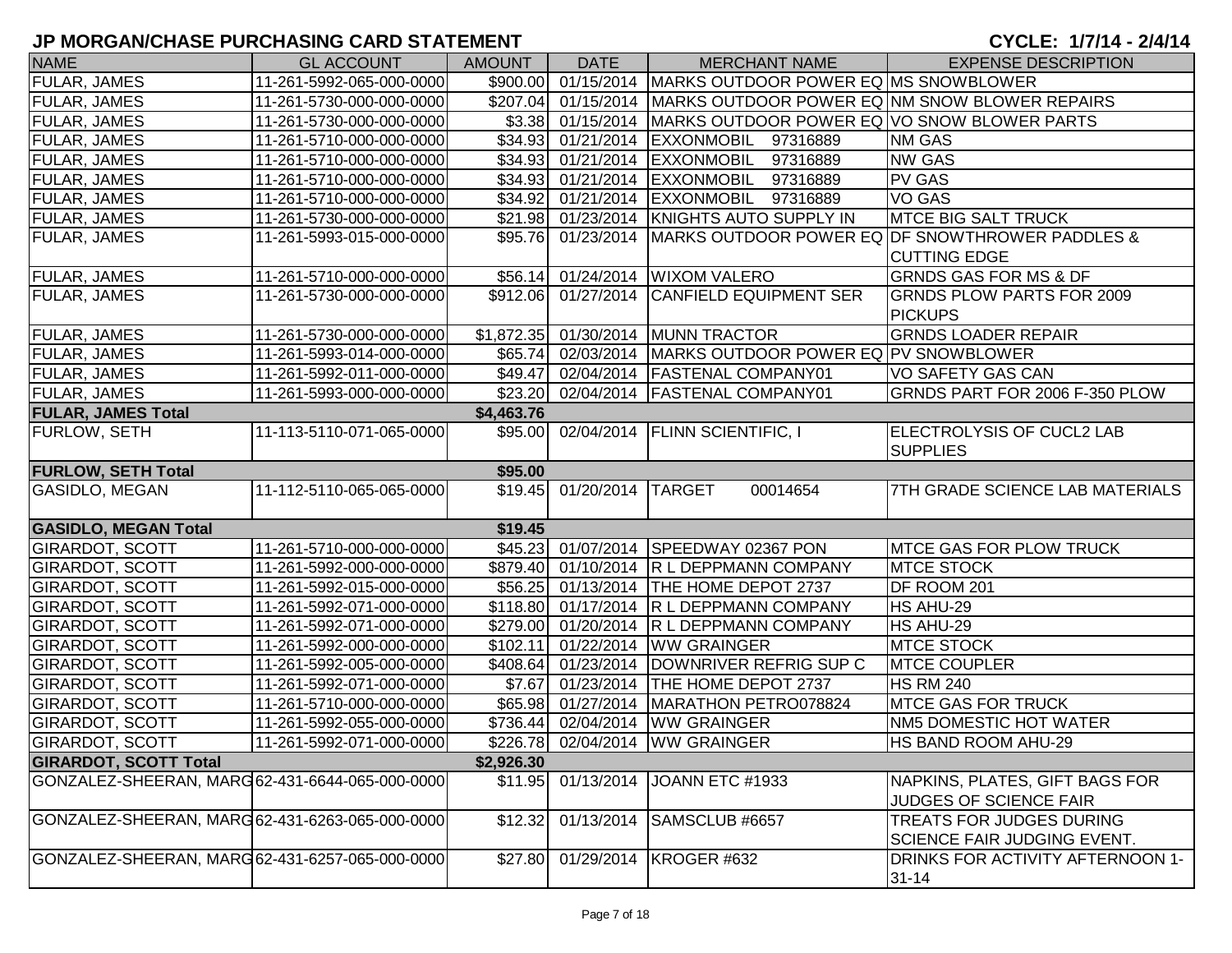| <b>NAME</b>                                     | <b>GL ACCOUNT</b>        | <b>AMOUNT</b>        | <b>DATE</b>                    | <b>MERCHANT NAME</b>                       | <b>EXPENSE DESCRIPTION</b>                                                                                                 |
|-------------------------------------------------|--------------------------|----------------------|--------------------------------|--------------------------------------------|----------------------------------------------------------------------------------------------------------------------------|
| GONZALEZ-SHEERAN, MARG 62-431-6257-065-000-0000 |                          | \$34.24              | 01/29/2014                     | SAMSCLUB #6657                             | 1-31-14 ACTIVITY AFTERNOON SNACKS                                                                                          |
| GONZALEZ-SHEERAN, MARG62-431-6257-065-000-0000  |                          | \$98.00              | 02/03/2014                     | <b>ALEX PIZZERIA</b>                       | PIZZAS FOR ACTIVITY AFTERNOON 1-<br>$31 - 14$                                                                              |
| GONZALEZ-SHEERAN, MARG 11-112-5110-065-065-0000 |                          | \$4.36               | 02/03/2014                     | <b>TARGET</b><br>00014654                  | <b>UNSALTED CRACKERS FOR</b><br><b>EXPERIMENT ON ENZYME REACTION</b>                                                       |
| <b>GONZALEZ-SHEERAN, MARGARET Total</b>         |                          | \$188.67             |                                |                                            |                                                                                                                            |
| <b>GORDON, BRIAN</b>                            | 62-431-6104-061-000-0000 | \$271.75             | 01/17/2014                     | <b>QDOBA MEXICAN GRILLQPS</b>              | LUNCH FOR KLAA ATHLETIC<br><b>DIRECTORS</b>                                                                                |
| <b>GORDON, BRIAN</b>                            | 62-431-6104-061-000-0000 |                      |                                | \$34.92 01/30/2014 SAMSCLUB #6657          | <b>SUPPLIES FOR EVENTS</b>                                                                                                 |
| <b>GORDON, BRIAN</b>                            | 62-431-6104-061-000-0000 |                      | \$125.43 02/03/2014            | DOMINO'S 1010                              | LUNCH FOR CHEER JUDGES                                                                                                     |
| <b>GORDON, BRIAN</b>                            | 62-431-6104-061-000-0000 | \$14.83              | 02/03/2014                     | PANERA BREAD #667                          | <b>BAGELS FOR CHEER EVENT</b>                                                                                              |
| <b>GORDON, BRIAN Total</b>                      |                          | \$446.93             |                                |                                            |                                                                                                                            |
| <b>GREBINSKI, KRISTEN</b>                       | 62-431-6243-065-000-0000 |                      |                                | \$125.00 01/13/2014 MICHIGAN MUSIC CONF    | PROFESSIONAL DEVELPMENT                                                                                                    |
| <b>GREBINSKI, KRISTEN</b>                       | 62-431-6243-065-000-0000 |                      | \$155.89 01/20/2014            | <b>JW PEPPER</b>                           | <b>CLASSROOM MUSIC</b>                                                                                                     |
| <b>GREBINSKI, KRISTEN</b>                       | 62-431-6243-065-000-0000 |                      | \$10.00 01/21/2014             | SOUNDWAVES RECORDING                       | HONORS CHOIR CD'S (2)                                                                                                      |
| <b>GREBINSKI, KRISTEN</b>                       | 62-431-6243-065-000-0000 |                      | \$169.75 02/04/2014            | <b>OREFICE LTD</b>                         | <b>MEN'S CHOIR UNIFORMS</b>                                                                                                |
| <b>GREBINSKI, KRISTEN Total</b>                 |                          | \$460.64             |                                |                                            |                                                                                                                            |
| HANSEN, ANN                                     | 11-118-5990-000-951-0000 | \$299.99             | 01/30/2014                     | DMI* DELL K-12 PTR                         | PRINTER FOR PRESCHOOL CLASS AT<br>THE HIGH SCHOOL                                                                          |
| <b>HANSEN, ANN Total</b>                        |                          | \$299.99             |                                |                                            |                                                                                                                            |
| HARVEY, JENNIFER                                | 11-113-5110-071-414-0000 |                      |                                | \$290.55 01/17/2014 UTRECHT ART 8004471892 | <b>IB ART SUPPLIES</b>                                                                                                     |
| HARVEY, JENNIFER                                | 11-113-5110-071-414-0000 | \$76.24              |                                | 01/30/2014   DBC*BLICK ART MATERIAL        | <b>IB ART SUPPLIES</b>                                                                                                     |
| <b>HARVEY, JENNIFER Total</b>                   |                          | \$366.79             |                                |                                            |                                                                                                                            |
| <b>HENDERSON, BETH</b>                          | 11-252-5910-000-000-0000 | \$283.15             | 01/13/2014                     | STAPLS7111552239000001                     | <b>OFFICE SUPPLIES</b>                                                                                                     |
| <b>HENDERSON, BETH</b>                          | 11-252-5910-000-000-0000 |                      | $\overline{$63.14}$ 01/17/2014 | <b>MICHIGAN NOTARY SERV</b>                | <b>MALBON'S NOTARY STAMP</b>                                                                                               |
| <b>HENDERSON, BETH</b>                          | 11-252-5910-000-000-0000 |                      | $$1,207.66$ 02/03/2014         | STAPLS7112718160000001                     | <b>OFFICE SUPPLIES</b>                                                                                                     |
| <b>HENDERSON, BETH Total</b>                    |                          | \$1,553.95           |                                |                                            |                                                                                                                            |
| <b>HOLLY, SHEILA</b>                            | 11-221-3220-000-411-0000 |                      | $$10.00$ 01/13/2014            | <b>WAYNE RESA</b>                          | MISTAR CONFERENCE, SHEILA HOLLY                                                                                            |
| HOLLY, SHEILA                                   | 11-221-3220-000-411-0000 | \$10.00              | 01/13/2014                     | <b>WAYNE RESA</b>                          | MISTAR CONFERENCE, JANET<br><b>GRUBER</b>                                                                                  |
| <b>HOLLY, SHEILA</b>                            | 11-221-3220-000-411-0000 | $\overline{$675.00}$ | 01/14/2014                     | ADVANCED ORG                               | ADVANCED STRATEGIC PLANNING<br>WORKSHOP, RJ WEBBER, NICK<br>LETARTE, BETHANY BRATNEY, MIKE<br>ZIEGLER, CHRISTOPHER CAPUANO |
| <b>HOLLY, SHEILA</b>                            | 11-221-3220-000-411-0000 | \$135.00             | 01/14/2014                     | <b>ADVANCED ORG</b>                        | ADVANCED STRATEGIC PLANNING<br><b>WORKSHOP, NICK KALAKAILO</b>                                                             |
| <b>HOLLY, SHEILA</b>                            | 11-113-4910-071-451-0000 | \$3,780.00           | 01/15/2014                     | <b>MICHIGAN VIRTUAL U</b>                  | <b>REGISTER 11 STUDENTS FOR MIVHS</b><br><b>COURSE</b>                                                                     |
| HOLLY, SHEILA                                   | 11-221-3220-000-411-0000 | \$85.00              | 01/15/2014                     | <b>OAKLAND SCHOOLS-RC INT</b>              | GOING GLOBAL 2 DAY WORKSHOP,<br><b>TOM TIMMER</b>                                                                          |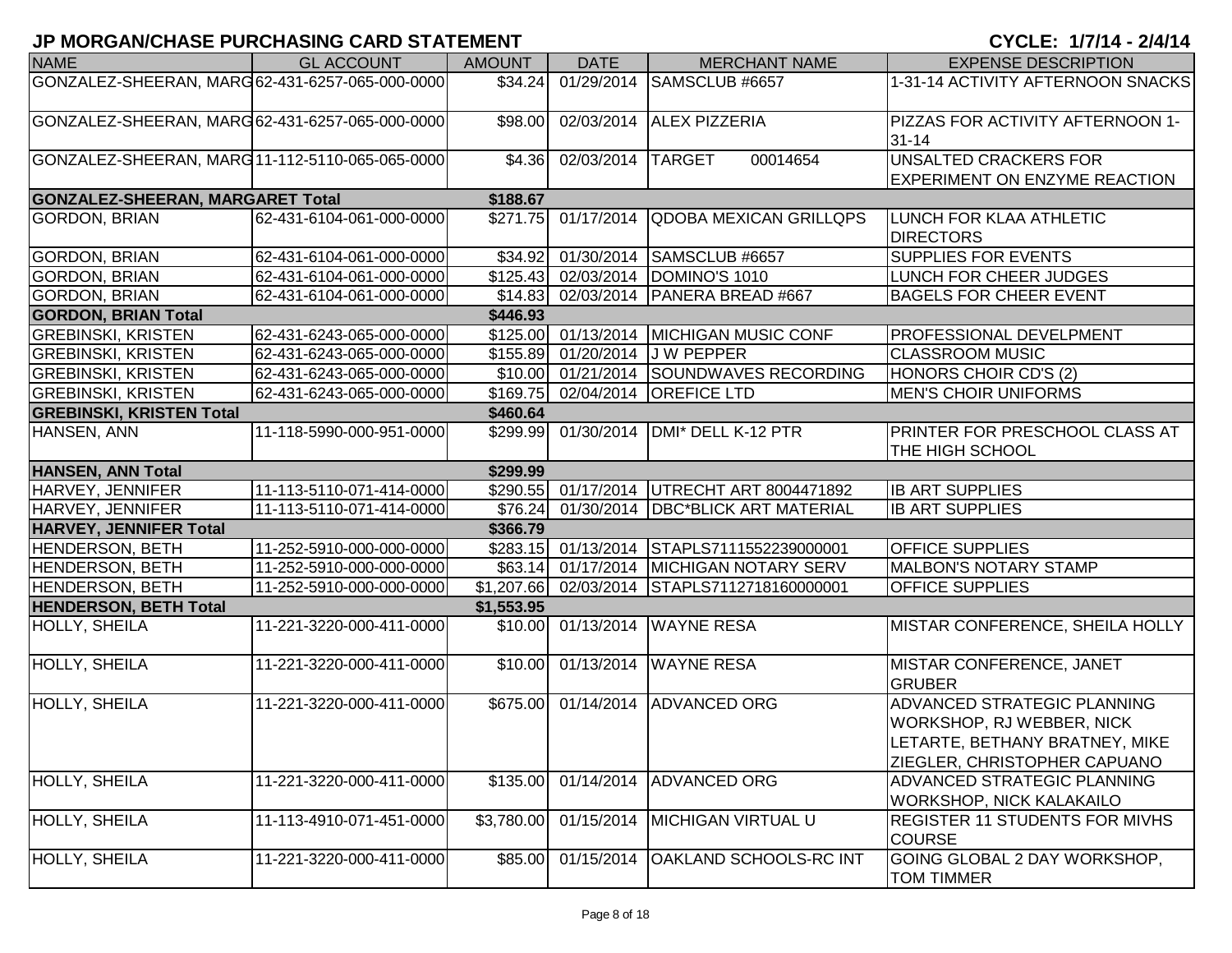| <b>NAME</b>                | <b>GL ACCOUNT</b>        | <b>AMOUNT</b> | <b>DATE</b>                      | <b>MERCHANT NAME</b>                       | <b>EXPENSE DESCRIPTION</b>                               |
|----------------------------|--------------------------|---------------|----------------------------------|--------------------------------------------|----------------------------------------------------------|
| <b>HOLLY, SHEILA</b>       | 11-113-4910-071-451-0000 |               |                                  | \$260.00 01/17/2014 MICHIGAN VIRTUAL U     | <b>REGISTER 1 STUDENT FOR MIVHS</b>                      |
|                            |                          |               |                                  |                                            | <b>COURSE</b>                                            |
| HOLLY, SHEILA              | 11-113-4910-071-451-0000 | \$260.00      |                                  | 01/23/2014 MICHIGAN VIRTUAL U              | <b>REGISTERING 1 STUDENT FOR MIVHS</b>                   |
|                            |                          |               |                                  |                                            | <b>COURSE</b>                                            |
| HOLLY, SHEILA              | 11-113-4910-071-451-0000 | \$260.00      | 01/23/2014                       | <b>MICHIGAN VIRTUAL U</b>                  | <b>REGISTER 1 STUDENT FOR MIVHS</b>                      |
|                            |                          |               |                                  |                                            | <b>COURSE</b>                                            |
| HOLLY, SHEILA              | 11-221-3220-000-411-0000 | \$50.00       | 01/23/2014                       | <b>OAKLAND UNIVERSITY CE</b>               | <b>BRIDGING THE GAPS WORKSHOP,</b>                       |
|                            |                          |               |                                  |                                            | <b>DANIELLE BIRDYSHAW</b>                                |
| HOLLY, SHEILA              | 11-371-4910-000-276-7664 | \$456.00      | 01/24/2014                       |                                            | DEVELOPMENTAL RESOURCE TITLE IIA CATHOLIC CENTRAL, WIRED |
|                            |                          |               |                                  |                                            | <b>DIFFERENTLY WORKSHOP</b>                              |
| HOLLY, SHEILA              | 11-221-5910-000-411-0000 | \$414.00      | 01/27/2014                       | <b>FLASHWHOLESALER COM</b>                 | OFFICE SUPPLIES                                          |
| HOLLY, SHEILA              | 11-221-5990-000-411-0000 | \$167.77      | 01/29/2014                       | JETS PIZZA #46                             | SOCIAL JUSTICE TRAINING                                  |
| HOLLY, SHEILA              | 11-113-4910-071-451-0000 | \$260.00      | 01/30/2014                       | <b>MICHIGAN VIRTUAL U</b>                  | <b>REGISTER 1 STUDENT FOR MIVHS</b>                      |
|                            |                          |               |                                  |                                            | <b>COURSE</b>                                            |
| HOLLY, SHEILA              | 11-113-4910-071-451-0000 | \$780.00      |                                  | 01/30/2014 MICHIGAN VIRTUAL U              | <b>REGISTER 3 STUDENTS FOR MIVHS</b>                     |
|                            |                          |               |                                  |                                            | <b>COURSES</b>                                           |
| HOLLY, SHEILA              | 11-125-5110-011-000-6014 | \$34.95       | 01/31/2014                       | AMAZON.COM                                 | TITLE 1 READING SUPPLIES FOR VO                          |
| HOLLY, SHEILA              | 11-125-5110-011-000-6014 |               | \$624.80 01/31/2014              | BENCHMARK EDUCATION CO                     | <b>TITLE 1 READING SUPPLIES FOR VO</b>                   |
| <b>HOLLY, SHEILA</b>       | 11-125-5110-012-000-6014 |               | \$3,600.00 02/03/2014            | <b>IXL</b>                                 | <b>TITLE I, IXL ELA SUPPORT</b>                          |
| HOLLY, SHEILA              | 11-125-5110-011-000-6014 |               | \$3,600.00 02/03/2014            | <b>IXL</b>                                 | <b>TITLE I, IXL ELA SUPPORT</b>                          |
| HOLLY, SHEILA              | 11-221-3220-000-411-0000 |               | \$275.00 02/03/2014              | MICH ASSOC OF SCH ADMI                     | <b>MASA CONFERENCE REGISTRATION</b>                      |
|                            |                          |               |                                  |                                            | FOR DARBY HOPPENSTEDT                                    |
| HOLLY, SHEILA              | 11-221-3220-000-411-0000 | \$160.00      | 02/03/2014                       | <b>OAKLAND SCHOOLS-RC INT</b>              | <b>FORMATIVE ASSESSMENT</b>                              |
|                            |                          |               |                                  |                                            | WORKSHOP, MYLA LEE, JEFF                                 |
|                            |                          |               |                                  |                                            | DINKELMANN, MARY TURCHI, LISA                            |
|                            |                          |               |                                  |                                            | <b>LAPORTE</b>                                           |
| <b>HOLLY, SHEILA</b>       | 11-125-5110-011-000-6014 |               |                                  | \$312.20 02/04/2014 SUPER DUPER PUBLICATIO | <b>TITLE I CLASSROOM SUPPLIES FOR</b>                    |
|                            |                          |               |                                  |                                            | VO                                                       |
| <b>HOLLY, SHEILA Total</b> |                          | \$16,209.72   |                                  |                                            |                                                          |
| HOSKINS, DIANE             | 11-221-3220-000-000-6710 |               | $$40.00$ $0\overline{1/14/2014}$ | ACT*MAEPD/NHRD                             | TEACHER CONFERENCE CASAS                                 |
|                            |                          |               |                                  |                                            | <b>TRAINING</b>                                          |
| HOSKINS, DIANE             | 62-431-6301-033-000-0000 | \$226.43      | 01/14/2014                       | SAMSCLUB #6657                             | <b>STUDENT FOOD</b>                                      |
| <b>HOSKINS, DIANE</b>      | 62-431-6301-033-000-0000 |               | \$60.00 01/16/2014               | <b>GUIDOS PREMIUM PIZZA I</b>              | <b>STUDENT DINNER</b>                                    |
| HOSKINS, DIANE             | 11-131-5110-000-000-6710 | \$72.16       | 01/20/2014                       | STAPLS7111742787000001                     | <b>TEACHER SUPPLY</b>                                    |
| <b>HOSKINS, DIANE</b>      | 62-431-6301-033-000-0000 |               |                                  | \$68.68 01/23/2014 GUIDOS PREMIUM PIZZA I  | <b>STUDENT DINNER</b>                                    |
| <b>HOSKINS, DIANE</b>      | 11-131-5110-000-000-6710 |               |                                  | \$113.00 01/24/2014 AMAZON.COM             | TEACHER BOOKS LA CLASS                                   |
| <b>HOSKINS, DIANE</b>      | 11-131-5110-000-000-6710 |               |                                  | \$10.99 01/27/2014 AMAZON.COM              | TEACHER CD FOR LA CLASS                                  |
| <b>HOSKINS, DIANE</b>      | 62-431-6301-033-000-0000 | \$63.71       |                                  | 01/30/2014 GUIDOS PREMIUM PIZZA I          | <b>STUDENT DINNER</b>                                    |
| <b>HOSKINS, DIANE</b>      | 62-431-6301-033-000-0000 |               |                                  | \$55.63 01/31/2014 WAL-MART #5893          | <b>STUDENT FOOD</b>                                      |
| <b>HOSKINS, DIANE</b>      | 11-131-5110-000-913-6740 |               |                                  | \$308.20 02/03/2014 STAPLS7112661813000001 | <b>TEACHER SUPPLY</b>                                    |
| <b>HOSKINS, DIANE</b>      | 11-131-5110-000-913-6740 |               |                                  | \$29.29 02/03/2014 STAPLS7112661813000002  | <b>TEACHER SUPPLY</b>                                    |
| <b>HOSKINS, DIANE</b>      | 11-131-5110-000-913-6740 |               |                                  | \$14.09 02/03/2014 STAPLS7112661813000003  | <b>TEACHER SUPPLY</b>                                    |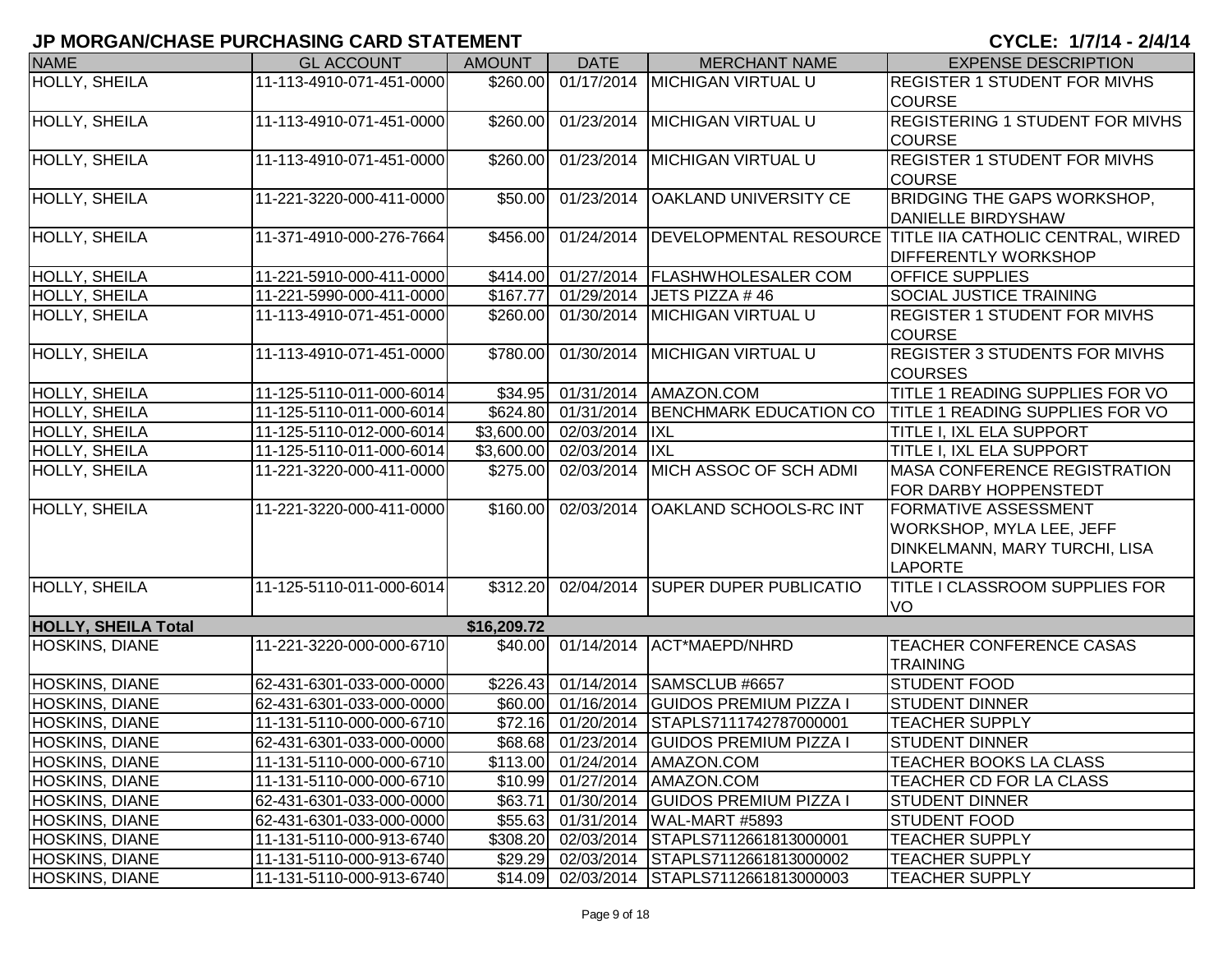# **JP MORGAN/CHASE PURCHASING CARD STATEMENT**

|  | CYCLE: 1/7/14 - 2/4/14 |  |
|--|------------------------|--|
|--|------------------------|--|

| <b>NAME</b>                      | <b>GL ACCOUNT</b>        | AMOUNT     | <b>DATE</b>                   | <b>MERCHANT NAME</b>                         | <b>EXPENSE DESCRIPTION</b>                                                                          |
|----------------------------------|--------------------------|------------|-------------------------------|----------------------------------------------|-----------------------------------------------------------------------------------------------------|
| <b>HOSKINS, DIANE Total</b>      |                          | \$1,062.18 |                               |                                              |                                                                                                     |
| HURLBURT, THOMAS                 | 11-271-5710-000-000-0000 |            |                               | \$96.28 01/24/2014 WIXOM VALERO              | <b>FUEL FOR SHOP TRUCK</b>                                                                          |
| <b>HURLBURT, THOMAS Total</b>    |                          | \$96.28    |                               |                                              |                                                                                                     |
| JUOPPERI, JOHN                   | 11-261-5992-000-000-0000 |            |                               | \$43.00 01/10/2014 ACE CUTTING EQUIPMENT     | <b>MTCE TOOL</b>                                                                                    |
| JUOPPERI, JOHN                   | 11-261-5992-071-000-0000 |            |                               | \$1,106.34 01/15/2014 REDFORD LOCK COMPANY I | HS ATHLETIC PAD LOCKS                                                                               |
| JUOPPERI, JOHN                   | 11-261-5992-013-000-0000 |            |                               | \$497.20 01/20/2014 REDFORD LOCK COMPANY I   | <b>NW LOCK</b>                                                                                      |
| JUOPPERI, JOHN                   | 11-261-5992-000-000-0000 |            |                               | \$1,491.60 01/20/2014 REDFORD LOCK COMPANY I | <b>MTCE LOCK STOCK</b>                                                                              |
| JUOPPERI, JOHN                   | 11-261-5992-065-000-0000 |            |                               | \$37.85 01/22/2014 THE HOME DEPOT 2737       | <b>MS COVER STRIP</b>                                                                               |
| JUOPPERI, JOHN                   | 11-261-5992-013-000-0000 |            |                               | \$3.44 01/22/2014 THE HOME DEPOT 2737        | <b>NW PAINT</b>                                                                                     |
| JUOPPERI, JOHN                   | 11-261-5992-000-000-0000 |            |                               | \$445.24 01/28/2014 LAWSON PRODUCTS          | <b>MTCE PARTS</b>                                                                                   |
| JUOPPERI, JOHN                   | 11-261-5992-012-000-0000 | \$75.00    |                               | 01/30/2014 REDFORD LOCK COMPANY I            | OH COMMUNITY ROOM DOOR                                                                              |
| JUOPPERI, JOHN                   | 11-261-5992-000-000-0000 | \$64.07    |                               | 02/03/2014   ROBERT BROOKE & ASSOCI          | <b>MTCE DESKS</b>                                                                                   |
| JUOPPERI, JOHN                   | 11-261-5992-014-000-0000 |            |                               | \$31.98 02/03/2014 THE HOME DEPOT 2737       | <b>PV FRONT ENTRANCE DOORS</b>                                                                      |
| JUOPPERI, JOHN Total             |                          | \$3,795.72 |                               |                                              |                                                                                                     |
| KORTLANDT, PATRICIA              | 11-241-5910-011-000-0000 |            |                               | \$221.55 01/20/2014 STAPLS7112000152000001   | <b>ENVELOPES FOR REPORT CARDS AND</b><br><b>PARENT MAILINGS</b>                                     |
| KORTLANDT, PATRICIA              | 11-111-5110-011-025-0000 | \$53.91    |                               | 01/20/2014 STAPLS7112000152000002            | <b>BOOK RINGS, PENCILS, AND INDEX</b><br><b>CARDS</b>                                               |
| KORTLANDT, PATRICIA              | 11-241-5910-011-000-0000 |            |                               | \$131.48 01/22/2014 SSI*SCHOOL SPECIALTY     | FILE FOLDERS AND HANGING FILES                                                                      |
| KORTLANDT, PATRICIA              | 11-111-5110-011-055-0000 |            |                               | \$199.26 01/23/2014 SSI*SCHOOL SPECIALTY     | CLASSROOM SUPPLIES FOR PHYSICAL<br><b>EDUCATION</b>                                                 |
| KORTLANDT, PATRICIA              | 11-241-5910-011-000-0000 |            |                               | \$92.00 01/23/2014 USPS 25692003734302968    | <b>FOREVER STAMPS</b>                                                                               |
| KORTLANDT, PATRICIA              | 62-431-6275-011-000-0000 | \$83.00    |                               | 02/03/2014 STAPLS7112722432000001            | <b>OFFICE SUPPLIES</b>                                                                              |
| <b>KORTLANDT, PATRICIA Total</b> |                          | \$781.20   |                               |                                              |                                                                                                     |
| LAINE, MARGARET                  | 62-431-6105-071-000-0000 |            |                               | \$181.24 01/14/2014 AMAZON.COM               | <b>AP CALCULUS TEST PREPARATION</b><br><b>BOOKS</b>                                                 |
| LAINE, MARGARET                  | 62-431-6105-071-000-0000 | \$199.50   |                               | 01/15/2014 DSMARKETING                       | AP BIOLOGY TSET PREPARATION<br><b>BOOKS</b>                                                         |
| LAINE, MARGARET                  | 62-431-6105-071-000-0000 |            |                               | \$10.00 01/27/2014 TEACHERSPAYTEACHERS       | AP SPANISH TEST PREPARATION<br><b>MATERIAL</b>                                                      |
| <b>LAINE, MARGARET Total</b>     |                          | \$390.74   |                               |                                              |                                                                                                     |
| LAMBERT, ELIZABETH               | 11-261-5991-015-000-0000 |            | \$292.94 01/09/2014 NICHOLS   |                                              | DF CUSTODIAL SUPPLIES                                                                               |
| LAMBERT, ELIZABETH               | 11-261-5991-014-000-0000 |            | \$491.07 01/09/2014 NICHOLS   |                                              | PV CUSTODIAL SUPPLIES                                                                               |
| LAMBERT, ELIZABETH               | 11-261-5991-071-000-0000 |            | \$3,400.13 01/09/2014 NICHOLS |                                              | HS CUSTODIAL SUPPLIES                                                                               |
| LAMBERT, ELIZABETH               | 11-261-5991-013-000-0000 |            | \$365.24 01/09/2014 NICHOLS   |                                              | <b>NW CUSTODIAL SUPPLIES</b>                                                                        |
| LAMBERT, ELIZABETH               | 11-261-4910-011-000-0000 |            |                               |                                              | \$355.00 01/10/2014 CONTROLLED TEMPERATURE VO GLYCOL LEAK ROOM #5 TAX<br><b>REFUND ON NEXT BILL</b> |
| LAMBERT, ELIZABETH               | 11-261-5991-071-000-0000 |            | \$67.72 01/10/2014 NICHOLS    |                                              | <b>HS CUSTODIAL SUPPLIES</b>                                                                        |
| LAMBERT, ELIZABETH               | 11-261-5710-000-000-0000 |            | \$679.81 01/13/2014 ATLAS OIL |                                              | <b>MTCE FUEL</b>                                                                                    |
| LAMBERT, ELIZABETH               | 11-261-5992-014-000-0000 |            |                               | \$84.20 01/13/2014 BEST PLUMBING SPECIALT    | <b>PV LAV SINKS</b>                                                                                 |
| LAMBERT, ELIZABETH               | 11-261-5992-000-000-0000 |            |                               | \$125.71 01/13/2014 BEST PLUMBING SPECIALT   | <b>MTCE STOCK</b>                                                                                   |
| LAMBERT, ELIZABETH               | 11-261-5992-000-000-0000 |            |                               | \$45.56 01/13/2014 BEST PLUMBING SPECIALT    | <b>MTCE STOCK</b>                                                                                   |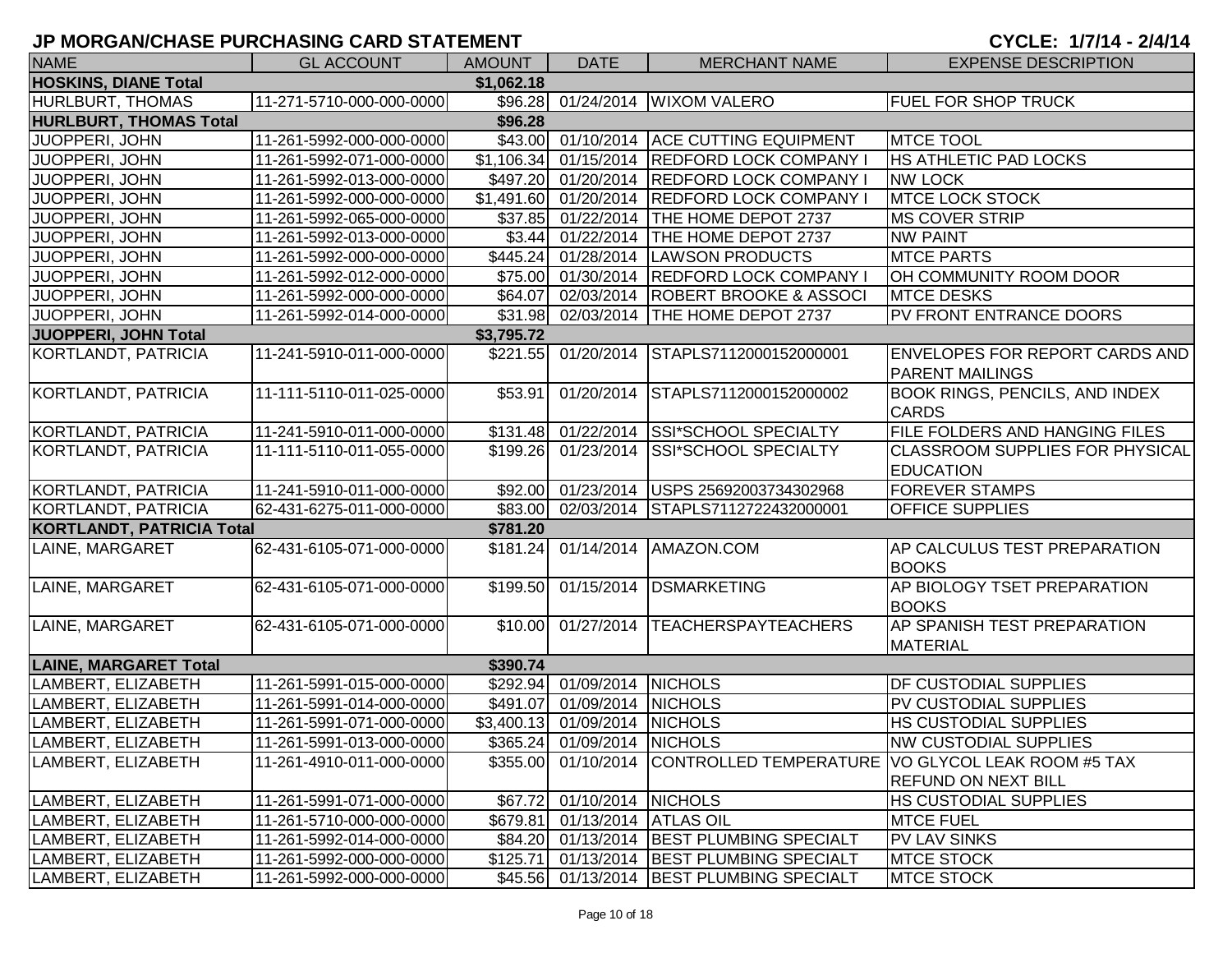# **JP MORGAN/CHASE PURCHASING CARD STATEMENT**

## CYCLE: 1/7/14 - 2/4/14

| <b>NAME</b>        | <b>GL ACCOUNT</b>        | <b>AMOUNT</b> | <b>DATE</b>                   | <b>MERCHANT NAME</b>                         | <b>EXPENSE DESCRIPTION</b>                |
|--------------------|--------------------------|---------------|-------------------------------|----------------------------------------------|-------------------------------------------|
| LAMBERT, ELIZABETH | 11-261-5992-071-000-0000 |               |                               | \$139.50 01/13/2014 BEST PLUMBING SPECIALT   | HS UPSTAIRS BOYS & GIRLS LOCKER           |
|                    |                          |               |                               |                                              | <b>ROOM</b>                               |
| LAMBERT, ELIZABETH | 11-261-4910-071-000-0000 |               |                               | \$266.00 01/13/2014 COMMERICAL GLASS,        | <b>HS RM 208</b>                          |
| LAMBERT, ELIZABETH | 11-261-4910-012-000-0000 |               |                               | \$282.00 01/13/2014 COMMERICAL GLASS,        | OH HALL NEAR RM 114                       |
| LAMBERT, ELIZABETH | 41-261-4110-065-000-4449 |               |                               | \$2,622.00 01/13/2014 DE-CAL INC             | MS CHILLER #2                             |
| LAMBERT, ELIZABETH | 11-261-4910-010-000-0000 |               |                               | \$561.00 01/13/2014 SECURE DOORS LLC         | <b>TRANS CAR WASH DOOR</b>                |
| LAMBERT, ELIZABETH | 11-261-4910-071-000-0000 |               |                               | \$521.02 01/13/2014 THYSSENKRUPP ELEV ORAC   | <b>HS ELEVATOR MTCE 1/1/14 TO 3/31/14</b> |
|                    |                          |               |                               |                                              |                                           |
| LAMBERT, ELIZABETH | 11-261-3840-000-000-0000 |               |                               | \$718.83 01/13/2014 WM EZPAY                 | <b>DIST WASTE REMOVAL</b>                 |
| LAMBERT, ELIZABETH | 21-261-3840-000-000-0023 | \$239.61      |                               | 01/13/2014 WM EZPAY                          | DIST WASTE REMOVAL REC MILLAGE            |
|                    |                          |               |                               |                                              |                                           |
| LAMBERT, ELIZABETH | 11-261-4910-000-000-0000 |               |                               | \$2,146.91 01/14/2014 ARCH ENVIRONMENTAL GRO | <b>DISTRICT RADON TESTING</b>             |
| LAMBERT, ELIZABETH | 11-261-4910-015-000-0000 |               |                               | \$25.00 01/15/2014 ERADICO SERVICES INC      | <b>DF PEST SERVICES</b>                   |
| LAMBERT, ELIZABETH | 11-261-4910-065-000-0000 |               |                               | \$34.00 01/15/2014 ERADICO SERVICES INC      | <b>MS PEST SERVICES</b>                   |
| LAMBERT, ELIZABETH | 11-261-4910-071-000-0000 |               |                               | \$30.00 01/15/2014 ERADICO SERVICES INC      | <b>HS PEST SERVICES</b>                   |
| LAMBERT, ELIZABETH | 11-261-4910-014-000-0000 |               |                               | \$25.00 01/15/2014 ERADICO SERVICES INC      | <b>PV PEST SERVICES</b>                   |
| LAMBERT, ELIZABETH | 11-261-4910-013-000-0000 |               |                               | \$25.00 01/15/2014 ERADICO SERVICES INC      | <b>NW PEST SERVICES</b>                   |
| LAMBERT, ELIZABETH | 11-261-4910-055-000-0000 |               |                               | \$25.00 01/15/2014 ERADICO SERVICES INC      | <b>NM6 PEST SERVICES</b>                  |
| LAMBERT, ELIZABETH | 11-261-4910-001-000-0000 |               |                               | \$40.00 01/15/2014 ERADICO SERVICES INC      | <b>ESB PEST SERVICES</b>                  |
| LAMBERT, ELIZABETH | 11-261-4910-055-000-0000 |               |                               | \$25.00 01/15/2014 ERADICO SERVICES INC      | <b>NM5 PEST SERVICES</b>                  |
| LAMBERT, ELIZABETH | 11-261-4910-011-000-0000 |               |                               | \$25.00 01/15/2014 ERADICO SERVICES INC      | <b>VO PEST SERVICES</b>                   |
| LAMBERT, ELIZABETH | 11-261-4910-012-000-0000 |               |                               | \$25.00 01/15/2014 ERADICO SERVICES INC      | OH PEST SERVICES                          |
| LAMBERT, ELIZABETH | 11-261-5991-011-000-0000 |               | \$301.83 01/15/2014 NICHOLS   |                                              | <b>VO CUSTODIAL SUPPLIES</b>              |
| LAMBERT, ELIZABETH | 11-261-5991-055-000-0000 |               | \$2,000.66 01/15/2014 NICHOLS |                                              | <b>NM CUSTODIAL SUPPLIES</b>              |
| LAMBERT, ELIZABETH | 11-261-5991-065-000-0000 |               | \$223.80 01/15/2014 NICHOLS   |                                              | <b>MS CUSTODIAL SUPPLIES</b>              |
| LAMBERT, ELIZABETH | 11-261-5991-012-000-0000 |               | \$339.87 01/15/2014 NICHOLS   |                                              | OH CUSTODIAL SUPPLIES                     |
| LAMBERT, ELIZABETH | 11-261-4910-012-000-0000 |               |                               | \$165.00 01/16/2014 ALL CITY ROOTER          | OH KITCHEN DRAIN CLEANING                 |
| LAMBERT, ELIZABETH | 11-261-5992-005-000-0000 | \$409.71      |                               | 01/17/2014 CINTAS 721                        | MTCE WINTER UNIFORMS FOR 2 NEW            |
|                    |                          |               |                               |                                              | <b>EMPLOYEES</b>                          |
| LAMBERT, ELIZABETH | 11-261-5992-000-000-0000 |               |                               | \$76.94 01/20/2014 AIRGASS NORTH             | <b>MTCE DISTRICT WELDING</b>              |
| LAMBERT, ELIZABETH | 41-261-4110-071-000-4449 |               |                               | \$809.34 01/20/2014 DE-CAL INC               | <b>HS POOL HEATING BOILER</b>             |
| LAMBERT, ELIZABETH | 41-261-4110-014-000-4449 |               |                               | \$2,201.83 01/20/2014 DE-CAL INC             | <b>PV BOILER</b>                          |
| LAMBERT, ELIZABETH | 11-261-4910-071-000-0000 |               |                               | \$102.50 01/21/2014 AQUATIC SOURCE, LLC      | <b>HS POOL</b>                            |
| LAMBERT, ELIZABETH | 11-261-4910-000-000-0611 | \$3,240.93    | 01/21/2014                    | <b>ARCH ENVIRONMENTAL GRO</b>                | <b>DISTRICT STORMWATER</b>                |
|                    |                          |               |                               |                                              | <b>MANAGEMENT</b>                         |
| LAMBERT, ELIZABETH | 11-261-5992-055-000-0000 |               |                               | \$310.78 01/21/2014 BEST PLUMBING SPECIALT   | <b>NM STOCK FAUCETS</b>                   |
| LAMBERT, ELIZABETH | 11-261-5992-000-000-0000 | \$1,055.07    |                               | 01/22/2014 SUBURBAN PROPANE 7828             | <b>BOSCO PROPANE</b>                      |
| LAMBERT, ELIZABETH | 11-261-5992-071-000-0000 |               | \$198.37 01/23/2014 NUCO2     |                                              | HS POOL CO <sub>2</sub>                   |
| LAMBERT, ELIZABETH | 11-261-5992-005-000-0000 |               |                               | \$70.25 01/23/2014 WW GRAINGER               | <b>MTCE UNIT HEATERS</b>                  |
| LAMBERT, ELIZABETH | 11-261-4910-005-000-0000 |               | \$185.50 01/29/2014 ATLAS OIL |                                              | <b>MTCE GAS TANK REMOVAL</b>              |
| LAMBERT, ELIZABETH | 11-261-5992-055-000-0000 |               |                               | \$155.39 01/30/2014 BEST PLUMBING SPECIALT   | <b>NM BATHROOMS</b>                       |
| LAMBERT, ELIZABETH | 11-261-5992-055-000-0000 |               |                               | \$241.52 01/30/2014 BEST PLUMBING SPECIALT   | <b>NM CLASSROOM SINKS</b>                 |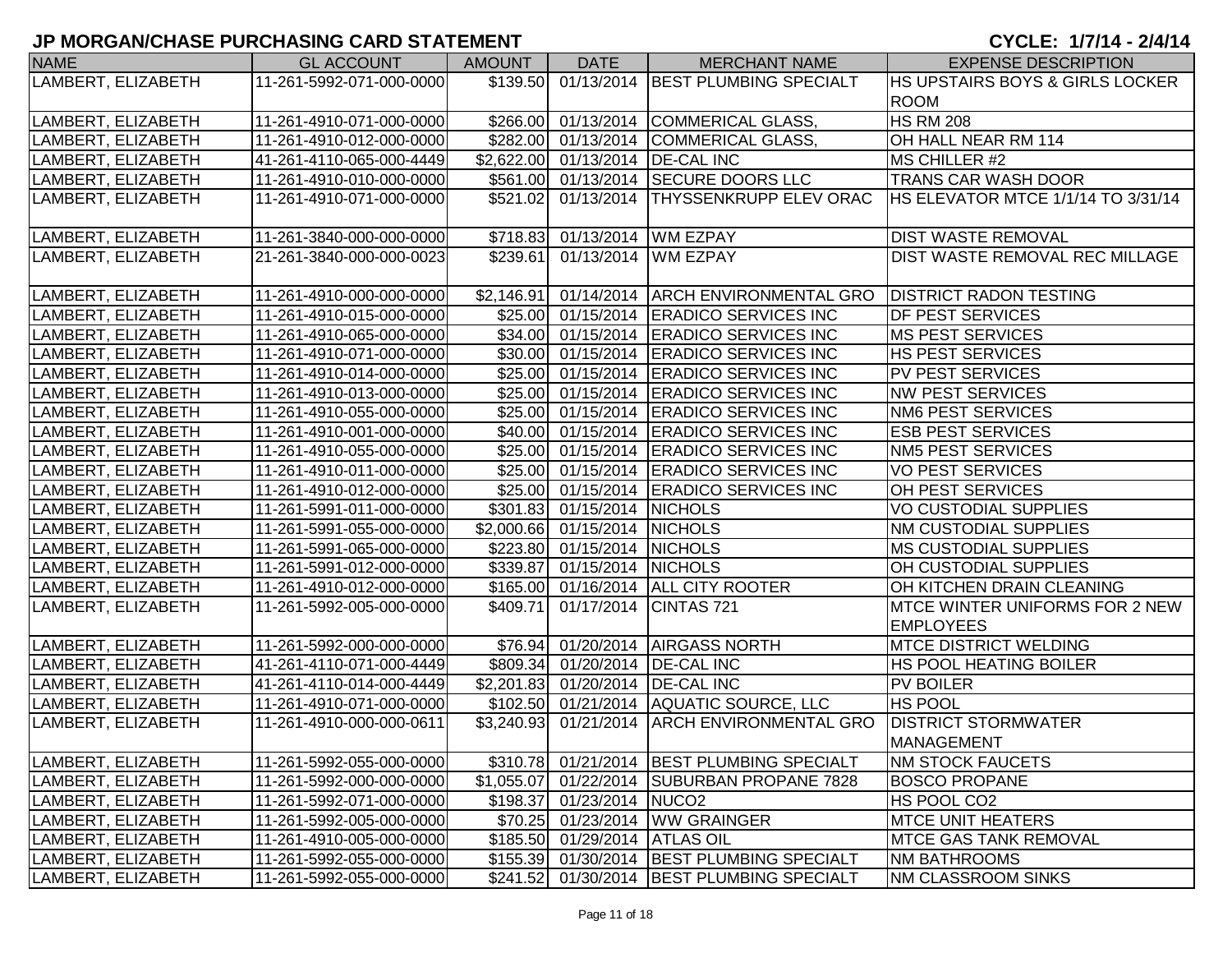| 01/31/2014 TOM HOLZER FORD INC<br>LAMBERT, ELIZABETH<br>\$15.23<br>MTCE 2006 F-350 PINION SEAL<br>11-261-5730-000-000-0000<br>LAMBERT, ELIZABETH<br>11-261-5730-000-000-0000<br>\$87.80 02/03/2014<br>COMPLETE BATTERY SOURC<br><b>MTCE RED DUMP</b><br>\$479.00 02/03/2014 HADLEYS TOWING LLC<br><b>MTCE TOW VEHICLES</b><br>LAMBERT, ELIZABETH<br>11-261-4910-005-000-0000<br>LAMBERT, ELIZABETH<br>\$1,122.43 02/04/2014 PIRTEK MADISON HEIGHTS<br>MTCE FORD L8000 PLOW<br>11-261-5730-000-000-0000<br><b>LAMBERT, ELIZABETH Total</b><br>\$27,477.00<br>LUDWIG, CORINA<br>62-431-6249-065-000-0000<br>\$187.41 02/03/2014 MEIJER INC #122 Q01<br><b>GROCERIES</b><br><b>LUDWIG, CORINA Total</b><br>\$187.41<br>62-431-6301-033-000-0000<br>\$48.92 01/10/2014<br>LUMLEY, SHERYL<br>WAL-MART #5893<br><b>FOOD FOR STUDENTS</b><br>LUMLEY, SHERYL<br>62-431-6301-033-000-0000<br>\$3.38 01/17/2014<br>SAMSCLUB #6657<br>FOOD FOR STUDENTS<br>\$443.96<br>LUMLEY, SHERYL<br>01/22/2014<br>DMI* DELL K-12 PTR<br>TONER CARTRIDGES FOR LAPTOP<br>11-131-5110-000-913-6740<br><b>CARTS</b><br>\$68.69 01/28/2014<br><b>FOOD FOR STUDENTS</b><br>LUMLEY, SHERYL<br>62-431-6301-033-000-0000<br>SAMSCLUB #6657<br>\$46.98 01/31/2014<br>FODD FOR STUDENTS - ORDERED PER<br>LUMLEY, SHERYL<br>62-431-6301-033-000-0000<br><b>SAMS INTERNET</b><br><b>LINDA C</b><br><b>LUMLEY, SHERYL Total</b><br>\$611.93<br>MATTHEWS, STEVEN<br>\$19.00 01/10/2014<br>DELTA<br>11-231-3220-000-000-0000<br>TICKET TO NATIONAL CONFERENCE<br>PLANE TICKET TO NATIONAL<br>MATTHEWS, STEVEN<br>11-232-3220-000-000-0000<br>\$19.00 01/10/2014 DELTA<br><b>CONFERENCE</b><br><b>MATTHEWS, STEVEN</b><br>11-232-3220-000-000-0000<br>\$279.50 01/10/2014 DELTA<br>PLANE TICKET TO NATIONAL<br><b>CONFERENCE</b><br><b>MATTHEWS, STEVEN Total</b><br>\$317.50<br>\$15.46 01/14/2014 JOANN ETC #1933<br><b>MCKAIG, HEATHER</b><br>11-113-4910-071-026-0000<br><b>COSTUME MATERIALS ONE ACT</b><br><b>MCKAIG, HEATHER</b><br>11-113-4910-071-026-0000<br>\$26.36 01/15/2014 THE HOME DEPOT 2704<br><b>BUILDING SUPPLIES - ONE ACT</b><br>\$270.71 01/16/2014 THE HOME DEPOT 2737<br><b>MCKAIG, HEATHER</b><br>11-113-4910-071-026-0000<br><b>BUILDING SUPPLIES - ONE ACT PLAY</b><br>\$29.69 01/17/2014 THE HOME DEPOT 2737<br><b>BUILDING SUPPLIES - ONE ACT PLAY</b><br>MCKAIG, HEATHER<br>11-113-4910-071-026-0000<br>\$14.97 01/20/2014<br><b>MCKAIG, HEATHER</b><br>11-113-4910-071-026-0000<br>JOANN ETC #1933<br><b>COSTUMES - ONE ACT PLAY</b><br>MCKAIG, HEATHER<br>\$5.98 01/20/2014<br><b>COSTUMES - ONE ACT PLAY</b><br>11-113-4910-071-026-0000<br>JOANN ETC #1933<br>$$13.74$ 01/20/2014<br>MCKAIG, HEATHER<br>11-113-4910-071-026-0000<br>LOWES #01814*<br><b>BUILDING SUPPLIES - ONE ACT PLAY</b><br>\$62.89 01/20/2014<br>MEIJER INC #109 Q01<br><b>COSTUMES - ONE ACT PLAY</b><br>MCKAIG, HEATHER<br>11-113-4910-071-026-0000<br>\$31.36 01/20/2014<br>THE HOME DEPOT 2704<br><b>BUILDING SUPPLIES - ONE ACT PLAY</b><br><b>MCKAIG, HEATHER</b><br>11-113-4910-071-026-0000<br>\$58.59 01/20/2014<br>MCKAIG, HEATHER<br><b>THE HOME DEPOT 2737</b><br><b>BUILDING SUPPLIES - ONE ACT PLAY</b><br>11-113-4910-071-026-0000<br>\$24.02 01/20/2014<br><b>THE SALVATION ARMY 15</b><br>MCKAIG, HEATHER<br>11-113-4910-071-026-0000<br><b>COSTUMES - ONE ACT PLAY</b><br>MCKAIG, HEATHER<br>\$28.00 01/20/2014<br><b>TOBINS LAKE SALES</b><br>LIGHTING SUPPLIES - ONE ACT PLAY<br>11-113-4910-071-026-0000<br><b>MCKAIG, HEATHER</b><br>\$11.97<br>01/22/2014<br><b>AMAZON MKTPLACE PMTS</b><br>11-113-4910-071-026-0000<br>PROPS - ONE ACT PLAY<br>\$392.00 01/22/2014 FCLO COSTUME DEPT<br><b>COSTUMES - ONE ACT PLAY</b><br><b>MCKAIG, HEATHER</b><br>11-113-4910-071-026-0000<br>MCKAIG, HEATHER<br>11-113-4910-071-026-0000<br>\$39.20 01/22/2014 THE HOME DEPOT 2741<br><b>BUILDING SUPPLIES - ONE ACT PLAY</b><br><b>MCKAIG, HEATHER</b><br>11-113-4910-071-026-0000<br>\$39.20<br>01/22/2014 THE HOME DEPOT 2751<br><b>BUILDING SUPPLIES - ONE ACT PLAY</b><br>MCKAIG, HEATHER<br>\$27.98 01/23/2014 ACO-HARDWARE #0087<br><b>BUILDING SUPPLIES - ONE ACT PLAY</b><br>11-113-4910-071-026-0000<br>01/23/2014 MICHAELS STORES 5732<br><b>MCKAIG, HEATHER</b><br>11-113-4910-071-026-0000<br>\$23.97<br><b>BUILDING SUPPLIES - ONE ACT PLAY</b><br>\$71.58 01/23/2014 THE HOME DEPOT 2722 |                        |                          |        |             |                      |                                         |
|-------------------------------------------------------------------------------------------------------------------------------------------------------------------------------------------------------------------------------------------------------------------------------------------------------------------------------------------------------------------------------------------------------------------------------------------------------------------------------------------------------------------------------------------------------------------------------------------------------------------------------------------------------------------------------------------------------------------------------------------------------------------------------------------------------------------------------------------------------------------------------------------------------------------------------------------------------------------------------------------------------------------------------------------------------------------------------------------------------------------------------------------------------------------------------------------------------------------------------------------------------------------------------------------------------------------------------------------------------------------------------------------------------------------------------------------------------------------------------------------------------------------------------------------------------------------------------------------------------------------------------------------------------------------------------------------------------------------------------------------------------------------------------------------------------------------------------------------------------------------------------------------------------------------------------------------------------------------------------------------------------------------------------------------------------------------------------------------------------------------------------------------------------------------------------------------------------------------------------------------------------------------------------------------------------------------------------------------------------------------------------------------------------------------------------------------------------------------------------------------------------------------------------------------------------------------------------------------------------------------------------------------------------------------------------------------------------------------------------------------------------------------------------------------------------------------------------------------------------------------------------------------------------------------------------------------------------------------------------------------------------------------------------------------------------------------------------------------------------------------------------------------------------------------------------------------------------------------------------------------------------------------------------------------------------------------------------------------------------------------------------------------------------------------------------------------------------------------------------------------------------------------------------------------------------------------------------------------------------------------------------------------------------------------------------------------------------------------------------------------------------------------------------------------------------------------------------------------------------------------------------------------------------------------------------------------------------------------------------------------------------------------------------------------------------------------------------------------------------------------------------------------------------------------------------------------------------------------------------------------------------------------------------------------------------------------------------------------------------------------------------------|------------------------|--------------------------|--------|-------------|----------------------|-----------------------------------------|
|                                                                                                                                                                                                                                                                                                                                                                                                                                                                                                                                                                                                                                                                                                                                                                                                                                                                                                                                                                                                                                                                                                                                                                                                                                                                                                                                                                                                                                                                                                                                                                                                                                                                                                                                                                                                                                                                                                                                                                                                                                                                                                                                                                                                                                                                                                                                                                                                                                                                                                                                                                                                                                                                                                                                                                                                                                                                                                                                                                                                                                                                                                                                                                                                                                                                                                                                                                                                                                                                                                                                                                                                                                                                                                                                                                                                                                                                                                                                                                                                                                                                                                                                                                                                                                                                                                                                                                                     | <b>NAME</b>            | <b>GL ACCOUNT</b>        | AMOUNT | <b>DATE</b> | <b>MERCHANT NAME</b> | <b>EXPENSE DESCRIPTION</b>              |
|                                                                                                                                                                                                                                                                                                                                                                                                                                                                                                                                                                                                                                                                                                                                                                                                                                                                                                                                                                                                                                                                                                                                                                                                                                                                                                                                                                                                                                                                                                                                                                                                                                                                                                                                                                                                                                                                                                                                                                                                                                                                                                                                                                                                                                                                                                                                                                                                                                                                                                                                                                                                                                                                                                                                                                                                                                                                                                                                                                                                                                                                                                                                                                                                                                                                                                                                                                                                                                                                                                                                                                                                                                                                                                                                                                                                                                                                                                                                                                                                                                                                                                                                                                                                                                                                                                                                                                                     |                        |                          |        |             |                      |                                         |
|                                                                                                                                                                                                                                                                                                                                                                                                                                                                                                                                                                                                                                                                                                                                                                                                                                                                                                                                                                                                                                                                                                                                                                                                                                                                                                                                                                                                                                                                                                                                                                                                                                                                                                                                                                                                                                                                                                                                                                                                                                                                                                                                                                                                                                                                                                                                                                                                                                                                                                                                                                                                                                                                                                                                                                                                                                                                                                                                                                                                                                                                                                                                                                                                                                                                                                                                                                                                                                                                                                                                                                                                                                                                                                                                                                                                                                                                                                                                                                                                                                                                                                                                                                                                                                                                                                                                                                                     |                        |                          |        |             |                      |                                         |
|                                                                                                                                                                                                                                                                                                                                                                                                                                                                                                                                                                                                                                                                                                                                                                                                                                                                                                                                                                                                                                                                                                                                                                                                                                                                                                                                                                                                                                                                                                                                                                                                                                                                                                                                                                                                                                                                                                                                                                                                                                                                                                                                                                                                                                                                                                                                                                                                                                                                                                                                                                                                                                                                                                                                                                                                                                                                                                                                                                                                                                                                                                                                                                                                                                                                                                                                                                                                                                                                                                                                                                                                                                                                                                                                                                                                                                                                                                                                                                                                                                                                                                                                                                                                                                                                                                                                                                                     |                        |                          |        |             |                      |                                         |
|                                                                                                                                                                                                                                                                                                                                                                                                                                                                                                                                                                                                                                                                                                                                                                                                                                                                                                                                                                                                                                                                                                                                                                                                                                                                                                                                                                                                                                                                                                                                                                                                                                                                                                                                                                                                                                                                                                                                                                                                                                                                                                                                                                                                                                                                                                                                                                                                                                                                                                                                                                                                                                                                                                                                                                                                                                                                                                                                                                                                                                                                                                                                                                                                                                                                                                                                                                                                                                                                                                                                                                                                                                                                                                                                                                                                                                                                                                                                                                                                                                                                                                                                                                                                                                                                                                                                                                                     |                        |                          |        |             |                      |                                         |
|                                                                                                                                                                                                                                                                                                                                                                                                                                                                                                                                                                                                                                                                                                                                                                                                                                                                                                                                                                                                                                                                                                                                                                                                                                                                                                                                                                                                                                                                                                                                                                                                                                                                                                                                                                                                                                                                                                                                                                                                                                                                                                                                                                                                                                                                                                                                                                                                                                                                                                                                                                                                                                                                                                                                                                                                                                                                                                                                                                                                                                                                                                                                                                                                                                                                                                                                                                                                                                                                                                                                                                                                                                                                                                                                                                                                                                                                                                                                                                                                                                                                                                                                                                                                                                                                                                                                                                                     |                        |                          |        |             |                      |                                         |
|                                                                                                                                                                                                                                                                                                                                                                                                                                                                                                                                                                                                                                                                                                                                                                                                                                                                                                                                                                                                                                                                                                                                                                                                                                                                                                                                                                                                                                                                                                                                                                                                                                                                                                                                                                                                                                                                                                                                                                                                                                                                                                                                                                                                                                                                                                                                                                                                                                                                                                                                                                                                                                                                                                                                                                                                                                                                                                                                                                                                                                                                                                                                                                                                                                                                                                                                                                                                                                                                                                                                                                                                                                                                                                                                                                                                                                                                                                                                                                                                                                                                                                                                                                                                                                                                                                                                                                                     |                        |                          |        |             |                      |                                         |
|                                                                                                                                                                                                                                                                                                                                                                                                                                                                                                                                                                                                                                                                                                                                                                                                                                                                                                                                                                                                                                                                                                                                                                                                                                                                                                                                                                                                                                                                                                                                                                                                                                                                                                                                                                                                                                                                                                                                                                                                                                                                                                                                                                                                                                                                                                                                                                                                                                                                                                                                                                                                                                                                                                                                                                                                                                                                                                                                                                                                                                                                                                                                                                                                                                                                                                                                                                                                                                                                                                                                                                                                                                                                                                                                                                                                                                                                                                                                                                                                                                                                                                                                                                                                                                                                                                                                                                                     |                        |                          |        |             |                      |                                         |
|                                                                                                                                                                                                                                                                                                                                                                                                                                                                                                                                                                                                                                                                                                                                                                                                                                                                                                                                                                                                                                                                                                                                                                                                                                                                                                                                                                                                                                                                                                                                                                                                                                                                                                                                                                                                                                                                                                                                                                                                                                                                                                                                                                                                                                                                                                                                                                                                                                                                                                                                                                                                                                                                                                                                                                                                                                                                                                                                                                                                                                                                                                                                                                                                                                                                                                                                                                                                                                                                                                                                                                                                                                                                                                                                                                                                                                                                                                                                                                                                                                                                                                                                                                                                                                                                                                                                                                                     |                        |                          |        |             |                      |                                         |
|                                                                                                                                                                                                                                                                                                                                                                                                                                                                                                                                                                                                                                                                                                                                                                                                                                                                                                                                                                                                                                                                                                                                                                                                                                                                                                                                                                                                                                                                                                                                                                                                                                                                                                                                                                                                                                                                                                                                                                                                                                                                                                                                                                                                                                                                                                                                                                                                                                                                                                                                                                                                                                                                                                                                                                                                                                                                                                                                                                                                                                                                                                                                                                                                                                                                                                                                                                                                                                                                                                                                                                                                                                                                                                                                                                                                                                                                                                                                                                                                                                                                                                                                                                                                                                                                                                                                                                                     |                        |                          |        |             |                      |                                         |
|                                                                                                                                                                                                                                                                                                                                                                                                                                                                                                                                                                                                                                                                                                                                                                                                                                                                                                                                                                                                                                                                                                                                                                                                                                                                                                                                                                                                                                                                                                                                                                                                                                                                                                                                                                                                                                                                                                                                                                                                                                                                                                                                                                                                                                                                                                                                                                                                                                                                                                                                                                                                                                                                                                                                                                                                                                                                                                                                                                                                                                                                                                                                                                                                                                                                                                                                                                                                                                                                                                                                                                                                                                                                                                                                                                                                                                                                                                                                                                                                                                                                                                                                                                                                                                                                                                                                                                                     |                        |                          |        |             |                      |                                         |
|                                                                                                                                                                                                                                                                                                                                                                                                                                                                                                                                                                                                                                                                                                                                                                                                                                                                                                                                                                                                                                                                                                                                                                                                                                                                                                                                                                                                                                                                                                                                                                                                                                                                                                                                                                                                                                                                                                                                                                                                                                                                                                                                                                                                                                                                                                                                                                                                                                                                                                                                                                                                                                                                                                                                                                                                                                                                                                                                                                                                                                                                                                                                                                                                                                                                                                                                                                                                                                                                                                                                                                                                                                                                                                                                                                                                                                                                                                                                                                                                                                                                                                                                                                                                                                                                                                                                                                                     |                        |                          |        |             |                      |                                         |
|                                                                                                                                                                                                                                                                                                                                                                                                                                                                                                                                                                                                                                                                                                                                                                                                                                                                                                                                                                                                                                                                                                                                                                                                                                                                                                                                                                                                                                                                                                                                                                                                                                                                                                                                                                                                                                                                                                                                                                                                                                                                                                                                                                                                                                                                                                                                                                                                                                                                                                                                                                                                                                                                                                                                                                                                                                                                                                                                                                                                                                                                                                                                                                                                                                                                                                                                                                                                                                                                                                                                                                                                                                                                                                                                                                                                                                                                                                                                                                                                                                                                                                                                                                                                                                                                                                                                                                                     |                        |                          |        |             |                      |                                         |
|                                                                                                                                                                                                                                                                                                                                                                                                                                                                                                                                                                                                                                                                                                                                                                                                                                                                                                                                                                                                                                                                                                                                                                                                                                                                                                                                                                                                                                                                                                                                                                                                                                                                                                                                                                                                                                                                                                                                                                                                                                                                                                                                                                                                                                                                                                                                                                                                                                                                                                                                                                                                                                                                                                                                                                                                                                                                                                                                                                                                                                                                                                                                                                                                                                                                                                                                                                                                                                                                                                                                                                                                                                                                                                                                                                                                                                                                                                                                                                                                                                                                                                                                                                                                                                                                                                                                                                                     |                        |                          |        |             |                      |                                         |
|                                                                                                                                                                                                                                                                                                                                                                                                                                                                                                                                                                                                                                                                                                                                                                                                                                                                                                                                                                                                                                                                                                                                                                                                                                                                                                                                                                                                                                                                                                                                                                                                                                                                                                                                                                                                                                                                                                                                                                                                                                                                                                                                                                                                                                                                                                                                                                                                                                                                                                                                                                                                                                                                                                                                                                                                                                                                                                                                                                                                                                                                                                                                                                                                                                                                                                                                                                                                                                                                                                                                                                                                                                                                                                                                                                                                                                                                                                                                                                                                                                                                                                                                                                                                                                                                                                                                                                                     |                        |                          |        |             |                      |                                         |
|                                                                                                                                                                                                                                                                                                                                                                                                                                                                                                                                                                                                                                                                                                                                                                                                                                                                                                                                                                                                                                                                                                                                                                                                                                                                                                                                                                                                                                                                                                                                                                                                                                                                                                                                                                                                                                                                                                                                                                                                                                                                                                                                                                                                                                                                                                                                                                                                                                                                                                                                                                                                                                                                                                                                                                                                                                                                                                                                                                                                                                                                                                                                                                                                                                                                                                                                                                                                                                                                                                                                                                                                                                                                                                                                                                                                                                                                                                                                                                                                                                                                                                                                                                                                                                                                                                                                                                                     |                        |                          |        |             |                      |                                         |
|                                                                                                                                                                                                                                                                                                                                                                                                                                                                                                                                                                                                                                                                                                                                                                                                                                                                                                                                                                                                                                                                                                                                                                                                                                                                                                                                                                                                                                                                                                                                                                                                                                                                                                                                                                                                                                                                                                                                                                                                                                                                                                                                                                                                                                                                                                                                                                                                                                                                                                                                                                                                                                                                                                                                                                                                                                                                                                                                                                                                                                                                                                                                                                                                                                                                                                                                                                                                                                                                                                                                                                                                                                                                                                                                                                                                                                                                                                                                                                                                                                                                                                                                                                                                                                                                                                                                                                                     |                        |                          |        |             |                      |                                         |
|                                                                                                                                                                                                                                                                                                                                                                                                                                                                                                                                                                                                                                                                                                                                                                                                                                                                                                                                                                                                                                                                                                                                                                                                                                                                                                                                                                                                                                                                                                                                                                                                                                                                                                                                                                                                                                                                                                                                                                                                                                                                                                                                                                                                                                                                                                                                                                                                                                                                                                                                                                                                                                                                                                                                                                                                                                                                                                                                                                                                                                                                                                                                                                                                                                                                                                                                                                                                                                                                                                                                                                                                                                                                                                                                                                                                                                                                                                                                                                                                                                                                                                                                                                                                                                                                                                                                                                                     |                        |                          |        |             |                      |                                         |
|                                                                                                                                                                                                                                                                                                                                                                                                                                                                                                                                                                                                                                                                                                                                                                                                                                                                                                                                                                                                                                                                                                                                                                                                                                                                                                                                                                                                                                                                                                                                                                                                                                                                                                                                                                                                                                                                                                                                                                                                                                                                                                                                                                                                                                                                                                                                                                                                                                                                                                                                                                                                                                                                                                                                                                                                                                                                                                                                                                                                                                                                                                                                                                                                                                                                                                                                                                                                                                                                                                                                                                                                                                                                                                                                                                                                                                                                                                                                                                                                                                                                                                                                                                                                                                                                                                                                                                                     |                        |                          |        |             |                      |                                         |
|                                                                                                                                                                                                                                                                                                                                                                                                                                                                                                                                                                                                                                                                                                                                                                                                                                                                                                                                                                                                                                                                                                                                                                                                                                                                                                                                                                                                                                                                                                                                                                                                                                                                                                                                                                                                                                                                                                                                                                                                                                                                                                                                                                                                                                                                                                                                                                                                                                                                                                                                                                                                                                                                                                                                                                                                                                                                                                                                                                                                                                                                                                                                                                                                                                                                                                                                                                                                                                                                                                                                                                                                                                                                                                                                                                                                                                                                                                                                                                                                                                                                                                                                                                                                                                                                                                                                                                                     |                        |                          |        |             |                      |                                         |
|                                                                                                                                                                                                                                                                                                                                                                                                                                                                                                                                                                                                                                                                                                                                                                                                                                                                                                                                                                                                                                                                                                                                                                                                                                                                                                                                                                                                                                                                                                                                                                                                                                                                                                                                                                                                                                                                                                                                                                                                                                                                                                                                                                                                                                                                                                                                                                                                                                                                                                                                                                                                                                                                                                                                                                                                                                                                                                                                                                                                                                                                                                                                                                                                                                                                                                                                                                                                                                                                                                                                                                                                                                                                                                                                                                                                                                                                                                                                                                                                                                                                                                                                                                                                                                                                                                                                                                                     |                        |                          |        |             |                      |                                         |
|                                                                                                                                                                                                                                                                                                                                                                                                                                                                                                                                                                                                                                                                                                                                                                                                                                                                                                                                                                                                                                                                                                                                                                                                                                                                                                                                                                                                                                                                                                                                                                                                                                                                                                                                                                                                                                                                                                                                                                                                                                                                                                                                                                                                                                                                                                                                                                                                                                                                                                                                                                                                                                                                                                                                                                                                                                                                                                                                                                                                                                                                                                                                                                                                                                                                                                                                                                                                                                                                                                                                                                                                                                                                                                                                                                                                                                                                                                                                                                                                                                                                                                                                                                                                                                                                                                                                                                                     |                        |                          |        |             |                      |                                         |
|                                                                                                                                                                                                                                                                                                                                                                                                                                                                                                                                                                                                                                                                                                                                                                                                                                                                                                                                                                                                                                                                                                                                                                                                                                                                                                                                                                                                                                                                                                                                                                                                                                                                                                                                                                                                                                                                                                                                                                                                                                                                                                                                                                                                                                                                                                                                                                                                                                                                                                                                                                                                                                                                                                                                                                                                                                                                                                                                                                                                                                                                                                                                                                                                                                                                                                                                                                                                                                                                                                                                                                                                                                                                                                                                                                                                                                                                                                                                                                                                                                                                                                                                                                                                                                                                                                                                                                                     |                        |                          |        |             |                      |                                         |
|                                                                                                                                                                                                                                                                                                                                                                                                                                                                                                                                                                                                                                                                                                                                                                                                                                                                                                                                                                                                                                                                                                                                                                                                                                                                                                                                                                                                                                                                                                                                                                                                                                                                                                                                                                                                                                                                                                                                                                                                                                                                                                                                                                                                                                                                                                                                                                                                                                                                                                                                                                                                                                                                                                                                                                                                                                                                                                                                                                                                                                                                                                                                                                                                                                                                                                                                                                                                                                                                                                                                                                                                                                                                                                                                                                                                                                                                                                                                                                                                                                                                                                                                                                                                                                                                                                                                                                                     |                        |                          |        |             |                      |                                         |
|                                                                                                                                                                                                                                                                                                                                                                                                                                                                                                                                                                                                                                                                                                                                                                                                                                                                                                                                                                                                                                                                                                                                                                                                                                                                                                                                                                                                                                                                                                                                                                                                                                                                                                                                                                                                                                                                                                                                                                                                                                                                                                                                                                                                                                                                                                                                                                                                                                                                                                                                                                                                                                                                                                                                                                                                                                                                                                                                                                                                                                                                                                                                                                                                                                                                                                                                                                                                                                                                                                                                                                                                                                                                                                                                                                                                                                                                                                                                                                                                                                                                                                                                                                                                                                                                                                                                                                                     |                        |                          |        |             |                      |                                         |
|                                                                                                                                                                                                                                                                                                                                                                                                                                                                                                                                                                                                                                                                                                                                                                                                                                                                                                                                                                                                                                                                                                                                                                                                                                                                                                                                                                                                                                                                                                                                                                                                                                                                                                                                                                                                                                                                                                                                                                                                                                                                                                                                                                                                                                                                                                                                                                                                                                                                                                                                                                                                                                                                                                                                                                                                                                                                                                                                                                                                                                                                                                                                                                                                                                                                                                                                                                                                                                                                                                                                                                                                                                                                                                                                                                                                                                                                                                                                                                                                                                                                                                                                                                                                                                                                                                                                                                                     |                        |                          |        |             |                      |                                         |
|                                                                                                                                                                                                                                                                                                                                                                                                                                                                                                                                                                                                                                                                                                                                                                                                                                                                                                                                                                                                                                                                                                                                                                                                                                                                                                                                                                                                                                                                                                                                                                                                                                                                                                                                                                                                                                                                                                                                                                                                                                                                                                                                                                                                                                                                                                                                                                                                                                                                                                                                                                                                                                                                                                                                                                                                                                                                                                                                                                                                                                                                                                                                                                                                                                                                                                                                                                                                                                                                                                                                                                                                                                                                                                                                                                                                                                                                                                                                                                                                                                                                                                                                                                                                                                                                                                                                                                                     |                        |                          |        |             |                      |                                         |
|                                                                                                                                                                                                                                                                                                                                                                                                                                                                                                                                                                                                                                                                                                                                                                                                                                                                                                                                                                                                                                                                                                                                                                                                                                                                                                                                                                                                                                                                                                                                                                                                                                                                                                                                                                                                                                                                                                                                                                                                                                                                                                                                                                                                                                                                                                                                                                                                                                                                                                                                                                                                                                                                                                                                                                                                                                                                                                                                                                                                                                                                                                                                                                                                                                                                                                                                                                                                                                                                                                                                                                                                                                                                                                                                                                                                                                                                                                                                                                                                                                                                                                                                                                                                                                                                                                                                                                                     |                        |                          |        |             |                      |                                         |
|                                                                                                                                                                                                                                                                                                                                                                                                                                                                                                                                                                                                                                                                                                                                                                                                                                                                                                                                                                                                                                                                                                                                                                                                                                                                                                                                                                                                                                                                                                                                                                                                                                                                                                                                                                                                                                                                                                                                                                                                                                                                                                                                                                                                                                                                                                                                                                                                                                                                                                                                                                                                                                                                                                                                                                                                                                                                                                                                                                                                                                                                                                                                                                                                                                                                                                                                                                                                                                                                                                                                                                                                                                                                                                                                                                                                                                                                                                                                                                                                                                                                                                                                                                                                                                                                                                                                                                                     |                        |                          |        |             |                      |                                         |
|                                                                                                                                                                                                                                                                                                                                                                                                                                                                                                                                                                                                                                                                                                                                                                                                                                                                                                                                                                                                                                                                                                                                                                                                                                                                                                                                                                                                                                                                                                                                                                                                                                                                                                                                                                                                                                                                                                                                                                                                                                                                                                                                                                                                                                                                                                                                                                                                                                                                                                                                                                                                                                                                                                                                                                                                                                                                                                                                                                                                                                                                                                                                                                                                                                                                                                                                                                                                                                                                                                                                                                                                                                                                                                                                                                                                                                                                                                                                                                                                                                                                                                                                                                                                                                                                                                                                                                                     |                        |                          |        |             |                      |                                         |
|                                                                                                                                                                                                                                                                                                                                                                                                                                                                                                                                                                                                                                                                                                                                                                                                                                                                                                                                                                                                                                                                                                                                                                                                                                                                                                                                                                                                                                                                                                                                                                                                                                                                                                                                                                                                                                                                                                                                                                                                                                                                                                                                                                                                                                                                                                                                                                                                                                                                                                                                                                                                                                                                                                                                                                                                                                                                                                                                                                                                                                                                                                                                                                                                                                                                                                                                                                                                                                                                                                                                                                                                                                                                                                                                                                                                                                                                                                                                                                                                                                                                                                                                                                                                                                                                                                                                                                                     |                        |                          |        |             |                      |                                         |
|                                                                                                                                                                                                                                                                                                                                                                                                                                                                                                                                                                                                                                                                                                                                                                                                                                                                                                                                                                                                                                                                                                                                                                                                                                                                                                                                                                                                                                                                                                                                                                                                                                                                                                                                                                                                                                                                                                                                                                                                                                                                                                                                                                                                                                                                                                                                                                                                                                                                                                                                                                                                                                                                                                                                                                                                                                                                                                                                                                                                                                                                                                                                                                                                                                                                                                                                                                                                                                                                                                                                                                                                                                                                                                                                                                                                                                                                                                                                                                                                                                                                                                                                                                                                                                                                                                                                                                                     |                        |                          |        |             |                      |                                         |
|                                                                                                                                                                                                                                                                                                                                                                                                                                                                                                                                                                                                                                                                                                                                                                                                                                                                                                                                                                                                                                                                                                                                                                                                                                                                                                                                                                                                                                                                                                                                                                                                                                                                                                                                                                                                                                                                                                                                                                                                                                                                                                                                                                                                                                                                                                                                                                                                                                                                                                                                                                                                                                                                                                                                                                                                                                                                                                                                                                                                                                                                                                                                                                                                                                                                                                                                                                                                                                                                                                                                                                                                                                                                                                                                                                                                                                                                                                                                                                                                                                                                                                                                                                                                                                                                                                                                                                                     |                        |                          |        |             |                      |                                         |
|                                                                                                                                                                                                                                                                                                                                                                                                                                                                                                                                                                                                                                                                                                                                                                                                                                                                                                                                                                                                                                                                                                                                                                                                                                                                                                                                                                                                                                                                                                                                                                                                                                                                                                                                                                                                                                                                                                                                                                                                                                                                                                                                                                                                                                                                                                                                                                                                                                                                                                                                                                                                                                                                                                                                                                                                                                                                                                                                                                                                                                                                                                                                                                                                                                                                                                                                                                                                                                                                                                                                                                                                                                                                                                                                                                                                                                                                                                                                                                                                                                                                                                                                                                                                                                                                                                                                                                                     |                        |                          |        |             |                      |                                         |
|                                                                                                                                                                                                                                                                                                                                                                                                                                                                                                                                                                                                                                                                                                                                                                                                                                                                                                                                                                                                                                                                                                                                                                                                                                                                                                                                                                                                                                                                                                                                                                                                                                                                                                                                                                                                                                                                                                                                                                                                                                                                                                                                                                                                                                                                                                                                                                                                                                                                                                                                                                                                                                                                                                                                                                                                                                                                                                                                                                                                                                                                                                                                                                                                                                                                                                                                                                                                                                                                                                                                                                                                                                                                                                                                                                                                                                                                                                                                                                                                                                                                                                                                                                                                                                                                                                                                                                                     |                        |                          |        |             |                      |                                         |
|                                                                                                                                                                                                                                                                                                                                                                                                                                                                                                                                                                                                                                                                                                                                                                                                                                                                                                                                                                                                                                                                                                                                                                                                                                                                                                                                                                                                                                                                                                                                                                                                                                                                                                                                                                                                                                                                                                                                                                                                                                                                                                                                                                                                                                                                                                                                                                                                                                                                                                                                                                                                                                                                                                                                                                                                                                                                                                                                                                                                                                                                                                                                                                                                                                                                                                                                                                                                                                                                                                                                                                                                                                                                                                                                                                                                                                                                                                                                                                                                                                                                                                                                                                                                                                                                                                                                                                                     |                        |                          |        |             |                      |                                         |
|                                                                                                                                                                                                                                                                                                                                                                                                                                                                                                                                                                                                                                                                                                                                                                                                                                                                                                                                                                                                                                                                                                                                                                                                                                                                                                                                                                                                                                                                                                                                                                                                                                                                                                                                                                                                                                                                                                                                                                                                                                                                                                                                                                                                                                                                                                                                                                                                                                                                                                                                                                                                                                                                                                                                                                                                                                                                                                                                                                                                                                                                                                                                                                                                                                                                                                                                                                                                                                                                                                                                                                                                                                                                                                                                                                                                                                                                                                                                                                                                                                                                                                                                                                                                                                                                                                                                                                                     |                        |                          |        |             |                      |                                         |
|                                                                                                                                                                                                                                                                                                                                                                                                                                                                                                                                                                                                                                                                                                                                                                                                                                                                                                                                                                                                                                                                                                                                                                                                                                                                                                                                                                                                                                                                                                                                                                                                                                                                                                                                                                                                                                                                                                                                                                                                                                                                                                                                                                                                                                                                                                                                                                                                                                                                                                                                                                                                                                                                                                                                                                                                                                                                                                                                                                                                                                                                                                                                                                                                                                                                                                                                                                                                                                                                                                                                                                                                                                                                                                                                                                                                                                                                                                                                                                                                                                                                                                                                                                                                                                                                                                                                                                                     |                        |                          |        |             |                      |                                         |
|                                                                                                                                                                                                                                                                                                                                                                                                                                                                                                                                                                                                                                                                                                                                                                                                                                                                                                                                                                                                                                                                                                                                                                                                                                                                                                                                                                                                                                                                                                                                                                                                                                                                                                                                                                                                                                                                                                                                                                                                                                                                                                                                                                                                                                                                                                                                                                                                                                                                                                                                                                                                                                                                                                                                                                                                                                                                                                                                                                                                                                                                                                                                                                                                                                                                                                                                                                                                                                                                                                                                                                                                                                                                                                                                                                                                                                                                                                                                                                                                                                                                                                                                                                                                                                                                                                                                                                                     |                        |                          |        |             |                      |                                         |
|                                                                                                                                                                                                                                                                                                                                                                                                                                                                                                                                                                                                                                                                                                                                                                                                                                                                                                                                                                                                                                                                                                                                                                                                                                                                                                                                                                                                                                                                                                                                                                                                                                                                                                                                                                                                                                                                                                                                                                                                                                                                                                                                                                                                                                                                                                                                                                                                                                                                                                                                                                                                                                                                                                                                                                                                                                                                                                                                                                                                                                                                                                                                                                                                                                                                                                                                                                                                                                                                                                                                                                                                                                                                                                                                                                                                                                                                                                                                                                                                                                                                                                                                                                                                                                                                                                                                                                                     | <b>MCKAIG, HEATHER</b> | 11-113-4910-071-026-0000 |        |             |                      | <b>BUILDING SUPPLIES - ONE ACT PLAY</b> |
| MCKAIG, HEATHER<br><b>BUILDING SUPPLIES - ONE ACT PLAY</b><br>11-113-4910-071-026-0000<br>\$19.94 01/23/2014 THE HOME DEPOT 2737                                                                                                                                                                                                                                                                                                                                                                                                                                                                                                                                                                                                                                                                                                                                                                                                                                                                                                                                                                                                                                                                                                                                                                                                                                                                                                                                                                                                                                                                                                                                                                                                                                                                                                                                                                                                                                                                                                                                                                                                                                                                                                                                                                                                                                                                                                                                                                                                                                                                                                                                                                                                                                                                                                                                                                                                                                                                                                                                                                                                                                                                                                                                                                                                                                                                                                                                                                                                                                                                                                                                                                                                                                                                                                                                                                                                                                                                                                                                                                                                                                                                                                                                                                                                                                                    |                        |                          |        |             |                      |                                         |
| MCKAIG, HEATHER<br>11-113-4910-071-026-0000<br>\$27.44 01/23/2014 THE HOME DEPOT 2762<br><b>BUILDING SUPPLIES - ONE ACT PLAY</b>                                                                                                                                                                                                                                                                                                                                                                                                                                                                                                                                                                                                                                                                                                                                                                                                                                                                                                                                                                                                                                                                                                                                                                                                                                                                                                                                                                                                                                                                                                                                                                                                                                                                                                                                                                                                                                                                                                                                                                                                                                                                                                                                                                                                                                                                                                                                                                                                                                                                                                                                                                                                                                                                                                                                                                                                                                                                                                                                                                                                                                                                                                                                                                                                                                                                                                                                                                                                                                                                                                                                                                                                                                                                                                                                                                                                                                                                                                                                                                                                                                                                                                                                                                                                                                                    |                        |                          |        |             |                      |                                         |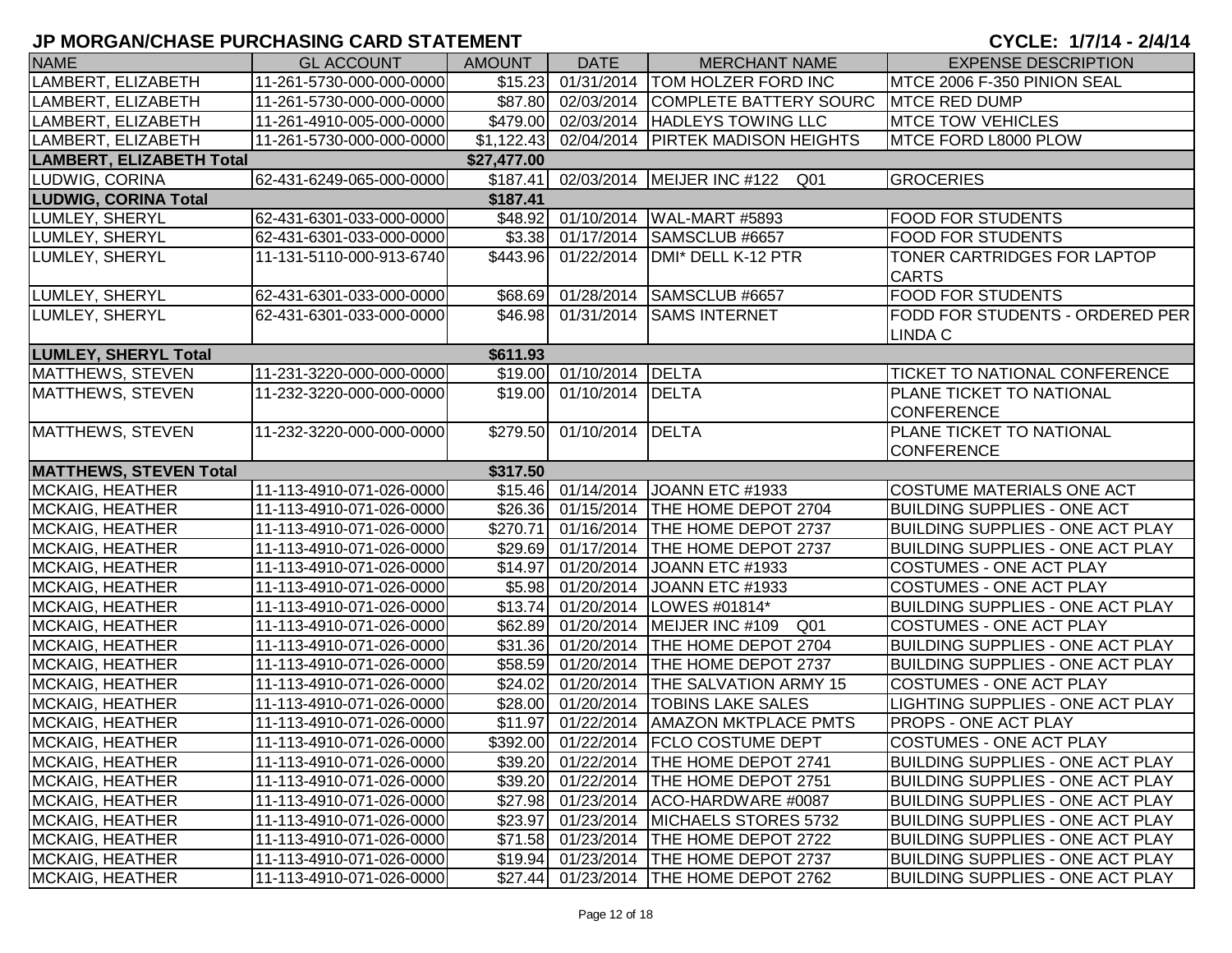| <b>NAME</b>                   | <b>GL ACCOUNT</b>        | <b>AMOUNT</b> | <b>DATE</b>                                 | <b>MERCHANT NAME</b>                                              | <b>EXPENSE DESCRIPTION</b>                |
|-------------------------------|--------------------------|---------------|---------------------------------------------|-------------------------------------------------------------------|-------------------------------------------|
| <b>MCKAIG, HEATHER</b>        | 11-113-4910-071-026-0000 |               |                                             | \$13.14 01/23/2014   WAL-MART #5893                               | <b>COSTUMES - ONE ACT PLAY</b>            |
| <b>MCKAIG, HEATHER</b>        | 11-113-4910-071-026-0000 |               |                                             | \$26.49 01/24/2014 RADIOSHACK COR00163634                         | <b>PROJECTIONS - ONE ACT PLAY</b>         |
| <b>MCKAIG, HEATHER</b>        | 11-113-4910-071-026-0000 |               | \$19.80 01/24/2014                          | <b>TARGET</b><br>00012856                                         | <b>COSTUMES - ONE ACT PLAY</b>            |
| MCKAIG, HEATHER               | 11-113-4910-071-026-0000 |               |                                             | \$61.52 01/24/2014 THE HOME DEPOT 2742                            | <b>BUILDING SUPPLIES - ONE ACT PLAY</b>   |
| <b>MCKAIG, HEATHER</b>        | 11-113-4910-071-026-0000 |               | $\overline{$}58.79$ $\overline{01/27/2014}$ | 307 GRVR ORCHARD                                                  | TRUCK RENTAL - ONE ACT PLAY               |
| <b>MCKAIG, HEATHER</b>        | 11-113-4910-071-026-0000 |               | \$42.53 01/27/2014                          | JOANN ETC #1933                                                   | <b>COSTUMES - ONE ACT PLAY</b>            |
| MCKAIG, HEATHER               | 11-113-4910-071-026-0000 |               |                                             | \$29.16 01/27/2014 JOANN ETC #2004                                | <b>COSTUMES - ONE ACT PLAY</b>            |
| MCKAIG, HEATHER               | 11-113-4910-071-026-0000 |               |                                             | \$18.61 01/27/2014 MEIJER INC #122 Q01                            | COSTUMES - ONE ACT PLAY                   |
| <b>MCKAIG, HEATHER</b>        | 11-113-4910-071-026-0000 |               | \$29.60 01/27/2014                          | <b>THE HOME DEPOT 2737</b>                                        | <b>BUILDING SUPPLIES - ONE ACT PLAY</b>   |
| <b>MCKAIG, HEATHER</b>        | 11-113-4910-071-026-0000 |               | $$11.44$ 01/27/2014                         | <b>THE HOME DEPOT 2737</b>                                        | <b>BUILDING SUPPLIES - ONE ACT PLAY</b>   |
| MCKAIG, HEATHER               | 11-113-4910-071-026-0000 |               | \$37.79 01/27/2014                          | <b>THE HOME DEPOT 2737</b>                                        | <b>BUILDING SUPPLIES - ONE ACT PLAY</b>   |
| MCKAIG, HEATHER               | 11-113-4910-071-026-0000 |               | \$23.67 01/27/2014                          | <b>THE HOME DEPOT 2737</b>                                        | <b>BUILDING SUPPLIES - ONE ACT PLAY</b>   |
| MCKAIG, HEATHER               | 11-113-4910-071-026-0000 |               | \$212.56 01/28/2014                         | U-HAUL FARMINGTON HILL                                            | TRUCK RENTAL - ONE ACT PLAY               |
| <b>MCKAIG, HEATHER Total</b>  |                          | \$1,820.15    |                                             |                                                                   |                                           |
| <b>MICHOS, JENNIFER</b>       | 11-111-5110-014-060-0000 |               |                                             | \$17.83 01/13/2014 AMAZON.COM                                     | <b>7 HABITS BOOK</b>                      |
| MICHOS, JENNIFER              | 11-111-5110-014-060-0000 |               |                                             | \$43.60 01/20/2014 BARNES & NOBLE #2107                           | <b>7 HABITS BOOKS</b>                     |
| MICHOS, JENNIFER              | 11-111-5110-014-060-0000 | \$15.71       | 02/04/2014                                  | AMAZON.COM                                                        | <b>BOOKS STAFF LIBRARY</b>                |
| <b>MICHOS, JENNIFER Total</b> |                          | \$77.14       |                                             |                                                                   |                                           |
| MILLER, HELEN                 | 62-431-6275-071-000-0000 |               |                                             | \$7.99 01/10/2014 MEIJER INC #122<br>Q01                          | <b>KUDOS BARS SAMPLE/PRINCIPAL</b>        |
|                               |                          |               |                                             |                                                                   | THANKS FOR JOB WELL DONE                  |
| MILLER, HELEN                 | 62-431-6108-071-000-0000 | \$217.95      |                                             | 01/10/2014 THRIFT BOOKS, LLC                                      | <b>BOOKS FOR MAGUIRE ENGLISH</b>          |
|                               |                          |               |                                             |                                                                   | <b>LIBRARY CHRGED TO AWARD MONEY</b>      |
|                               |                          |               |                                             |                                                                   | MAGUIRE WON FOR CLASSROOM USE             |
|                               |                          |               |                                             |                                                                   |                                           |
| MILLER, HELEN                 | 62-431-6275-071-000-0000 | \$39.95       |                                             | 01/13/2014   MEIJER INC #054<br>Q01                               | <b>KUDOS BARS FOR STAFF/JOB WELL</b>      |
|                               |                          |               |                                             |                                                                   | <b>DONE</b>                               |
| MILLER, HELEN                 | 11-127-5110-071-015-3440 |               |                                             | \$114.23 01/13/2014 STAPLS7110722633000001                        | <b>BUSINESS DEPT SUPPLIES</b>             |
| MILLER, HELEN                 | 11-127-5110-071-015-3440 |               |                                             | \$45.20 01/13/2014 STAPLS7110722633000003                         | <b>BUSINESS DEPT SUPPLIES</b>             |
| MILLER, HELEN                 | 11-113-5110-071-010-0000 |               |                                             | \$108.78 01/15/2014 SSI*SCHOOL SPECIALTY                          | <b>ART SUPPLIES/HARBAR</b>                |
| MILLER, HELEN                 | 62-431-6186-071-000-0000 | \$31.32       | 01/16/2014                                  | SAMSCLUB #6657                                                    | <b>COCOA CRAM FOR FRESHMAN</b>            |
|                               |                          |               |                                             |                                                                   | (COOKIES)                                 |
| MILLER, HELEN                 | 62-431-6275-071-000-0000 |               |                                             | \$13.48 01/17/2014 MEIJER INC #122<br>Q01                         | <b>COFFEE FOR STAFF MTG</b>               |
| MILLER, HELEN                 | 62-431-6275-071-000-0000 | \$51.62       | 01/17/2014                                  | SAMSCLUB #6657                                                    | <b>REFRESHMENTS &amp; PAPER PRODUCTS,</b> |
|                               |                          |               |                                             |                                                                   | <b>STAFF MTG</b>                          |
| MILLER, HELEN                 | 62-431-6176-071-000-0000 |               |                                             | \$55.33 01/17/2014 WALMART.COM                                    | <b>HEADSETS FOR HALL</b>                  |
|                               |                          |               |                                             |                                                                   | MONITORS/MONITORING LOCKED                |
|                               |                          |               |                                             |                                                                   | <b>DOORS</b>                              |
| MILLER, HELEN                 | 11-113-5110-071-030-0000 | \$216.21      | 01/20/2014                                  | <b>SCANTRON CORPORATION</b>                                       | <b>SCANTRONS FOR ENGLISH DEPT</b>         |
| MILLER, HELEN                 | 62-431-6275-071-000-0000 | \$50.00       | 01/21/2014                                  | <b>ITLF VANESSAS FLOWERS</b>                                      | <b>FLOWERS FOR BAKER BABIES</b>           |
| MILLER, HELEN                 | 62-431-6275-071-000-0000 | \$69.22       | 01/22/2014                                  | SAMSCLUB #6657                                                    | <b>REFRESHMENTS FOR STAFF MTG/PAY</b>     |
|                               |                          |               |                                             |                                                                   | <b>IT FORWARD PRIZES</b>                  |
| MILLER, HELEN                 | 62-431-6176-071-000-0000 |               |                                             | \$127.80 01/23/2014 EMERGENCY MEDICAL PROD FIRST AID KIT SUPPLIES |                                           |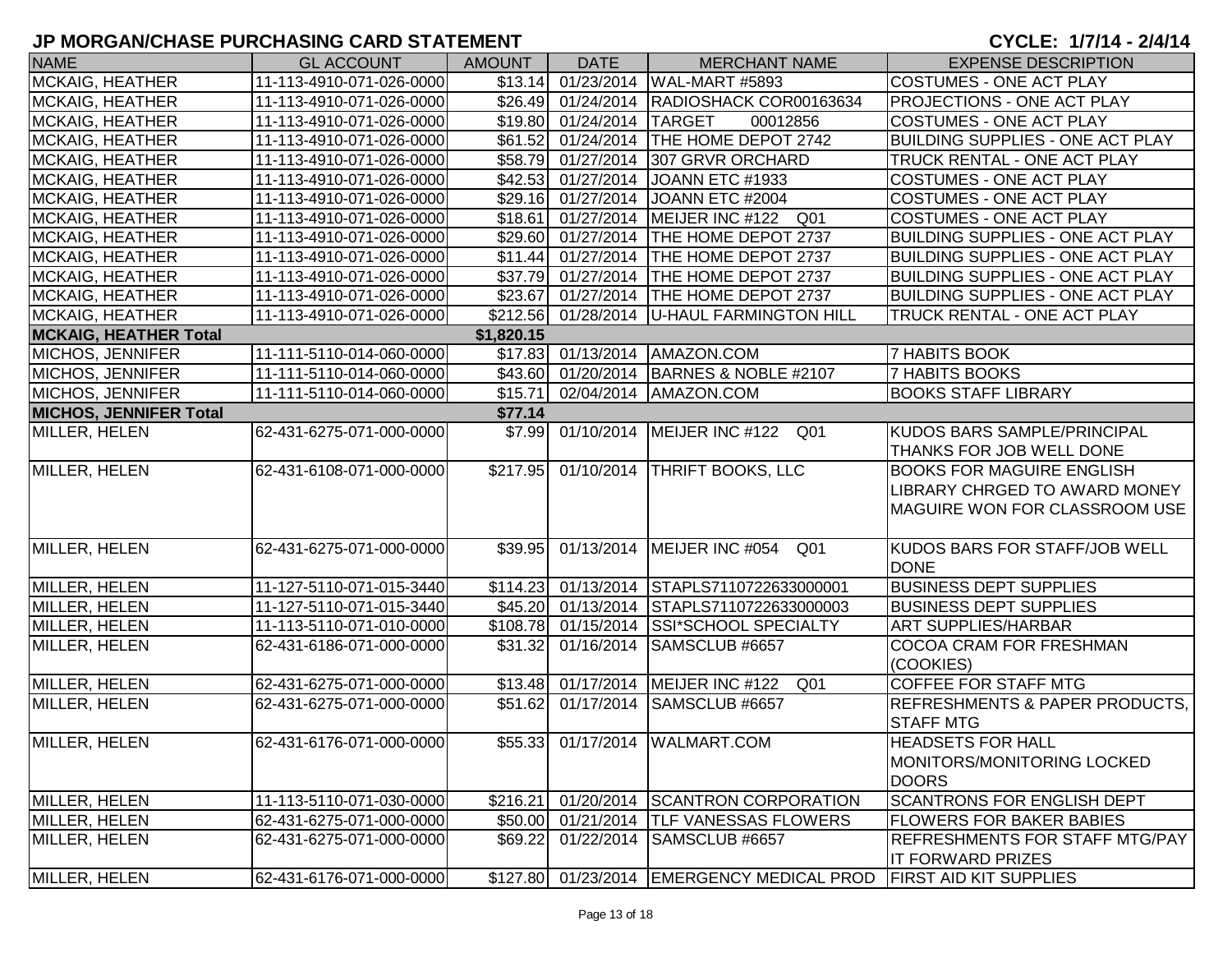| <b>NAME</b>                    | <b>GL ACCOUNT</b>        | AMOUNT     | <b>DATE</b>         | <b>MERCHANT NAME</b>                      | <b>EXPENSE DESCRIPTION</b>          |
|--------------------------------|--------------------------|------------|---------------------|-------------------------------------------|-------------------------------------|
| MILLER, HELEN                  | 11-113-5110-071-055-0000 | \$465.55   |                     | 01/27/2014   PHYSICAL EDUCATION EQU       | PE EQUIPMENT                        |
| MILLER, HELEN                  | 11-127-5110-071-015-3440 |            |                     | \$20.38 01/27/2014 STAPLS7110722633000002 | <b>OFFICE SUPPLIES</b>              |
| MILLER, HELEN                  | 62-431-6275-071-000-0000 |            |                     | \$40.60 01/31/2014 TLF VANESSAS FLOWERS   | FUNERAL FLOWERS/LAINE'S FATHER      |
| MILLER, HELEN                  | 11-113-5111-071-038-0000 |            |                     | \$30.60 02/03/2014 STAPLS7112647608000001 | <b>BINDERS FOR HEALTH MATERIALS</b> |
| MILLER, HELEN                  | 62-431-6105-071-000-0000 |            |                     | \$93.89 02/04/2014 ALL-BATTERY.COM        | <b>BATTERIES FOR AP</b>             |
| <b>MILLER, HELEN Total</b>     |                          | \$1,800.10 |                     |                                           |                                     |
| MITCHELL, DONALD               | 62-431-6191-071-000-0000 |            |                     | \$58.56 02/03/2014 THE HOME DEPOT 2737    | <b>WRENCHES FOR LIGHTING</b>        |
| <b>MITCHELL, DONALD Total</b>  |                          | \$58.56    |                     |                                           |                                     |
| NESMITH, RUSSEL                | 11-261-5710-000-000-0000 |            |                     | \$91.30 01/09/2014 SUNOCO 0444934400      | <b>MTCE GAS FOR PLUMBING VAN</b>    |
| NESMITH, RUSSEL                | 11-261-5992-015-000-0000 |            | \$20.42 01/13/2014  | <b>THE HOME DEPOT 2737</b>                | DF ROOM 201                         |
| <b>NESMITH, RUSSEL</b>         | 11-261-5992-015-000-0000 | \$10.78    | 01/20/2014          | <b>THE HOME DEPOT 2737</b>                | DF ART ROOM                         |
| NESMITH, RUSSEL                | 11-261-5710-000-000-0000 | \$84.25    | $\sqrt{01/21/2014}$ | MARATHON PETRO078824                      | MTCE PLUMBING VAN                   |
| <b>NESMITH, RUSSEL</b>         | 11-261-5992-015-000-0000 |            | \$41.99 01/22/2014  | <b>BILL AND RODS APPLIANC</b>             | DF LOUNGE REFRIGERATOR              |
| <b>NESMITH, RUSSEL</b>         | 11-261-5992-065-000-0000 |            | \$416.08 01/27/2014 | <b>ETNA DISTRIBUTORS WIXO</b>             | <b>MS TRAP PRIMER RM 117</b>        |
| NESMITH, RUSSEL                | 11-261-5992-055-000-0000 | \$25.91    | 01/27/2014          | <b>THE HOME DEPOT 2737</b>                | NM6 LOUNGE SINK                     |
| <b>NESMITH, RUSSEL Total</b>   |                          | \$690.73   |                     |                                           |                                     |
| NOWICKI, MATTHEW               | 11-271-5710-000-000-0000 | \$12.71    | 01/09/2014          | SPEEDWAY 02202 10                         | <b>FUEL FOR START ALL</b>           |
| <b>NOWICKI, MATTHEW Total</b>  |                          | \$12.71    |                     |                                           |                                     |
| OCONNOR, GAIL                  | 11-118-5110-000-951-0000 |            | \$44.72 01/22/2014  | STAPLS7112089409000001                    | TEACHING AND TESTING                |
| OCONNOR, GAIL                  | 11-118-5110-000-951-0000 |            | \$109.59 01/22/2014 | STAPLS7112089409000002                    | <b>TEACHING AND TESTING</b>         |
| <b>OCONNOR, GAIL</b>           | 11-118-5110-000-951-0000 |            | $$3.75$ 01/22/2014  | STAPLS7112089409000003                    | <b>TEACHING AND TESTING</b>         |
| <b>OCONNOR, GAIL</b>           | 11-118-5110-000-951-0000 |            | \$44.95 01/22/2014  | STAPLS7112089907000001                    | <b>TEACHING AND TESTING</b>         |
| <b>OCONNOR, GAIL</b>           | 11-351-5990-000-953-0000 | \$277.92   | 01/27/2014          | <b>VICTORY PACKAGING LP</b>               | <b>TEACHING AND TESTING</b>         |
| <b>OCONNOR, GAIL</b>           | 11-351-5990-000-953-0000 | \$89.94    | 02/04/2014          | <b>NWF*NATIONAL WILDLIFE</b>              | TEACHING AND TESTING                |
| <b>OCONNOR, GAIL</b>           | 11-351-5110-000-953-0000 | \$89.94    | 02/04/2014          | <b>NWF*NATIONAL WILDLIFE</b>              | TEACHING AND TESTING                |
| <b>OCONNOR, GAIL Total</b>     |                          | \$660.81   |                     |                                           |                                     |
| <b>PATEL, SHAILEE</b>          | 11-226-5910-000-000-0000 |            |                     | \$62.88 01/20/2014 DIAMOND JIM BRADY'S    | IEP MEETING W/ATTORNEY              |
| <b>PATEL, SHAILEE</b>          | 11-226-3220-000-000-0000 |            |                     | \$15.00 01/24/2014   PAYPAL *MAASE        | MAASE CONFERENCE, SP ED             |
| <b>PATEL, SHAILEE</b>          | 11-226-5910-000-000-0000 | \$25.79    | 02/03/2014          | BONEFISH 8303                             | IEP MEETING W/ATTORNEY              |
| <b>PATEL, SHAILEE Total</b>    |                          | \$103.67   |                     |                                           |                                     |
| QUITIQUIT, PAMELA              | 11-111-5110-012-025-0000 | \$21.34    | 01/15/2014          | AMAZON.COM                                | FOURTH GRADE CLASSROOM BOOK         |
| QUITIQUIT, PAMELA              | 11-111-5110-012-025-0000 | \$5.45     | 01/16/2014          | <b>AMAZON MKTPLACE PMTS</b>               | <b>FOURTH GRADE CLASSROOM BOOK</b>  |
| QUITIQUIT, PAMELA              | 11-111-5110-012-025-0000 |            | \$5.69 01/16/2014   | <b>AMAZON MKTPLACE PMTS</b>               | <b>FOURTH GRADE CLASSROOM BOOK</b>  |
| QUITIQUIT, PAMELA              | 11-111-5110-012-025-0000 | \$30.53    | 01/16/2014          | <b>AMAZON MKTPLACE PMTS</b>               | FOURTH GRADE CLASSROOM BOOK         |
| QUITIQUIT, PAMELA              | 11-111-5110-012-025-0000 |            |                     | \$28.66 01/16/2014 AMAZON.COM             | FOURTH GRADE CLASSROOM BOOK         |
| QUITIQUIT, PAMELA              | 11-111-5110-012-025-0000 |            |                     | \$59.65 01/16/2014 AMAZON.COM             | <b>FOURTH GRADE CLASSROOM BOOK</b>  |
| QUITIQUIT, PAMELA              | 11-111-5110-012-025-0000 |            | \$6.48 01/16/2014   | AMAZON.COM                                | FOURTH GRADE CLASSROOM BOOK         |
| QUITIQUIT, PAMELA              | 11-111-5110-012-025-0000 | \$18.47    | 01/17/2014          | <b>AMAZON MKTPLACE PMTS</b>               | FOURTH GRADE CLASSROOM BOOK         |
| QUITIQUIT, PAMELA              | 11-111-5110-012-025-0000 |            | $$15.18$ 01/17/2014 | <b>AMAZON MKTPLACE PMTS</b>               | <b>FOURTH GRADE CLASSROOM BOOK</b>  |
| QUITIQUIT, PAMELA              | 11-111-5110-012-025-0000 | \$10.11    | 01/17/2014          | <b>AMAZON MKTPLACE PMTS</b>               | FOURTH GRADE CLASSROOM BOOK         |
| <b>QUITIQUIT, PAMELA Total</b> |                          | \$201.56   |                     |                                           |                                     |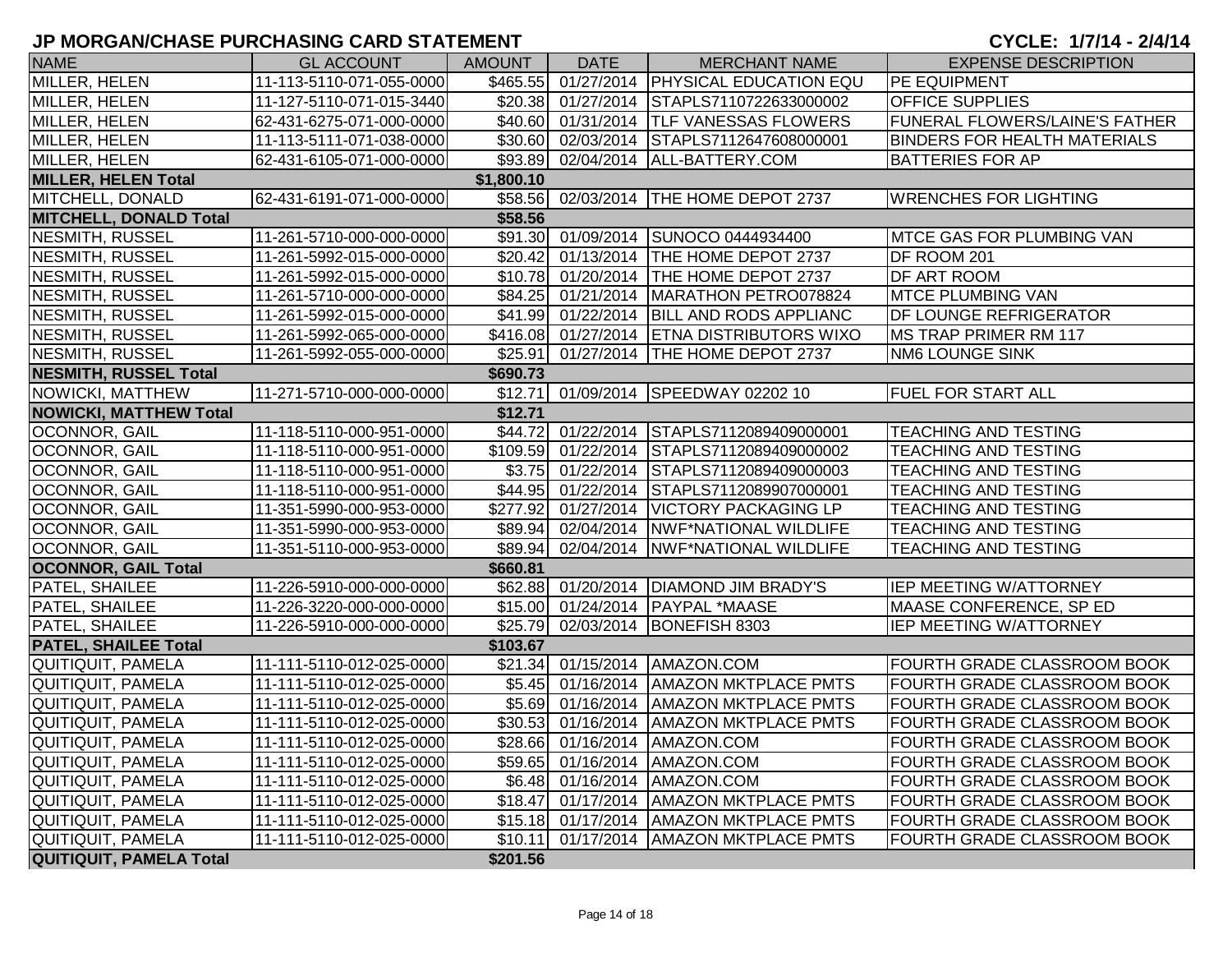| <b>NAME</b>                                  | <b>GL ACCOUNT</b>        | <b>AMOUNT</b> | <b>DATE</b>               | <b>MERCHANT NAME</b>                        | <b>EXPENSE DESCRIPTION</b>                                      |  |  |
|----------------------------------------------|--------------------------|---------------|---------------------------|---------------------------------------------|-----------------------------------------------------------------|--|--|
| <b>RAIS, MICHELLE</b>                        | 11-112-5110-065-052-0000 | \$40.00       |                           | 01/21/2014 J W PEPPER                       | <b>INFORMATIONAL POSTERS FOR</b>                                |  |  |
|                                              |                          |               |                           |                                             | <b>CLASSROOM</b>                                                |  |  |
| RAIS, MICHELLE                               | 11-112-5110-065-052-0000 |               |                           | \$69.95 01/22/2014 GIA PUBLICATIONS INC     | WORD WALL KIT FOR CLASSROOM                                     |  |  |
| <b>RAIS, MICHELLE Total</b>                  |                          | \$109.95      |                           |                                             |                                                                 |  |  |
| <b>REICHLEY, CARRIE</b>                      | 11-111-5110-015-099-0000 |               |                           | \$55.42 01/09/2014   AMSTERDAM PRNT & LITHO | 2014-2015 DESK CALENDARS                                        |  |  |
| <b>REICHLEY, CARRIE</b>                      | 62-431-6275-015-000-0000 |               |                           | \$100.00 01/10/2014 MARQUIS THEATRE INC     | <b>DEPOSIT FOR MARQUIS THEATRE</b>                              |  |  |
|                                              |                          |               |                           |                                             | <b>FIELD TRIP-GRADE 1</b>                                       |  |  |
| <b>REICHLEY, CARRIE</b>                      | 11-241-5990-015-000-0000 | \$79.00       |                           | 01/15/2014 APPLE STORE #R041                | <b>IPAD CHARGER</b>                                             |  |  |
| <b>REICHLEY, CARRIE</b>                      | 11-111-5110-015-099-0000 | \$44.84       | 01/17/2014 RGS PAY*       |                                             | <b>PRIVACY SHIELDS FOR ELL TEST</b><br><b>TAKING</b>            |  |  |
| <b>REICHLEY, CARRIE</b>                      | 11-111-5110-015-099-0000 | \$227.76      | 01/20/2014                | <b>SSI*SCHOOL SPECIALTY</b>                 | KIDNEY TABLE-A SEAVER DESK PAD -<br>J. BEDFORD                  |  |  |
| <b>REICHLEY, CARRIE</b>                      | 62-431-6275-015-000-0000 | \$118.59      | 01/31/2014                | LEOS CONEY ISLAND #11                       | LUNCHEON FOR LIGHTHOUSE<br><b>TRAINING TEAM</b>                 |  |  |
| <b>REICHLEY, CARRIE</b>                      | 62-431-6275-015-000-0000 | \$61.45       | 02/03/2014                | JIMMY JOHNS - 1659 - M                      | LUNCHEON FOR PRINCIPAL'S<br><b>MEETING</b>                      |  |  |
| <b>REICHLEY, CARRIE</b>                      | 62-431-6275-015-000-0000 | $-$6.15$      |                           | 02/03/2014 LEOS CONEY ISLAND #11            | CREDIT FOR TAX CHARGED ON FOOD<br><b>FROM LEOS CONEY ISLAND</b> |  |  |
| <b>REICHLEY, CARRIE Total</b>                |                          | \$680.91      |                           |                                             |                                                                 |  |  |
| <b>SCHRINER, STEPHANIE</b>                   | 62-431-6410-065-000-0000 | \$195.00      | 01/27/2014                | <b>SCRIPPS SPELLING BEE</b>                 | SCRIPS SPELLING BEE; REQUESTING<br><b>REFUND</b>                |  |  |
| <b>SCHRINER, STEPHANIE</b>                   | 11-112-5990-065-000-0000 |               |                           | \$144.16 01/30/2014 APPLE STORE #R041       | <b>EXTRA CORDS FOR TECHNOLOGY</b>                               |  |  |
| <b>SCHRINER, STEPHANIE</b>                   | 62-431-6129-071-000-0000 | \$160.00      | 02/03/2014                | KIDS ARTISTIC REVUE IN                      | DANCE FEES FOR COMPETITION VIA K.<br><b>DINKELMANN</b>          |  |  |
| <b>SCHRINER, STEPHANIE</b>                   | 11-112-5990-065-000-0000 | \$5.97        |                           | 02/04/2014 OFFICE DEPOT #330                | <b>STAR STICKERS FOR PD</b>                                     |  |  |
| \$505.13<br><b>SCHRINER, STEPHANIE Total</b> |                          |               |                           |                                             |                                                                 |  |  |
| <b>SCHURIG, CLAIRE</b>                       | 11-113-5110-071-051-0000 | \$35.79       |                           | 01/14/2014 J W PEPPER                       | MUSIC FOR FESTIVAL THAT WE HAD<br>TO HAVE SHIPPED OVERNIGHT     |  |  |
| <b>SCHURIG, CLAIRE</b>                       | 11-113-5110-071-051-0000 | \$9.89        |                           | 01/17/2014 J W PEPPER                       | MUSIC FOR FESTIVAL.                                             |  |  |
| <b>SCHURIG, CLAIRE</b>                       | 11-113-5110-071-051-0000 |               |                           | \$13.50 01/27/2014 J W PEPPER               | <b>MUSIC FOR FESTIVAL.</b>                                      |  |  |
| <b>SCHURIG, CLAIRE</b>                       | 11-113-5110-071-051-0000 | \$37.45       |                           | 01/30/2014   PAYPAL *MOIRASMILEY            | MUSIC + COPYING RIGHTS FOR<br>SPRING CONCERT.                   |  |  |
| <b>SCHURIG, CLAIRE Total</b>                 |                          | \$96.63       |                           |                                             |                                                                 |  |  |
| <b>SHPAKOFF, KATHLEEN</b>                    | 11-351-5110-000-953-0000 |               | \$37.35 01/15/2014 TARGET | 00002816                                    | <b>TEACHING MATERIALS</b>                                       |  |  |
| <b>SHPAKOFF, KATHLEEN Total</b>              |                          | \$37.35       |                           |                                             |                                                                 |  |  |
| <b>SPRYS, CAROL</b>                          | 62-431-6104-061-000-0000 |               |                           | \$148.68 01/09/2014 SAMSCLUB #6657          | BATTERIES, GATORADE, WATER                                      |  |  |
| <b>SPRYS, CAROL</b>                          | 62-431-6104-061-000-0000 |               |                           | \$22.67 01/10/2014 MEIJER INC #122<br>Q01   | POP FOR OFFICE                                                  |  |  |
| <b>SPRYS, CAROL</b>                          | 62-431-6104-061-000-0000 |               |                           | \$78.13 01/13/2014 DOMINO'S 1010            | <b>CHEER INVITE</b>                                             |  |  |
| <b>SPRYS, CAROL</b>                          | 62-431-6104-061-000-0000 |               |                           | \$21.16 01/13/2014 DOMINO'S 1010            | CHEER INVITE LUNCH                                              |  |  |
| <b>SPRYS, CAROL</b>                          | 62-431-6104-061-000-0000 |               |                           | \$25.00 01/13/2014 LIBRARY PUB              | LUNCH RE: KLAA TRACK & FIELD                                    |  |  |
| <b>SPRYS, CAROL</b>                          | 62-431-6104-061-000-0000 |               |                           | \$32.86 01/13/2014 PIZZA HUT 26328          | CHEER INVITE LUNCH                                              |  |  |
| SPRYS, CAROL                                 | 62-431-6104-061-000-0000 |               |                           | \$92.00 01/15/2014 SAMSCLUB #6657           | <b>WATER, GATORADE, KLEENEX</b>                                 |  |  |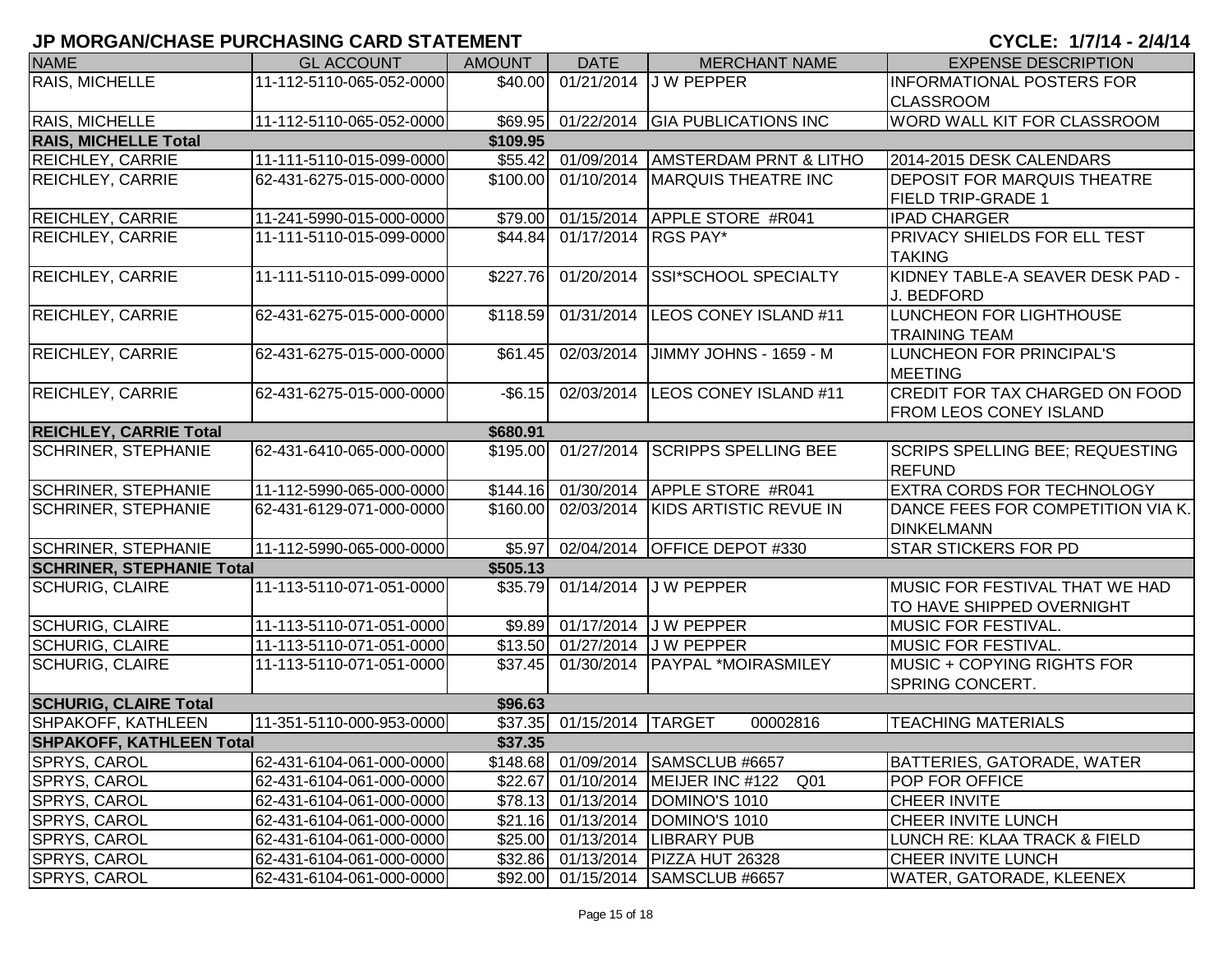| <b>NAME</b>                      | <b>GL ACCOUNT</b>        | <b>AMOUNT</b>           | <b>DATE</b>                | <b>MERCHANT NAME</b>                   | <b>EXPENSE DESCRIPTION</b>            |
|----------------------------------|--------------------------|-------------------------|----------------------------|----------------------------------------|---------------------------------------|
| SPRYS, CAROL                     | 62-431-6104-061-000-0000 | \$58.71                 | 01/16/2014                 | MEIJER INC #122 Q01                    | <b>COFFEE, PAPER SUPPLIES</b>         |
| SPRYS, CAROL                     | 62-431-6195-061-000-0000 | \$65.00                 |                            | 01/17/2014 PAYPAL *KXO DESIGN          | SENIOR GIFTS, VOLLEYBALL              |
| SPRYS, CAROL                     | 62-431-6155-061-000-0000 |                         | \$31.26 01/20/2014         | SAMSCLUB #6657                         | <b>GATORADE FOR HOCKEY</b>            |
| SPRYS, CAROL                     | 62-431-6155-061-000-0000 |                         | \$187.56 01/21/2014        | SAMSCLUB #6657                         | <b>GATORADE HOCKEY</b>                |
| SPRYS, CAROL                     | 62-431-6104-061-000-0000 |                         | \$23.98 01/21/2014         | <b>TARGET</b><br>00014654              | <b>COFFEE FOR OFFICE</b>              |
| SPRYS, CAROL                     | 62-431-6115-061-000-0000 |                         | \$68.54 01/22/2014         | <b>AMPHENOL CABLES ON DEM</b>          | <b>CABLES FOR WRESTLING CLOCKS</b>    |
| SPRYS, CAROL                     | 62-431-6116-061-000-0000 | $\overline{\$1,503.54}$ | 01/22/2014                 | DMI* DELL K-12 PTR                     | COMPUTERS FOR CHEER                   |
| SPRYS, CAROL                     | 62-431-6104-061-000-0000 | \$30.51                 | 01/22/2014                 | DOMINO'S 1010                          | <b>KLAA MEETING</b>                   |
| SPRYS, CAROL                     | 11-293-5910-000-000-0000 | \$331.85                | 01/23/2014                 | <b>PAPER DIRECT</b>                    | <b>CERTIFICATE PAPER</b>              |
| SPRYS, CAROL                     | 11-293-5910-000-000-0000 |                         | \$267.95 01/29/2014        | STAPLS7112420468000001                 | TONER FOR BRIAN'S PRINTER             |
| SPRYS, CAROL                     | 62-431-6128-061-000-0000 | \$232.00                | 01/31/2014                 | MT. HOLLY RESORT INC                   | SKI EVENT AT MT HOLLY                 |
| <b>SPRYS, CAROL Total</b>        |                          | \$3,221.40              |                            |                                        |                                       |
| STEEH, ROBERT                    | 21-321-5990-000-000-0023 |                         | \$35.00 02/03/2014 FOTOLIA |                                        | <b>PICTURES FOR CE BROCHURE</b>       |
| <b>STEEH, ROBERT Total</b>       |                          | \$35.00                 |                            |                                        |                                       |
| <b>STRICKER, CHRISTINE</b>       | 11-351-5110-000-953-0000 | \$77.33                 | 01/20/2014 TARGET          | 00014654                               | <b>TEACHING SUPPLIES</b>              |
| <b>STRICKER, CHRISTINE Total</b> |                          | \$77.33                 |                            |                                        |                                       |
| <b>TURNER, NANCY</b>             | 11-226-3220-000-000-0000 | \$10.00                 | 01/13/2014                 | <b>OAKLAND SCHOOLS-RC INT</b>          | <b>REGISTRATION FOR WORKSHOP AT</b>   |
|                                  |                          |                         |                            |                                        | <b>OAKLAND SCHOOLS FOR SPEECH</b>     |
|                                  |                          |                         |                            |                                        | <b>TEACHER</b>                        |
| TURNER, NANCY                    | 11-226-3220-000-000-0000 | \$10.00                 | 01/13/2014                 | <b>OAKLAND SCHOOLS-RC INT</b>          | <b>REGISTRATION FOR WORKSHOP FOR</b>  |
|                                  |                          |                         |                            |                                        | <b>SPEECH TCHR</b>                    |
| <b>TURNER, NANCY</b>             | 11-226-3220-000-000-0000 | \$10.00                 | 01/13/2014                 | <b>OAKLAND SCHOOLS-RC INT</b>          | <b>REGISTRATION FOR WORKSHOP FOR</b>  |
|                                  |                          |                         |                            |                                        | SPEECH TCHR                           |
| <b>TURNER, NANCY</b>             | 11-226-3220-000-000-0000 | \$50.00                 | 01/13/2014                 | <b>OAKLAND SCHOOLS-RC INT</b>          | <b>REGISTRATION FOR WORKSHOP FOR</b>  |
|                                  |                          |                         |                            |                                        | <b>SPEECH TCHR</b>                    |
| <b>TURNER, NANCY</b>             | 11-226-3220-000-000-0000 | \$10.00                 | 01/22/2014                 | <b>WAYNE RESA</b>                      | <b>REGISTRATION WAYNE RESA MISTAR</b> |
|                                  |                          |                         |                            |                                        | <b>TRAINING</b>                       |
| TURNER, NANCY                    | 11-216-5110-000-316-0000 | \$43.95                 | 01/28/2014                 | <b>LINGUISYSTEMS INC</b>               | <b>EXECUTIVE FUNCTINS TRAINING</b>    |
|                                  |                          |                         |                            |                                        | <b>ELEMENTARY KITS FOR SOCIAL</b>     |
|                                  |                          |                         |                            |                                        | <b>WORKERS</b>                        |
| <b>TURNER, NANCY</b>             | 11-226-3220-000-000-0000 | \$55.38                 | 01/29/2014                 | JETS PIZZA #46                         | <b>LUNCH FOR OCCUPATIONAL</b>         |
|                                  |                          |                         |                            |                                        | <b>THERAPIST MEETING</b>              |
| TURNER, NANCY                    | 11-226-3220-000-000-0000 | \$10.00                 | 01/31/2014                 | <b>OAKLAND SCHOOLS-RC INT</b>          | <b>REGISTRATION WORKSHOP FOR</b>      |
|                                  |                          |                         |                            |                                        | <b>SPEECH TEACHER AT OAKLAND</b>      |
|                                  |                          |                         |                            |                                        | <b>SCHOOLS</b>                        |
| <b>TURNER, NANCY Total</b>       |                          | \$199.33                |                            |                                        |                                       |
| VALENTINE, CYNTHIA               | 11-271-5910-000-000-0000 | \$37.35                 | 01/13/2014                 | STAPLS7111578555000001                 | <b>OFFICE SUPPLIES</b>                |
| <b>VALENTINE, CYNTHIA</b>        | 11-271-7910-000-000-0000 | \$21.19                 | 01/16/2014                 | KFC #L532015                           | LUNCH FOR MSP INSPECTOR AND           |
|                                  |                          |                         |                            |                                        | <b>MECHANICS</b>                      |
| <b>VALENTINE, CYNTHIA</b>        | 11-271-7910-000-000-0000 | \$9.53                  | 01/17/2014                 | SAMSCLUB #6657                         | LUNCH FOR MSP INSPECTOR AND           |
|                                  |                          |                         |                            |                                        | <b>MECHANICS</b>                      |
| <b>VALENTINE, CYNTHIA</b>        | 11-271-5910-000-000-0000 |                         |                            | \$200.99 01/20/2014 DMI* DELL K-12 PTR | <b>DRUM FOR COLOR PRINTER</b>         |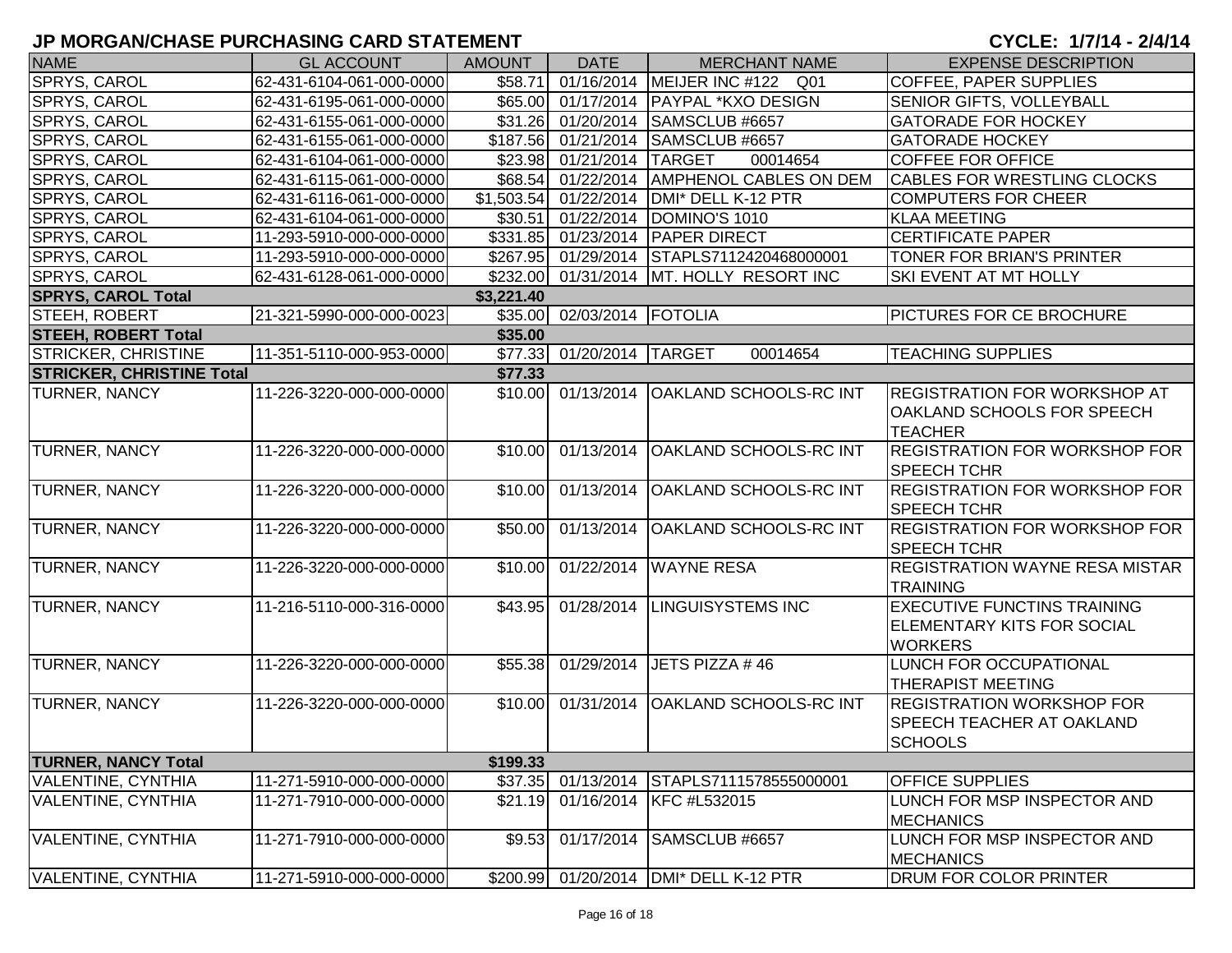| <b>NAME</b>                     | <b>GL ACCOUNT</b>        | <b>AMOUNT</b> | <b>DATE</b>         | <b>MERCHANT NAME</b>          | <b>EXPENSE DESCRIPTION</b>          |
|---------------------------------|--------------------------|---------------|---------------------|-------------------------------|-------------------------------------|
| <b>VALENTINE, CYNTHIA</b>       | 11-271-7910-000-000-0000 | \$27.15       | 01/20/2014          | KROGER #632                   | LUNCH FOR MSP INSPECTOR AND         |
|                                 |                          |               |                     |                               | <b>MECHANICS</b>                    |
| <b>VALENTINE, CYNTHIA</b>       | 11-271-3220-000-000-0000 | \$90.00       | 01/22/2014          | <b>OAKLAND SCHOOLS-RC INT</b> | BEGINNING BUS DRIVER CLASS RUPP     |
|                                 |                          |               |                     |                               |                                     |
| <b>VALENTINE, CYNTHIA</b>       | 11-271-3220-000-000-0000 | $-$90.00$     | 01/23/2014          | <b>OAKLAND SCHOOLS-RC INT</b> | <b>CREDIT FOR KUCZAJDA</b>          |
| <b>VALENTINE, CYNTHIA</b>       | 11-271-7910-000-000-0000 | \$77.33       | 01/23/2014          | PANERA BREAD #667             | <b>BAGELS AND HOT COCOA FOR</b>     |
|                                 |                          |               |                     |                               | DRIVERS APPROVED BY STEVE           |
| <b>VALENTINE, CYNTHIA</b>       | 11-271-3220-000-000-0000 | \$90.00       | 02/03/2014          | <b>OAKLAND SCHOOLS-RC INT</b> | BEGINNING BUS DRIVER CLASS          |
|                                 |                          |               |                     |                               | KUCZAJDA                            |
| <b>VALENTINE, CYNTHIA</b>       | 11-271-7910-000-000-0000 | \$16.17       | 02/03/2014          | TIM HORTON'S #914221          | <b>COFFEE AND BAGELS FOR</b>        |
|                                 |                          |               |                     |                               | <b>MECHANICS</b>                    |
| <b>VALENTINE, CYNTHIA Total</b> |                          | \$479.71      |                     |                               |                                     |
| <b>VAUGHAN, ANGELA</b>          | 11-232-5910-000-000-0000 | \$50.63       | 01/24/2014          | STAPLS7112209802000001        | TONER UPSTAIRS FAX MACHINE          |
| VAUGHAN, ANGELA                 | 11-231-5910-000-000-0000 |               | \$23.26 01/24/2014  | STAPLS7112209802000002        | DATE STAMPER 2014-19                |
| VAUGHAN, ANGELA                 | 11-231-7910-000-000-0000 | \$48.25       | 02/03/2014          | JETS PIZZA #46                | BOARD RETREAT MEETING 1/30/14       |
| VAUGHAN, ANGELA                 | 11-231-3220-000-000-0000 | \$125.00      | 02/03/2014          | <b>MASB</b>                   | LEGISLATIVE CONFERENCE 3/13 -       |
|                                 |                          |               |                     |                               | <b>O'CONNOR</b>                     |
| <b>VAUGHAN, ANGELA</b>          | 11-232-3220-000-000-0000 | \$125.00      | 02/03/2014          | <b>MASB</b>                   | LEGISLATIVE CONFERENCE 3/13 -       |
|                                 |                          |               |                     |                               | <b>MATTHEWS</b>                     |
| <b>VAUGHAN, ANGELA Total</b>    |                          | \$372.14      |                     |                               |                                     |
| <b>WEBBER, RONALD</b>           | 11-221-5990-000-411-0000 |               | \$31.61 01/08/2014  | JETS PIZZA #46                | <b>CABINET MEETING</b>              |
| <b>WEBBER, RONALD</b>           | 11-221-5990-000-411-0000 | \$18.08       | 01/13/2014          | MONROE BAKERY                 | <b>OFFICE OF ACADEMICS MEETING</b>  |
| <b>WEBBER, RONALD</b>           | 11-221-5990-000-411-0000 |               | \$11.68 01/16/2014  | <b>MONROE BAKERY</b>          | NILT SMALL GROUP MEETINGS           |
| <b>WEBBER, RONALD</b>           | 11-221-5990-000-411-0000 |               | \$40.26 01/23/2014  | <b>BIGGBY COFFEE 187</b>      | <b>INSTRUCTIONAL ROUNDS MEETING</b> |
| <b>WEBBER, RONALD</b>           | 11-221-3220-000-411-0000 |               | \$67.63 01/23/2014  | <b>HOPCAT</b>                 | <b>MASA CONFERENCE EXPENSE</b>      |
| <b>WEBBER, RONALD</b>           | 11-221-5990-000-411-0000 |               | $$15.18$ 01/23/2014 | <b>MONROE BAKERY</b>          | <b>INSTRUCTIONAL ROUNDS MEETING</b> |
| <b>WEBBER, RONALD</b>           | 11-221-3220-000-411-0000 | \$143.88      | 01/27/2014          | <b>AMWAY GRAND PLAZA HOTE</b> | MASA CONFERENCE EXPENSE, CAROL      |
|                                 |                          |               |                     |                               | <b>DIGLIO</b>                       |
| <b>WEBBER, RONALD</b>           | 11-221-3220-000-411-0000 | \$143.88      | 01/27/2014          | <b>AMWAY GRAND PLAZA HOTE</b> | MASA CONFERENCE EXPENSE, DARBY      |
|                                 |                          |               |                     |                               | HOPPENSTEDT                         |
| <b>WEBBER, RONALD</b>           | 11-221-3220-000-411-0000 | \$168.88      | 01/27/2014          | <b>AMWAY GRAND PLAZA HOTE</b> | MASA CONFERENCE EXPENSE, RJ         |
|                                 |                          |               |                     |                               | WEBBER AND NICK KALAKAILO           |
| <b>WEBBER, RONALD</b>           | 11-221-3220-000-411-0000 | \$82.81       | 01/27/2014          | AMWAY GRAND PLZ HTL F         | MASA CONFERENCE EXPENSE             |
| <b>WEBBER, RONALD</b>           | 11-221-5990-000-430-0000 | \$22.77       | 01/27/2014          | <b>MONROE BAKERY</b>          | <b>SOCIAL JUSTICE TRAINING FOR</b>  |
|                                 |                          |               |                     |                               | <b>TRANSPORTATION STAFF</b>         |
| <b>WEBBER, RONALD</b>           | 11-221-5990-000-430-0000 | \$40.77       | 01/27/2014          | PANERA BREAD #667             | SOCIAL JUSTICE TRAINING FOR         |
|                                 |                          |               |                     |                               | <b>TRANSPORTATION STAFF</b>         |
| <b>WEBBER, RONALD</b>           | 11-221-5990-000-411-0000 | \$18.29       | 01/31/2014          | <b>MONROE BAKERY</b>          | PRAXIS MEETING AT U OF M ANN        |
|                                 |                          |               |                     |                               | <b>ARBOR</b>                        |
| <b>WEBBER, RONALD</b>           | 11-221-5990-000-411-0000 | \$3.60        | 01/31/2014          | <b>RPS ANN ARBOR - FORQ02</b> | PRAXIS MEETING AT U OF M ANN        |
|                                 |                          |               |                     |                               | <b>ARBOR</b>                        |
| <b>WEBBER, RONALD Total</b>     |                          | \$809.32      |                     |                               |                                     |